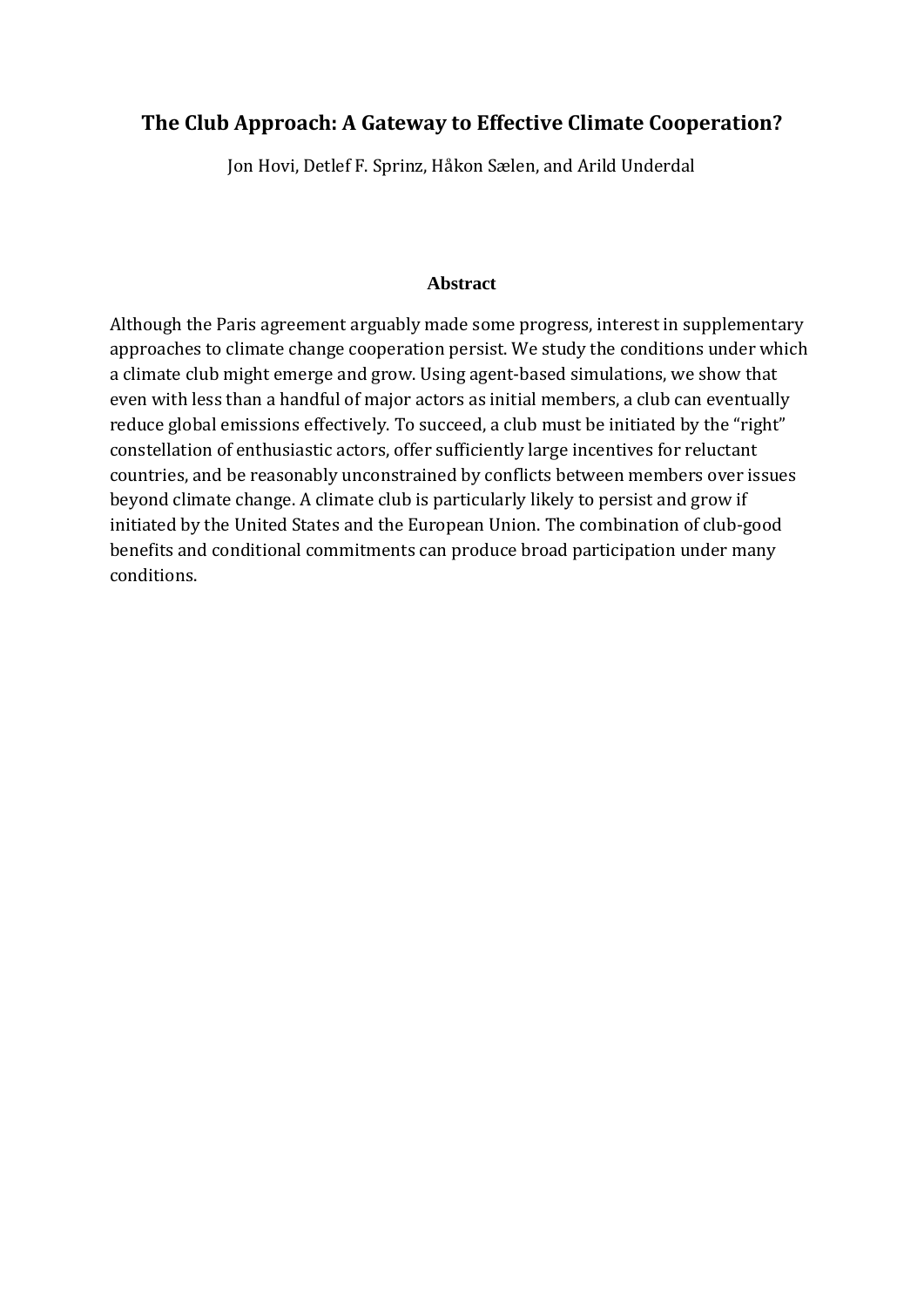"So far, there has been no club that has brought about transformational change." $1$ 

The global negotiations under the United Nations Framework Convention on Climate Change (UNFCCC) have thus far had only limited success in terms of producing an effective agreement for climate change mitigation. Only 36 countries – responsible for less than 20% of global emissions – completed Kyoto 1 (2008–2012) with binding emissions reduction or limitation commitments. In Kyoto 2 (2013–2020), even fewer countries − responsible for an even smaller share of global emissions − participate with binding commitments. The 2015 Paris agreement is legally binding and commendably includes "contributions" from nearly all states. However, these contributions are specified voluntarily ("nationally determined") and are neither legally binding, nor subject to any sanctions for non-compliance. Even if we assume that Paris will nevertheless achieve full compliance, the current nationally determined contributions (NDCs) will take us only part of the distance towards the very ambitious  $2^{0}C$  (or even 1.5<sup>0</sup>) goal (UNFCCC 2015). Finally, it remains uncertain whether the Paris agreement's dynamic mechanisms – a stringent collective temperature target, a periodic global "stocktake", a peer-review mechanism aimed at fostering compliance through naming and shaming, and gradually increasing NDC ambitions – will work fast enough to "prevent dangerous anthropogenic interference with the climate system."[2](#page-1-1) Scholars, environmentalists, and policymakers alike therefore continue to consider supplementary climate cooperation approaches. One option is the "club" approach, whereby a

climate club initiated by "enthusiastic countries" tries to induce "reluctant countries" to follow

<span id="page-1-0"></span><sup>&</sup>lt;sup>1</sup> Morgan, Messner, and Schellnhuber 2014.

<span id="page-1-1"></span><sup>2</sup> UNFCCC 1992, Article 2.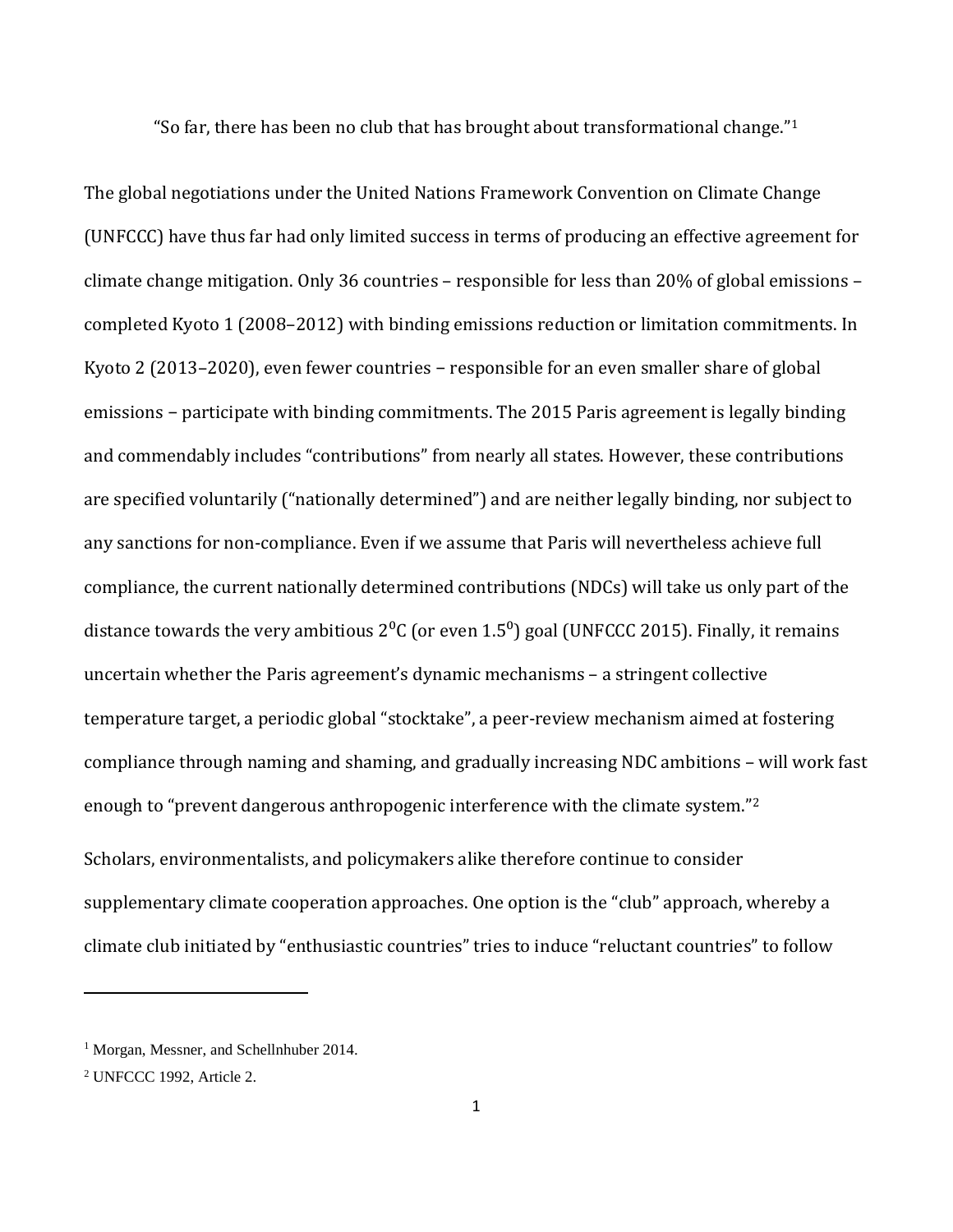suit.<sup>3</sup> For the purposes of this paper, we define a climate club as any international actor group that (1) starts with fewer members than the UNFCCC has and (2) aims to cooperate on climate change mitigation.

The global impact of a group's mitigation efforts will depend upon its size and on who the members are. Thus, an initially small climate club's effectiveness depends on its ability to encourage deeper cooperation among club members and to attract new members. Because reducing emissions is costly, reluctant countries have an incentive to remain non-members.[4](#page-2-1) To become successful, a climate club must be able to offset this incentive.

Using an agent-based model (ABM), we study the conditions under which a group that is initially small can attract more members and thereby become more effective in reducing emissions. Thus, we try to model the evolution of cooperation on a single issue (climate change mitigation) within a particular institutional context (climate clubs). We focus on which countries become club members and measure "success" in terms of these members' aggregate share of global emissions. Finally, we examine the sensitivity of our results to alternative assumptions concerning damage costs and bilateral relationships beyond climate change (trade, affinity, and militarized conflict).

<span id="page-2-0"></span><sup>3</sup> Victor 2011; Keohane and Petsonk 2015; Nordhaus 2015; Stewart, Oppenheimer and Rudyk 2013a, 2013b.

<span id="page-2-1"></span><sup>4</sup> Abatement costs are often assumed to be lower in poor countries than in richer ones. Providing a new representation of investment risks, Iyer et al. 2015 challenge this assumption.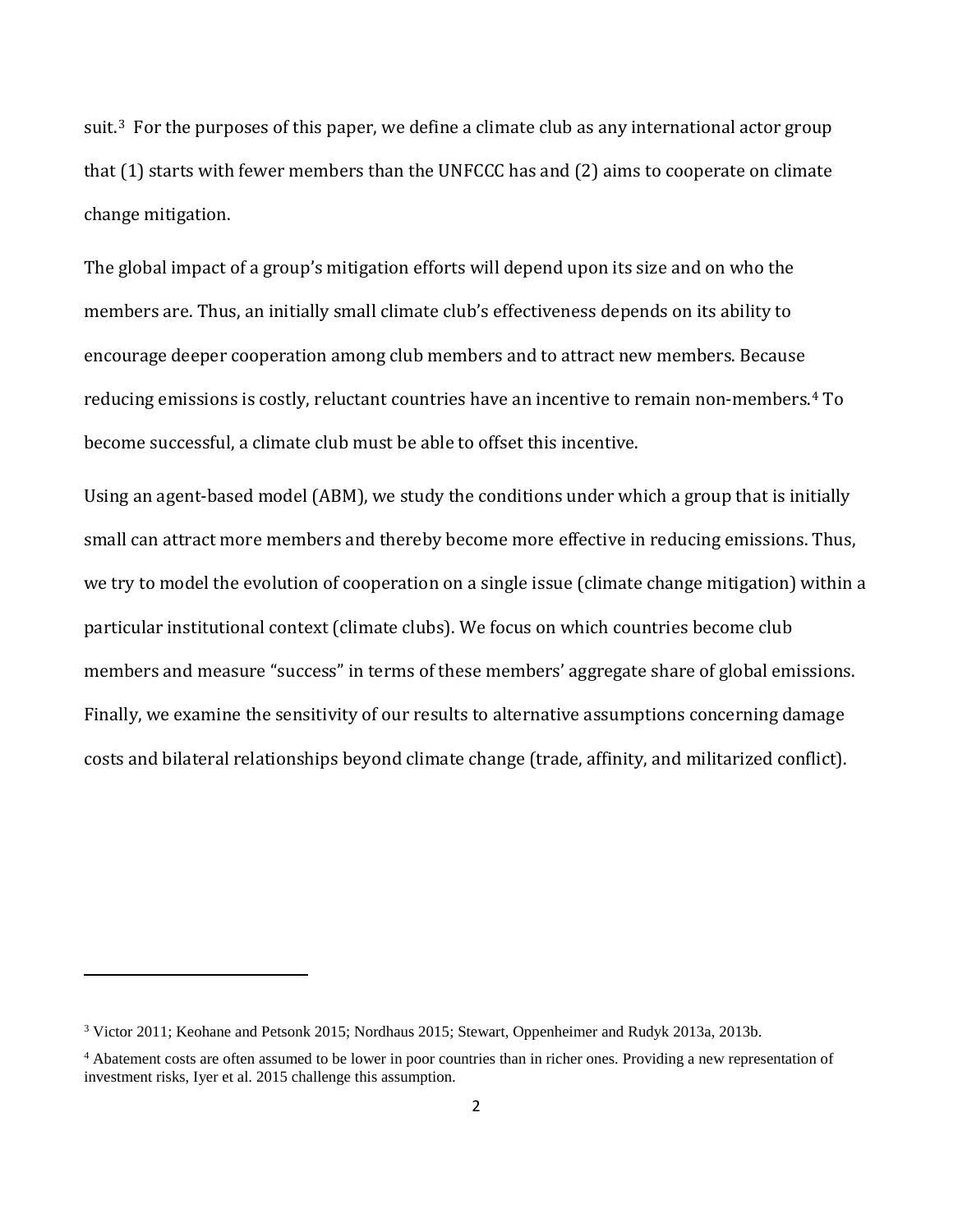Prakash and Potoski draw a useful distinction between two types of clubs.<sup>[5](#page-3-0)</sup> In "Buchanan clubs," the production and allocation of club goods are primary goals.<sup>[6](#page-3-1)</sup> Moreover, no incentive for free riding exists – only those paying the club fee enjoy club goods due to the possibility of exclusion.[7](#page-3-2) By contrast, in "voluntary clubs" the main goal is to produce a public good (or some other benefit that generates a positive externality);<sup>[8](#page-3-3)</sup> hence, strong incentives for free riding may exist. It follows that substantial inducements may be required to encourage membership and to cause members to contribute more to the public good than non-members do. Climate clubs may be considered as a subcategory of voluntary clubs.

We simulate how a climate club's membership might evolve, contingent on three factors. The first is which countries are enthusiastic and thus serve as initiators of the club (enthusiasts are assumed to have an exogenous non-economic motivation to start a club). The second is whether enthusiastic countries make conditional pledges for additional emissions reductions. Finally, the third factor is the level of club-good provision.

We consider a club good consisting of a preferential trade agreement exclusively for club members. Linking climate change mitigation to trade in this way could violate the WTO's most-

<span id="page-3-0"></span><sup>5</sup> Prakash and Potoski 2007.

<span id="page-3-1"></span> $6$  Buchanan 1965.

<span id="page-3-2"></span> $7$  Buchanan reserves the term "club good" for excludable goods that exhibit little or no rivalness for low to moderate consumption levels yet significant rivalness for higher consumption levels (because of congestion effects). By contrast, as used in the climate club literature, a "club good" may or may not entail a congestion effect. It may even become gradually more beneficial with increasing participation; indeed, as we will show, a major driving force in our model is that the "club good" scales up with club size.

<span id="page-3-3"></span><sup>8</sup> One referee argued that "public good club" might be better than "voluntary club". We agree. However, in this paper we stick to the latter, which is the more established term.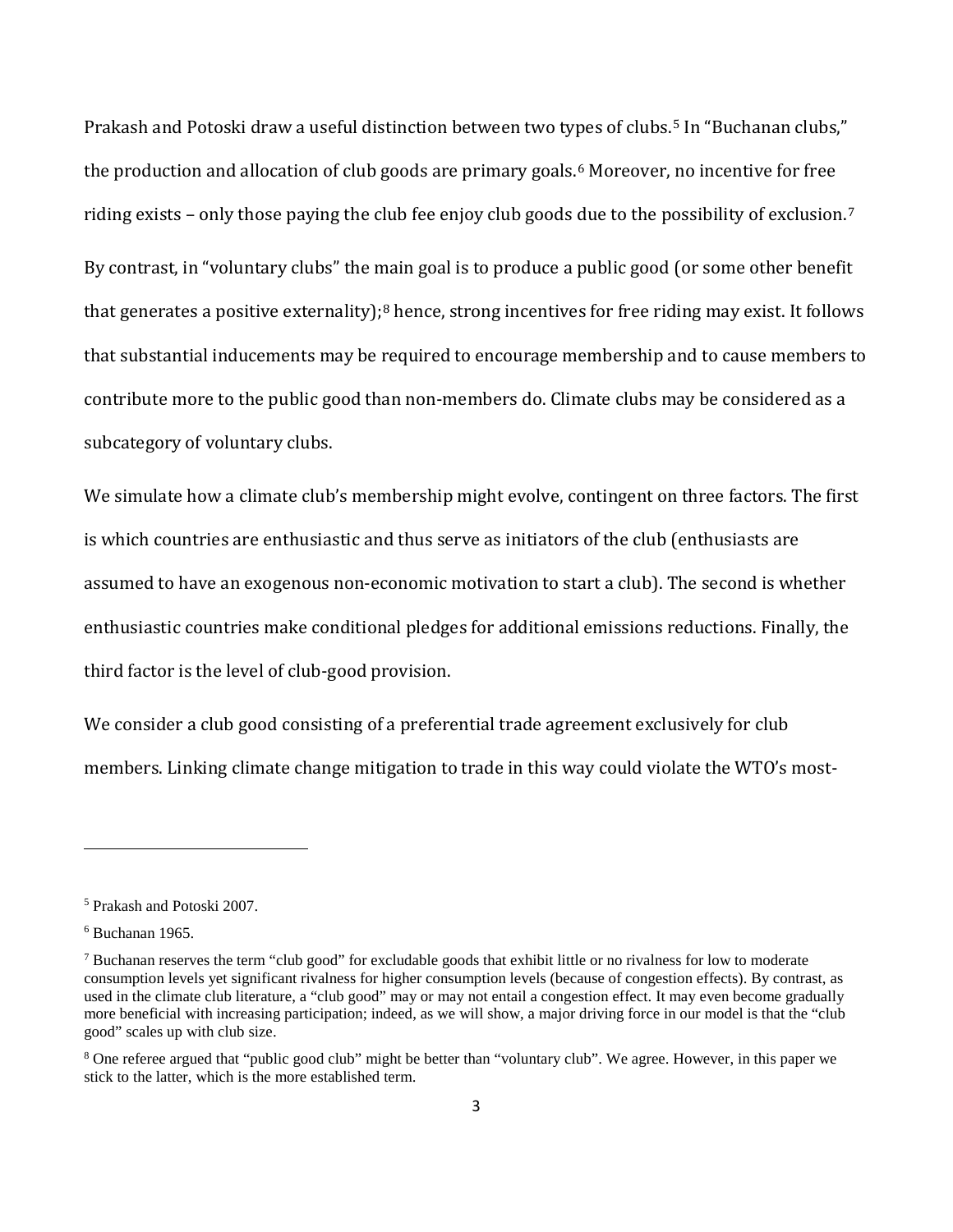favored-nation (MFN) principle.<sup>[9](#page-4-0)</sup> We see at least three possible options for overcoming this constraint. The first is through the GATT's Article XX(g), which opens for exceptions to the MFN principle in relation to natural resource conservation. [10](#page-4-1) The second is by adding the preferential trade agreement to existing WTO provisions, in accordance with Article XXIV. The third is by WTO members creating a new MFN exception that explicitly permits discriminatory climate club trade benefits.[11](#page-4-2)

The emergence of a climate club is envisioned as a complex and dynamic bottom-up process that occurs in a heterogeneous setting. [12](#page-4-3) ABMs are ideal for studying processes with these characteristics.[13](#page-4-4) Unlike game-theoretical models, which present only equilibrium outcomes, they describe the *emergence* of cooperation explicitly. They also facilitate grounding heterogeneous model agents' traits on empirical data. To the best of our knowledge, we have developed the first ABM of climate clubs.[14](#page-4-5)

Our results suggest that even a club with fewer than a handful of major actors as *initial* members can grow and eventually become very effective in reducing global emissions, assuming that the club pursues an open-membership policy and provided that two conditions are met.

<span id="page-4-3"></span><sup>12</sup> Victor 2011.

<span id="page-4-0"></span><sup>&</sup>lt;sup>9</sup> The IPCC's 5<sup>th</sup> Assessment Report provides an account of the relationship between climate policy, international cooperation, and WTO regulations. See Stavins et al. 2014, 1030–1035.

<span id="page-4-1"></span><sup>10</sup> Helm, Hepburn, and Ruta 2012.

<span id="page-4-2"></span> $<sup>11</sup>$  Gardoqui and Ramírez 2015 offer a detailed discussion of the third option, which in our view may be hard to accomplish.</sup> Considering that the need to work in small groups concerning climate arises precisely because countries disagree, it seems unlikely that all WTO members would consent to creating such a new MFN exception.

<span id="page-4-4"></span><sup>&</sup>lt;sup>13</sup> See, e.g., Miller and Page 2007.

<span id="page-4-5"></span><sup>&</sup>lt;sup>14</sup> Sælen (2016) presents a variation of this model focusing on side-payments.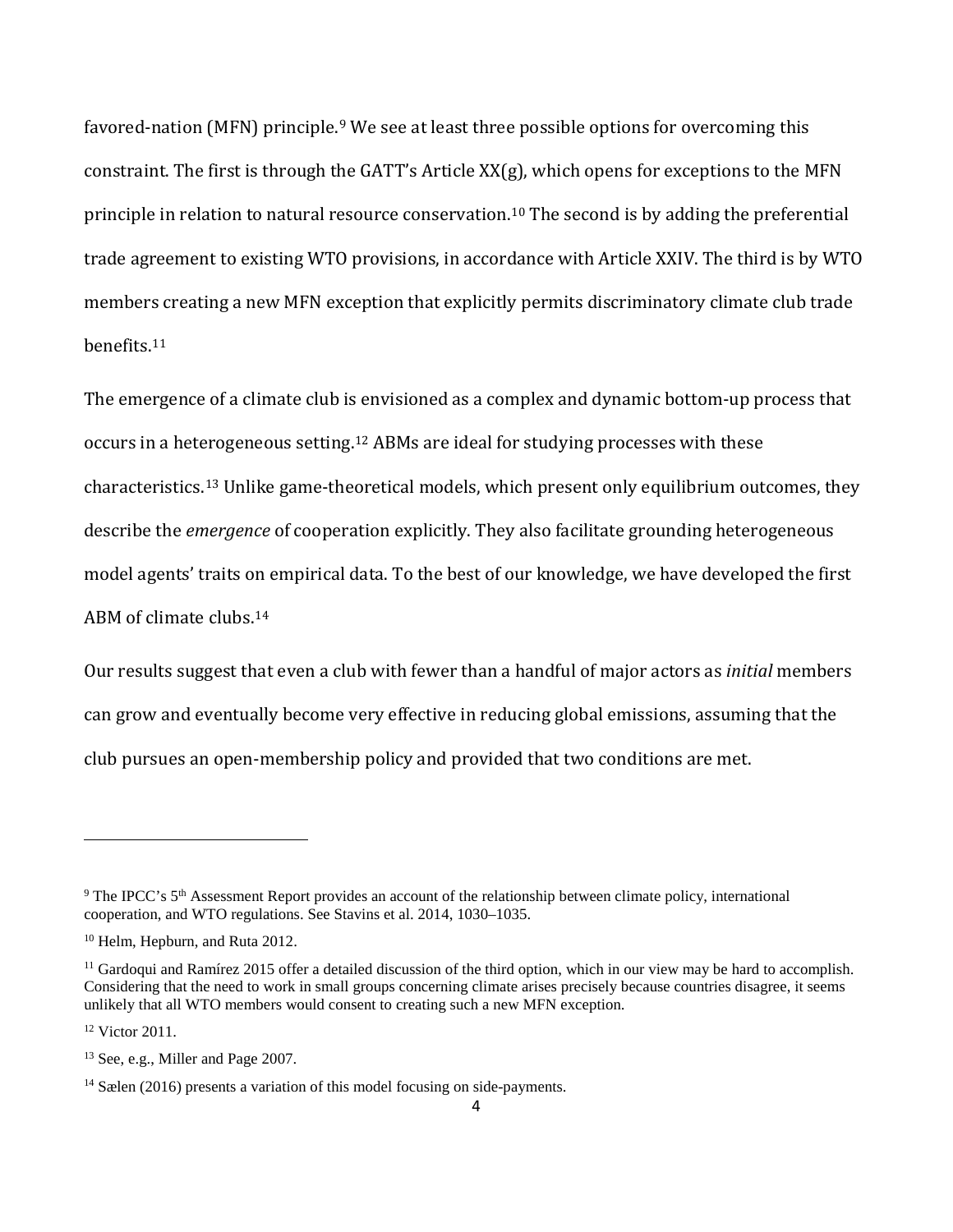First, the "right" actors must be enthusiastic. In particular, the actors initiating the club must control a sufficiently large share of global emissions and income. The United States or the European Union (but not China) can under some conditions single-handedly initiate a club that can persist and attract other members. If both were enthusiastic, the prospects for at least moderate club success would appear bright, because in our model the United States and the European Union can in many cases entice China to join by appealing to its self-interest.

Second, the club must provide sufficiently large incentives for reluctant actors to become members. A combination of club-good benefits and conditional commitments produces broad participation under a range of conditions. Conditional commitments effectively enhance climate cooperation in the presence of club-good benefits and vice versa.

In the next section, we briefly review relevant research literature. In the third section, we describe our model and report our simulation results. The final section offers our conclusions.

### **Literature Review**

 $\overline{\phantom{a}}$ 

Reviewing recent climate-club literature, Falkner argues that starting small might be advantageous in at least three ways – by facilitating dialogue and bargaining, by creating incentives for membership, and by offering great powers a privileged position (thereby enhancing the legitimacy of international climate governance in their eyes).<sup>[15](#page-5-0)</sup> Focusing on incentives and therefore being grounded in the second way, this paper considers the potential for enthusiastic

<span id="page-5-0"></span><sup>&</sup>lt;sup>15</sup> Falkner 2016. Gampfer 2016 finds that climate clubs need careful institutional design to be perceived as legitimate and hence to be politically feasible.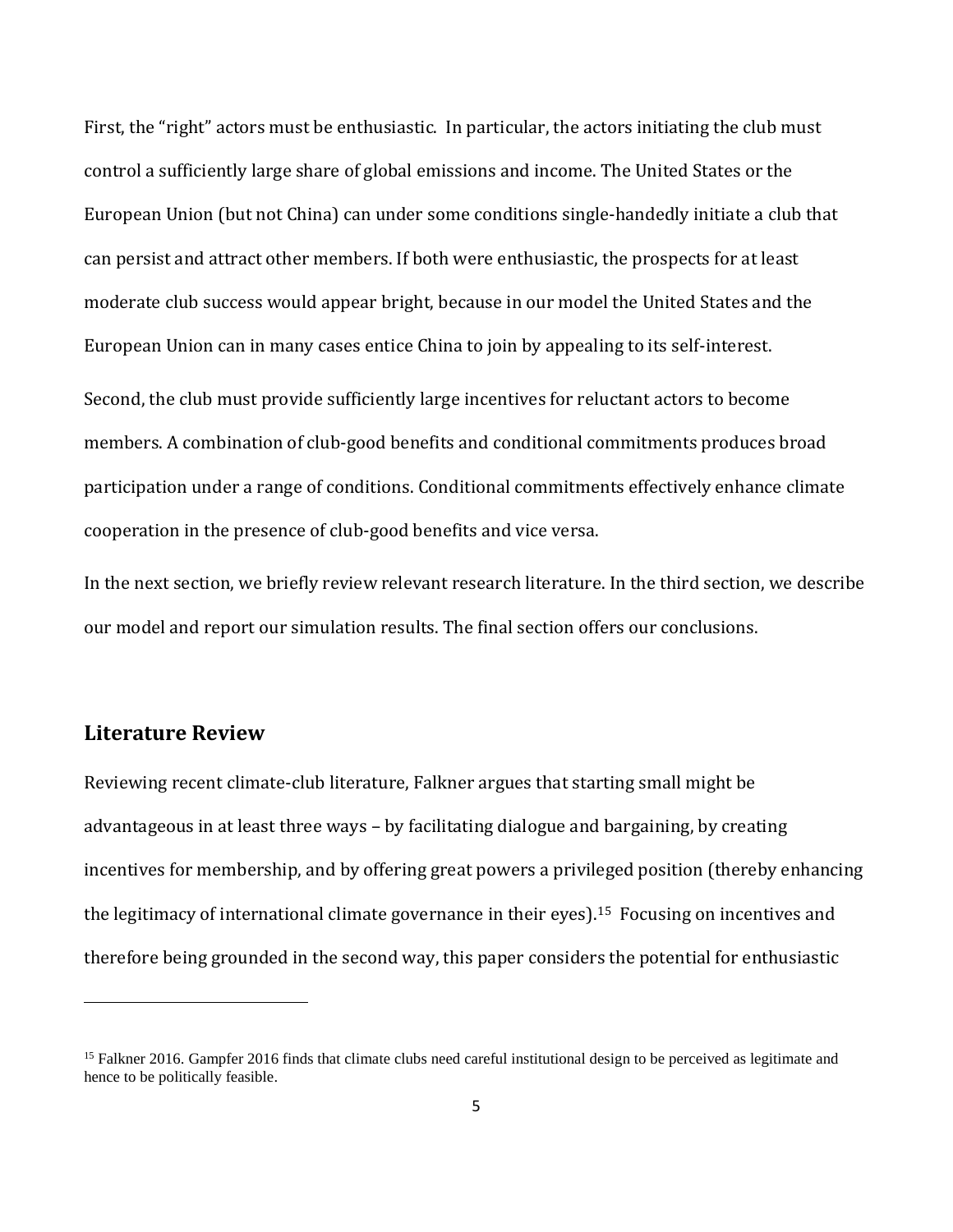actors to use club goods and conditional commitments to attract members. This section identifies and discusses three main determinants of climate club success, thereby providing a basis for our simulations. First, however, we briefly review the general climate club literature.<sup>[16](#page-6-0)</sup>

### *Climate clubs*

A well-known barrier for progress in the UNFCCC negotiations is the consensus rule, which enables determined countries to block collective decisions that are not in their interest, either single-handedly or by forming small, vocal coalitions.

To bypass this barrier, Victor suggests that cooperation should begin with small groups (or "clubs") of enthusiastic countries and be based on a high degree of flexibility concerning the choice of policies.[17](#page-6-1) The "backbone" of his proposal is a series of contingent offers, whereby governments outline what they are "willing and able to do," depending on what others offer and implement. We refer to such contingent offers as "conditional commitments." Finally, reluctant countries should be enticed to join via "exclusive and contingent" measures, that is, club goods (what Olson terms "selective incentives").[18](#page-6-2)

The club approach leaves it to each country whether to participate in the *initiation* of a climate club ("enthusiastic" country), to join later, or to stay out, based on different calculi of optimality.

<span id="page-6-0"></span><sup>&</sup>lt;sup>16</sup> For recent reviews of the related literatures on repeated games and coalition games, see Hovi, Ward and Grundig 2015; Hovi et al. 2016.

<span id="page-6-1"></span><sup>17</sup> Victor 2011.

<span id="page-6-2"></span><sup>&</sup>lt;sup>18</sup> Olson 1965.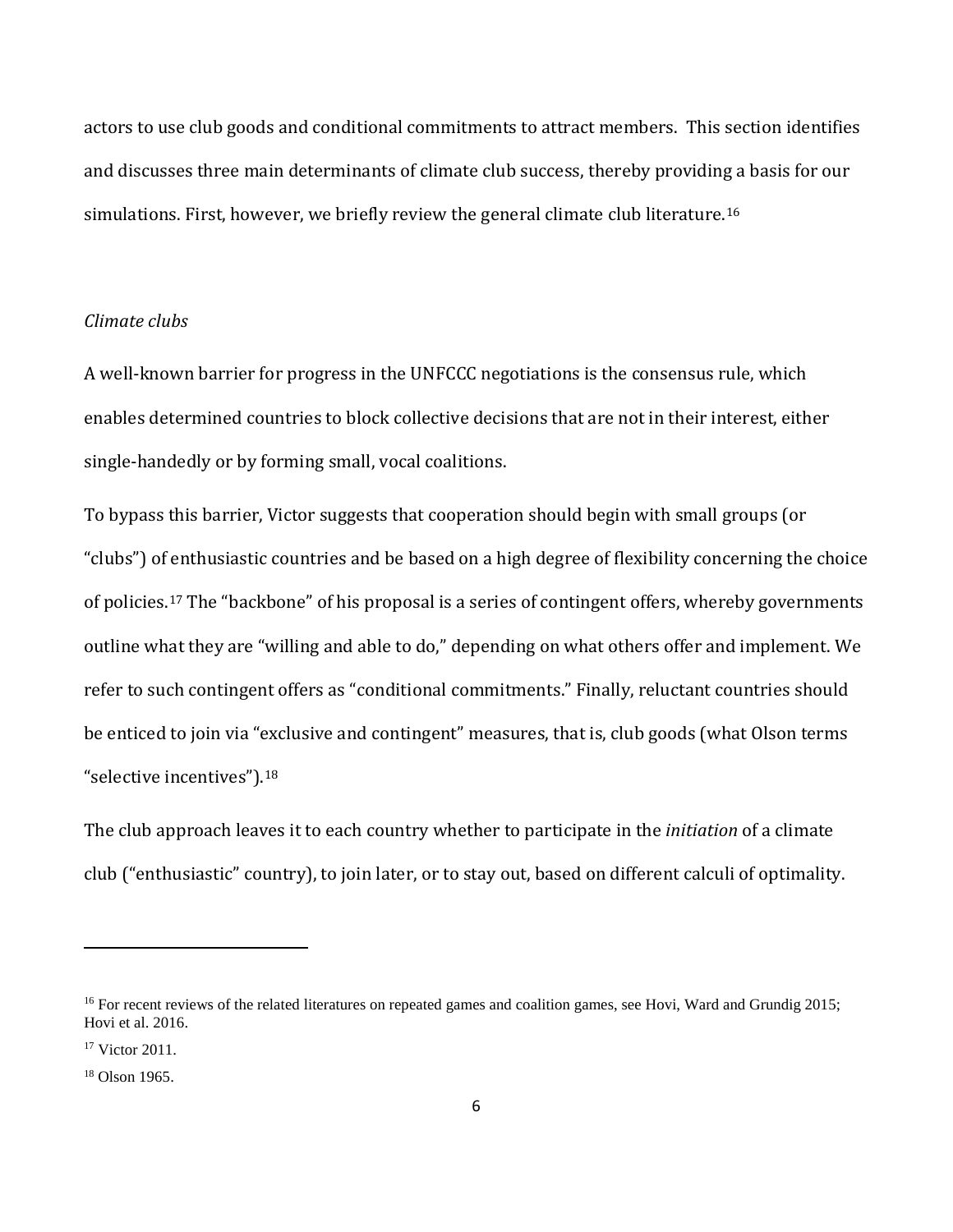Rather than relying on decision rules that may obstruct groups of countries from jointly engaging in climate change mitigation, the club approach envisions the development of a coalition of the willing. It thus allows for coalition sizes substantially smaller than required for UNFCCC consensus. Put differently, rather than potentially obstructing attempts to form a mitigation coalition, the club approach allows for bottom-up formation of coalitions based on optimality for club members.

Stewart et al. present climate clubs as one of three building blocks in their proposed new strategy for global climate change mitigation.[19](#page-7-0) Unlike us, they conceive of climate clubs as Buchanan clubs (where non-climate, excludable benefits provide the primary or even the sole incentive for participation). They also propose that membership should be broadened to include not only states but also transnational groups of firms in key industry sectors.

A few scholars have assessed the empirical record of actor groups that have tried to address climate change outside the UNFCCC. The evidence suggests that such groups have (thus far) been no more effective in advancing climate cooperation than the UNFCCC has been. For example, Andresen evaluates select "exclusive alternatives" to the UNFCCC, such as the Asia–Pacific Partnership on Clean Development and Climate Change (APP), the Major Economies Forum on Energy and Climate (MEF), the G20, and the Climate and Clean Air Coalition.[20](#page-7-1) He concludes that these alternatives have largely served as "discussion clubs" that have achieved very little in terms

<span id="page-7-0"></span><sup>&</sup>lt;sup>19</sup> Stewart, Oppenheimer, and Rudyk 2013a; Stewart, Oppenheimer, and Rudyk 2013b.

<span id="page-7-1"></span><sup>20</sup> Andresen 2014.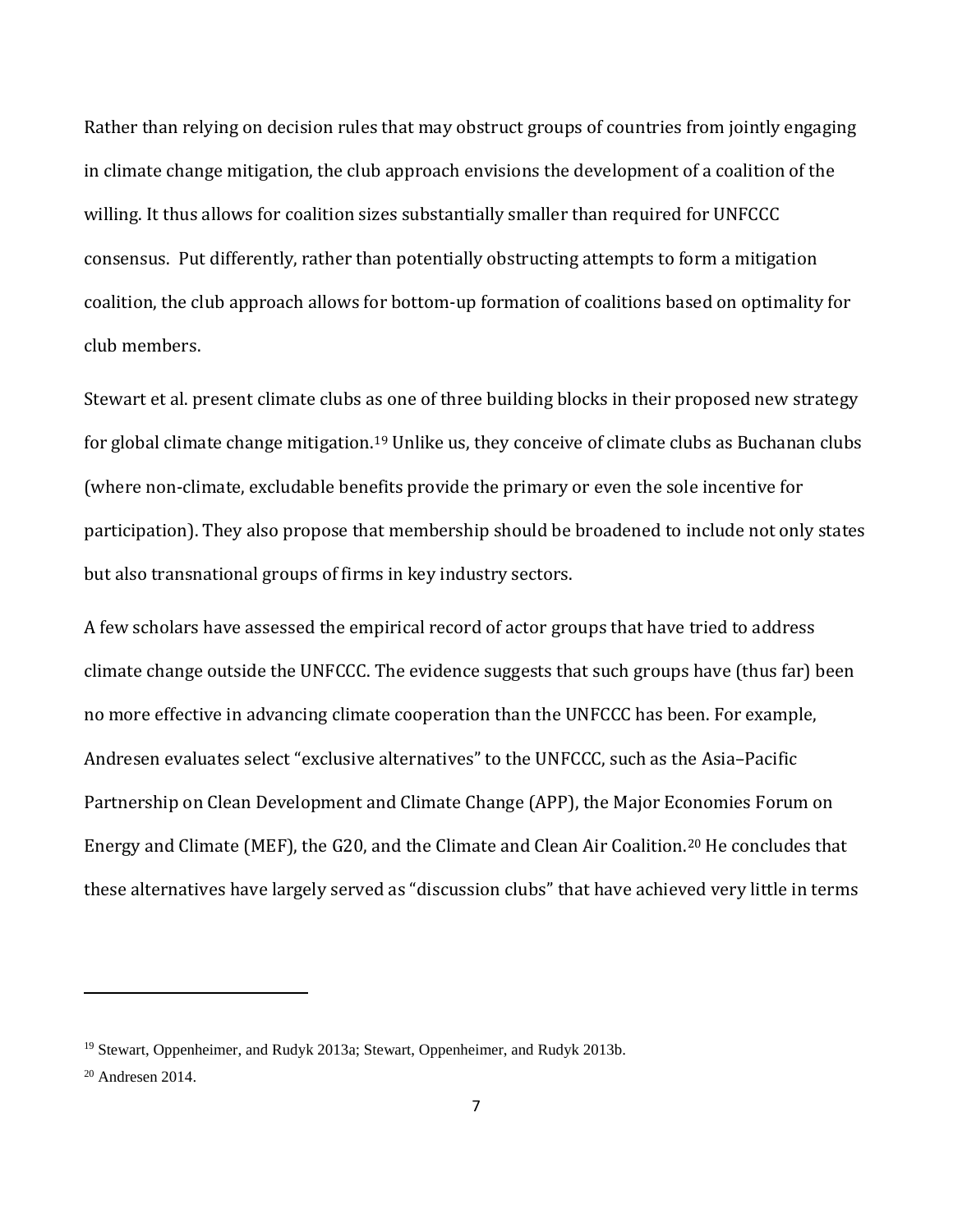of actual emissions reductions. Similarly, after considering no fewer than 17 climate clubs, Weischer et al. conclude that these clubs are little more than forums for political dialogue.<sup>[21](#page-8-0)</sup>

#### *Which actors are enthusiastic?*

A first crucial factor influencing a climate club's chances of eventually becoming successful in reducing global emissions is which actors serve as enthusiasts (club founders). What characterizes actors likely to play this role?

The most plausible and effective candidates will likely be major emitters with relatively low GHG abatement costs, relatively high damage costs, or – ideally – both. This presumption informs our simulations. We do realize, though, that even countries meeting all of these requirements need not become frontrunners. Very long time lags, measured in decades and even centuries, between mitigation measures (~costs) and environmental effects (~benefits) generate profound asymmetries in cost-benefit considerations.[22](#page-8-1) Potential club founders may therefore be looking also for short-term and private benefits. Collaboration with attractive club partners may well be the most effective way to produce such benefits (see below). Mitigation measures can also have positive domestic side effects (co-benefits) such as improved public health through reduced local pollution. Some governments rely on support from influential environmental NGOs or broader "Baptists and Bootleggers" coalitions.[23](#page-8-2) Finally, climate change policies and practices are in some cases guided also by norms of appropriateness, in particular by distributive-fairness principles

<span id="page-8-0"></span> $21$  Weischer, Morgan, and Patel 2012. Note that their definition of a "climate club" differs from ours; hence, their conclusions will not necessarily apply to "clubs" as defined here.

<span id="page-8-1"></span> $22$  Underdal 2010.

<span id="page-8-2"></span><sup>23</sup> DeSombre 1995.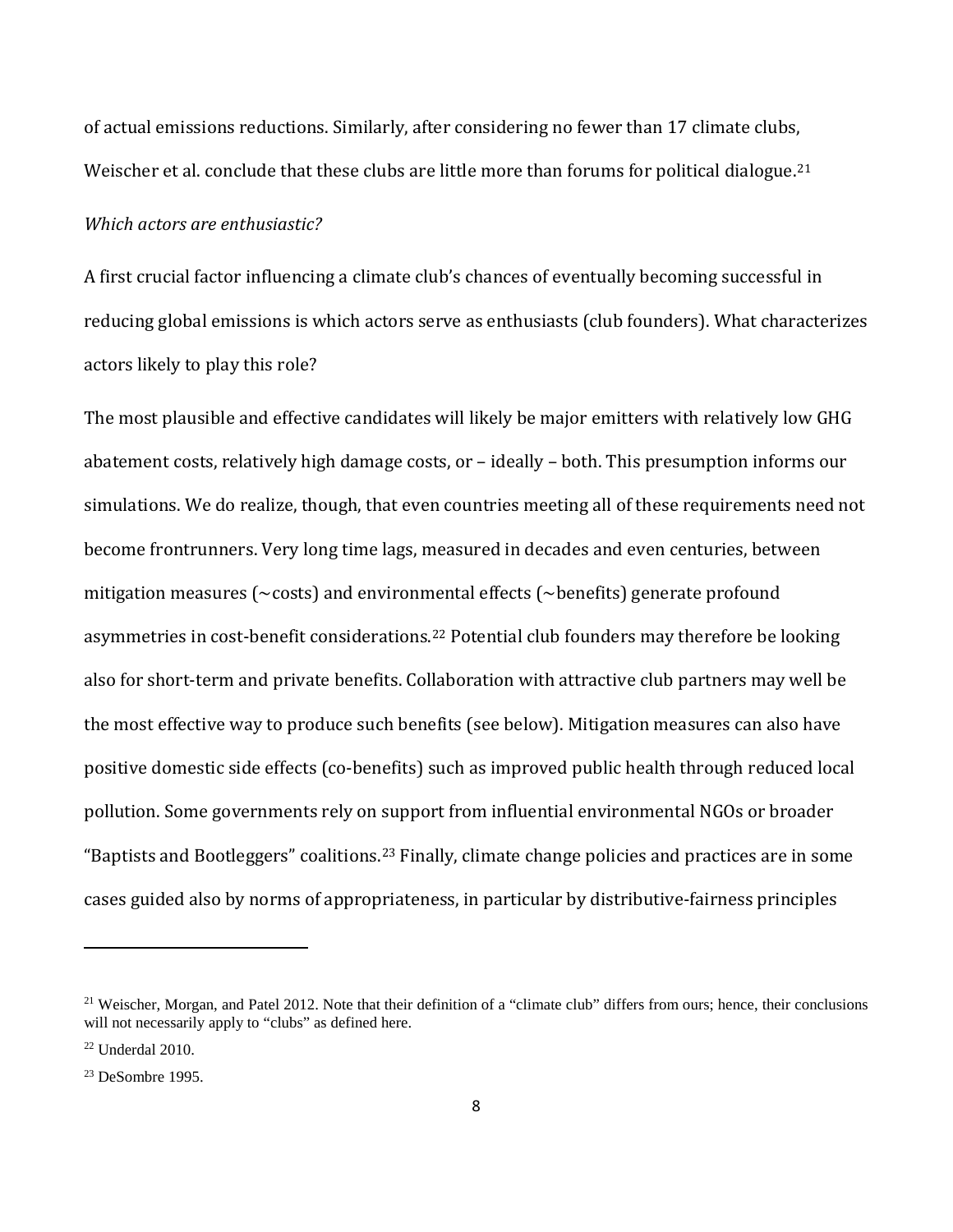concerning responsibility ("guilt"), capacity, and need.[24](#page-9-0) A comprehensive analysis of global climate change negotiations should consider also such domestic sources of "enthusiasm". In the simulations presented in this paper, however, we limit the analysis to climate club benefits originating from the international level.

### *Conditional commitments*

A second factor concerns climate club members' use of conditional commitments. Several scholars have considered how followers are likely to respond to a leader's taking unilateral environmental action – conditionally or unconditionally. A main finding is that unconditional unilateral action typically has zero or even adverse effect on followers' emissions reductions.[25](#page-9-1) In contrast, conditional unilateral action can contribute positively under some circumstances.[26](#page-9-2) In our model, conditional unilateral club action constitutes a core element.

The 2015 Paris Agreement lets each party set its own mitigation target by submitting a so-called Nationally Determined Contribution (NDC). NDCs may contain conditional components (UNFCCC 2015, paragraph 26.1), which could be expressed in two main ways. One type ("intrinsic" conditionality in Lipson's terminology)<sup>[27](#page-9-3)</sup> would link a country's own commitments to other countries' mitigation efforts. Another type ("extrinsic" conditionality) would make a country's

<span id="page-9-0"></span><sup>24</sup> See, for example, Mattoo and Subramanian 2012.

<span id="page-9-1"></span><sup>&</sup>lt;sup>25</sup> See, for example, Hoel 1991; Buchholz, Haslbeck, and Sandler 1998.

<span id="page-9-2"></span><sup>26</sup> Holtsmark 2013; Underdal et al. 2012.

<span id="page-9-3"></span><sup>27</sup> Lipson 1981.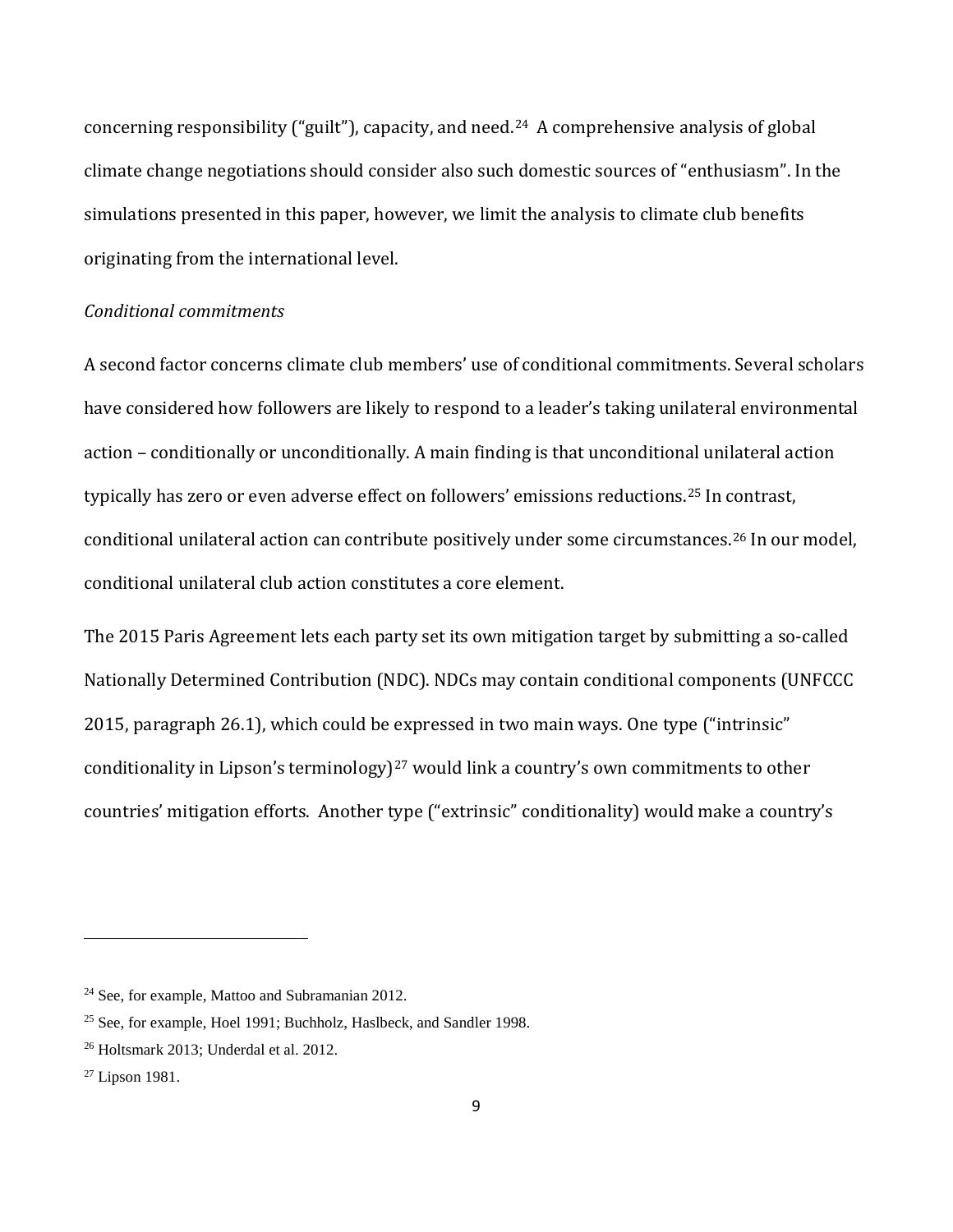own commitments conditional on other countries' efforts in other yet related policy domains, such as financial and technological support.

While extrinsic conditions are left for future research due to space constraints, our simulations consider the effect of intrinsic conditions. Some countries used intrinsic conditions also under the 2009 Copenhagen Accord.[28](#page-10-0)

### *Club goods*

Finally, a third factor that might influence a climate club's success is whether and to what extent it provides club goods. Making countries' access to a club good conditional on their mitigation efforts constitutes a form of issue linkage.<sup>[29](#page-10-1)</sup> Club initiation and growth requires that actors expect the club to provide net benefits for them. One form of such benefits is club goods, such as preferential terms of trade or investment, joint R&D programs in renewable energy technology, access to emissions trading programs, or extension of pipelines or electricity grids to facilitate efficient use of total energy production capacity.

Some scholars find that club goods in the form of technology R&D can advance climate cooperation.[30](#page-10-2) However, Barrett questions their findings, arguing that several international agreements (including the Montreal Protocol) require the parties to cooperate on technology R&D, yet do not encourage members to withhold the fruits of such R&D from non-members. A likely

<span id="page-10-0"></span><sup>&</sup>lt;sup>28</sup> The Copenhagen Accord pledges are available from: [http://www.c2es.org/docUploads/targets-and-actions-copenhagen](http://www.c2es.org/docUploads/targets-and-actions-copenhagen-accord-05-24-2010.pdf)[accord-05-24-2010.pdf](http://www.c2es.org/docUploads/targets-and-actions-copenhagen-accord-05-24-2010.pdf)

<span id="page-10-1"></span><sup>29</sup> See Finus 2003 for an overview.

<span id="page-10-2"></span><sup>30</sup> Carraro and Siniscalco 1997; Buchner et al. 2005.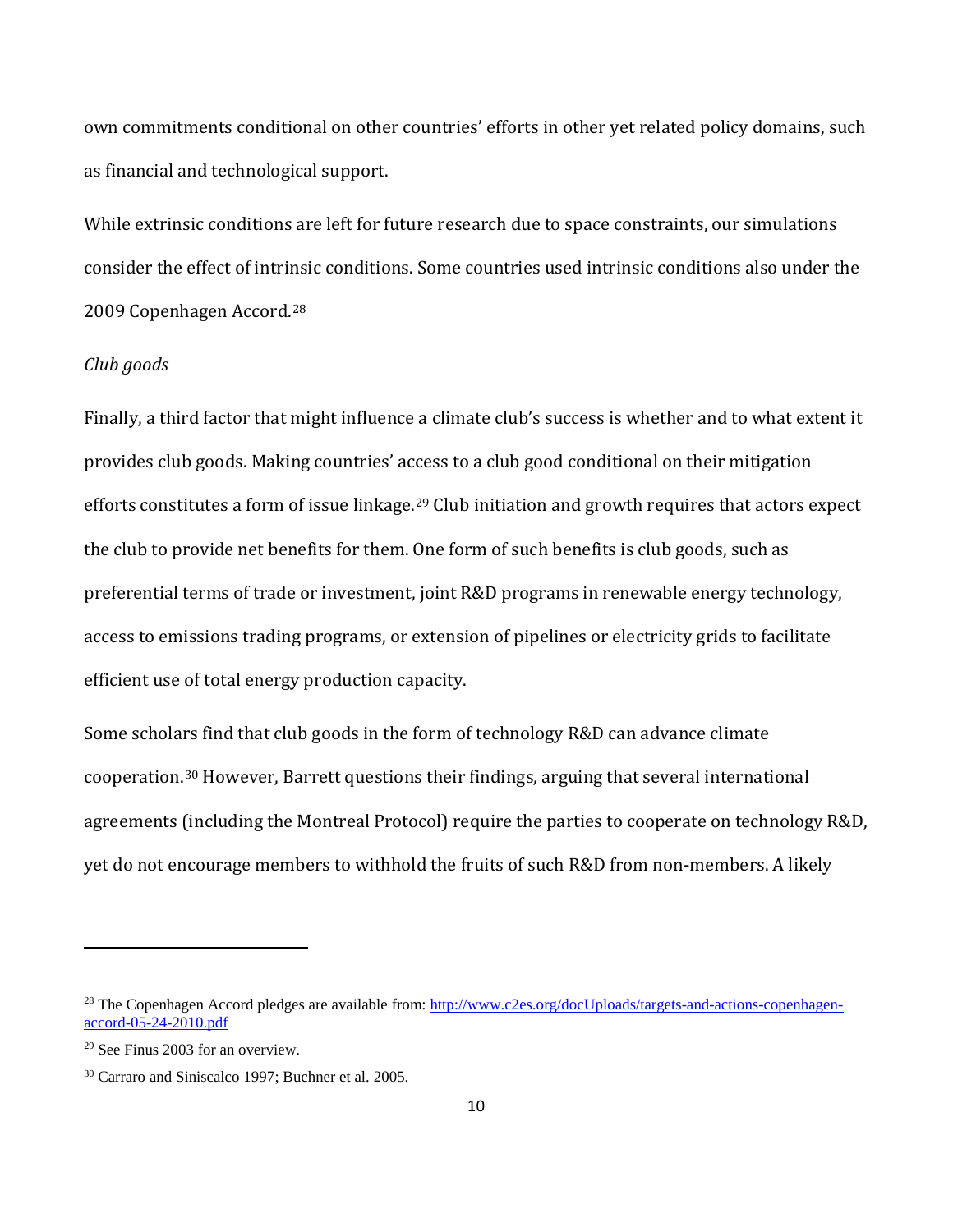reason, he argues, is that doing so would be detrimental to members' self-interest.[31](#page-11-0) Similarly, club goods in the form of linkage to trade have been proposed,<sup>[32](#page-11-1)</sup> although such linkage, too, may be detrimental to members' self-interest. In practice, however, countries sometimes do seem to accept losses from imposing trade sanctions when they believe sanctions might serve a sufficiently important purpose.[33](#page-11-2) Moreover, it seems fully consistent with Victor's basic idea of enthusiasm to assume that enthusiastic actors might be prepared to forgo potential benefits from trade with reluctant actors that decline to join the club.

Our work is related to that of Nordhaus,<sup>[34](#page-11-3)</sup> who finds that small trade penalties on nonparticipating countries can induce an agreement with broad participation and deep emissions reductions. However, his analysis differs from ours in two important respects. First, he adopts a top-down approach in which the regime's design is already optimized to achieve high levels of participation and abatement, while we consider how cooperation might evolve from a small initial coalition. Second, whereas he assumes that cooperation centers on "an international target carbon price," we assume that it centers on undertaking emissions reductions equivalent to a fixed percentage of GDP.[35](#page-11-4) While a common carbon price is economically more efficient, we deem it politically less realistic.

<span id="page-11-0"></span><sup>31</sup> Barrett 2003, 309–10.

<span id="page-11-1"></span><sup>32</sup> See, for example, Stiglitz 2006 and Nordhaus 2015.

<span id="page-11-2"></span><sup>&</sup>lt;sup>33</sup> Current U.S. and EU trade sanctions against Russia provide an example.

<span id="page-11-3"></span> $34$  Nordhaus 2015.

<span id="page-11-4"></span> $35$  Sælen (2016, pp. 918–919) discusses the assumption in more detail.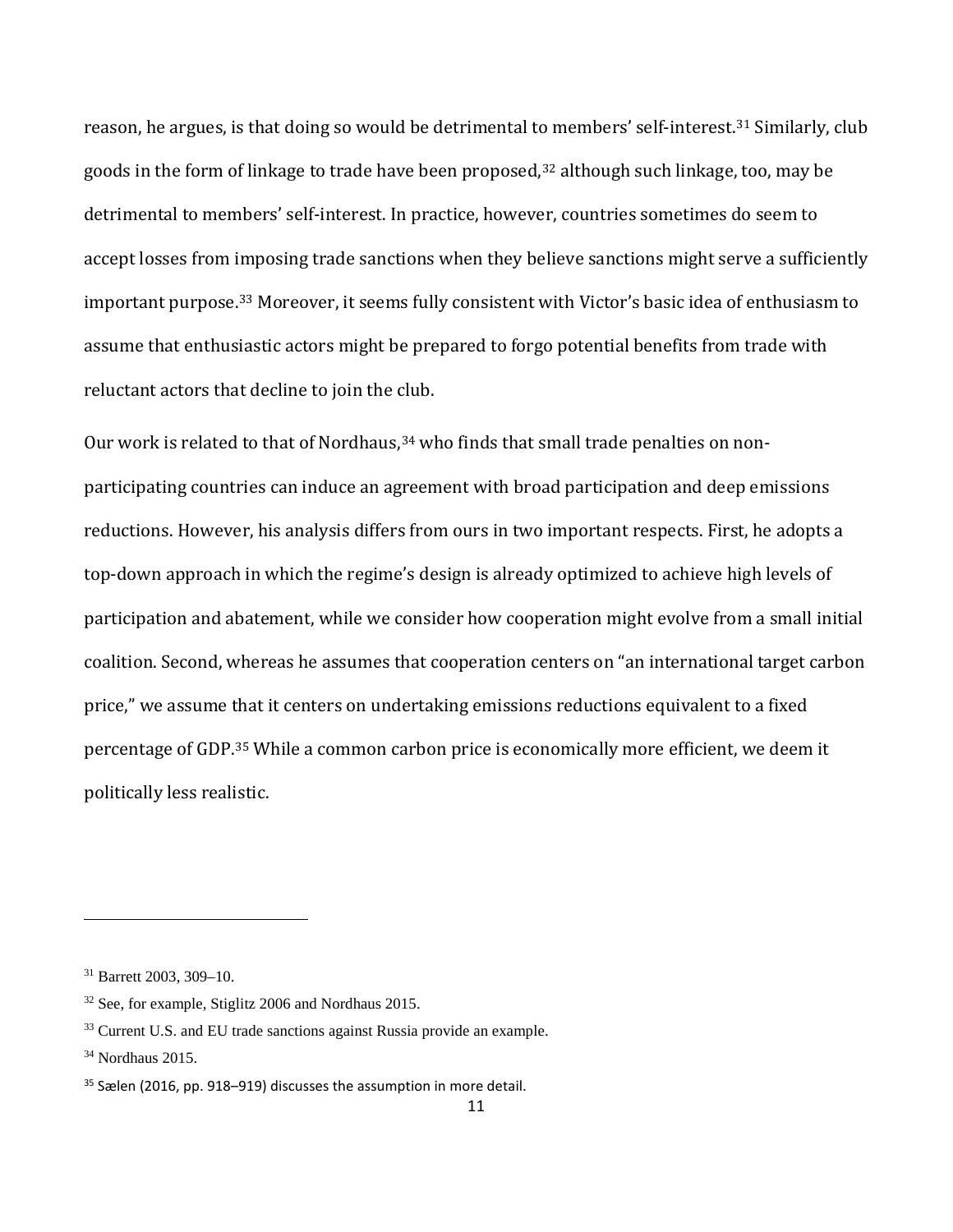Preferential market access – the club good we focus on in our simulations – will be more attractive the more members the club already has and the larger the economies these members have.<sup>[36](#page-12-0)</sup> In a club with many and large members, market access could make a significant difference, because few alternative suppliers and buyers would remain outside. Our ABM therefore models club-good benefits as an increasing function of club size. These increasing returns combined with cross-actor differences in cost-benefit calculus may trigger a snowball effect, whereby reluctant actors requiring the smallest non-climatic compensation join first and contribute to shifting the costbenefit balance for actors requiring slightly higher compensation, and so on.

To create such an effect, the club must pursue an open-membership policy, so that reluctant actors wishing to join are free to do so, provided they satisfy membership requirements.<sup>[37](#page-12-1)</sup> This condition, which is satisfied in our simulations, excludes the possibility that a group such as the European Union could succeed as a climate club by increasing membership, simply because the European Union would unlikely accept new members on the basis of applicants' climate policies. The same is true for most of the "exclusive groups" considered by Andresen, such as the G20, the G8, and the MEF.[38](#page-12-2)

l

<span id="page-12-0"></span><sup>&</sup>lt;sup>36</sup> In this respect, preferential market access differs significantly from most other club goods. For example, preferential access to a new technology would likely become less beneficial the larger the number of other countries having such access (because the competitive edge provided by the technology would shrink).

<span id="page-12-1"></span><sup>&</sup>lt;sup>37</sup> A similar open-membership policy is pursued by WTO plurilateral agreements. For example, see the WTO Agreement on Government Procurements, Article XXIV.2.

<span id="page-12-2"></span><sup>38</sup> Andresen 2014.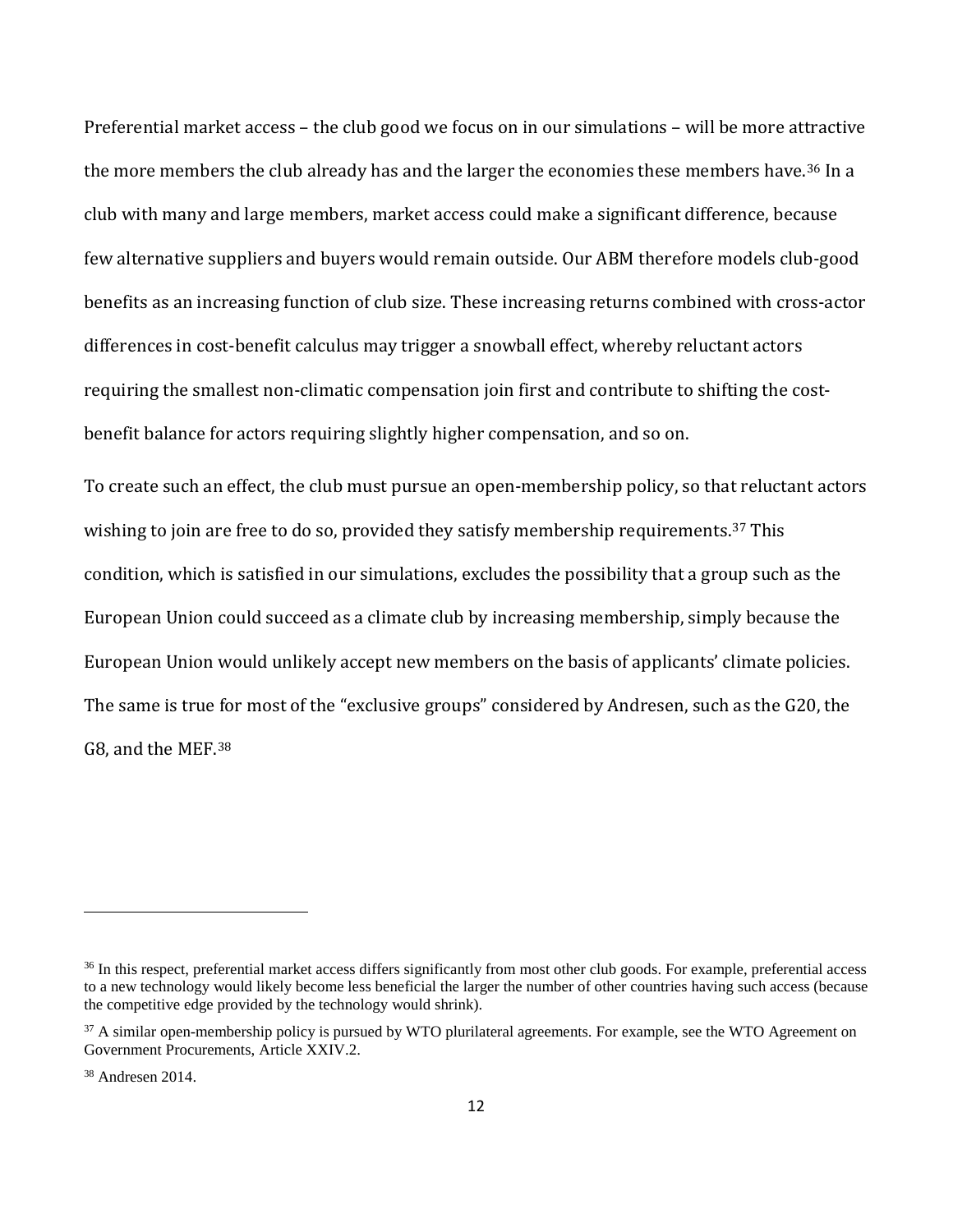Under what conditions should we expect reluctant actors to respond positively to a climate club offering a club good? According to Weischer et al.,<sup>[39](#page-13-0)</sup> the club good must be significant enough to outweigh the temptation to free ride by remaining a non-member. Thus, the club must control sufficient resources so that it can make membership worthwhile for reluctant actors. A second condition is that it must be credible that an actor will enjoy the club good if and only if it becomes a club member. [40](#page-13-1)

The latter condition implies that compliance enforcement will be essential for a climate club to become effective. We nonetheless follow the extensive game-theoretic literature on stable coalitions, drawing on d'Aspremont's two-stage model,<sup>[41](#page-13-2)</sup> in focusing on participation. Some scholars argue that participation is the binding constraint.<sup>[42](#page-13-3)</sup> Club goods' excludability significantly simplifies the policing of free riding in a climate club.<sup>[43](#page-13-4)</sup>

The list of major GHG emitters indicates that at least some potentially powerful clubs might include members with strongly divergent preferences regarding the distribution of mitigation commitments.[44](#page-13-5) Some potential members' relationships – such as that between China and the United States – are also strained by geopolitical or economic conflicts. The joint statements issued by China and the United States nevertheless suggest that conflict over other issues need not

l

<span id="page-13-0"></span><sup>39</sup> Weischer, Morgan, and Patel 2012.

<span id="page-13-1"></span><sup>40</sup> The same applies for conditional commitments (if any).

<span id="page-13-2"></span><sup>41</sup> d'Aspremont et al. 1983.

<span id="page-13-3"></span><sup>42</sup> See, for example, Barrett 2003.

<span id="page-13-4"></span><sup>43</sup> Stewart, Oppenheimer, and Rudyk 2013a.

<span id="page-13-5"></span><sup>44</sup> See, for example, Shum 2014. To illustrate, a club including the four largest GHG emitters would consist of China, the United States, the European Union, and India.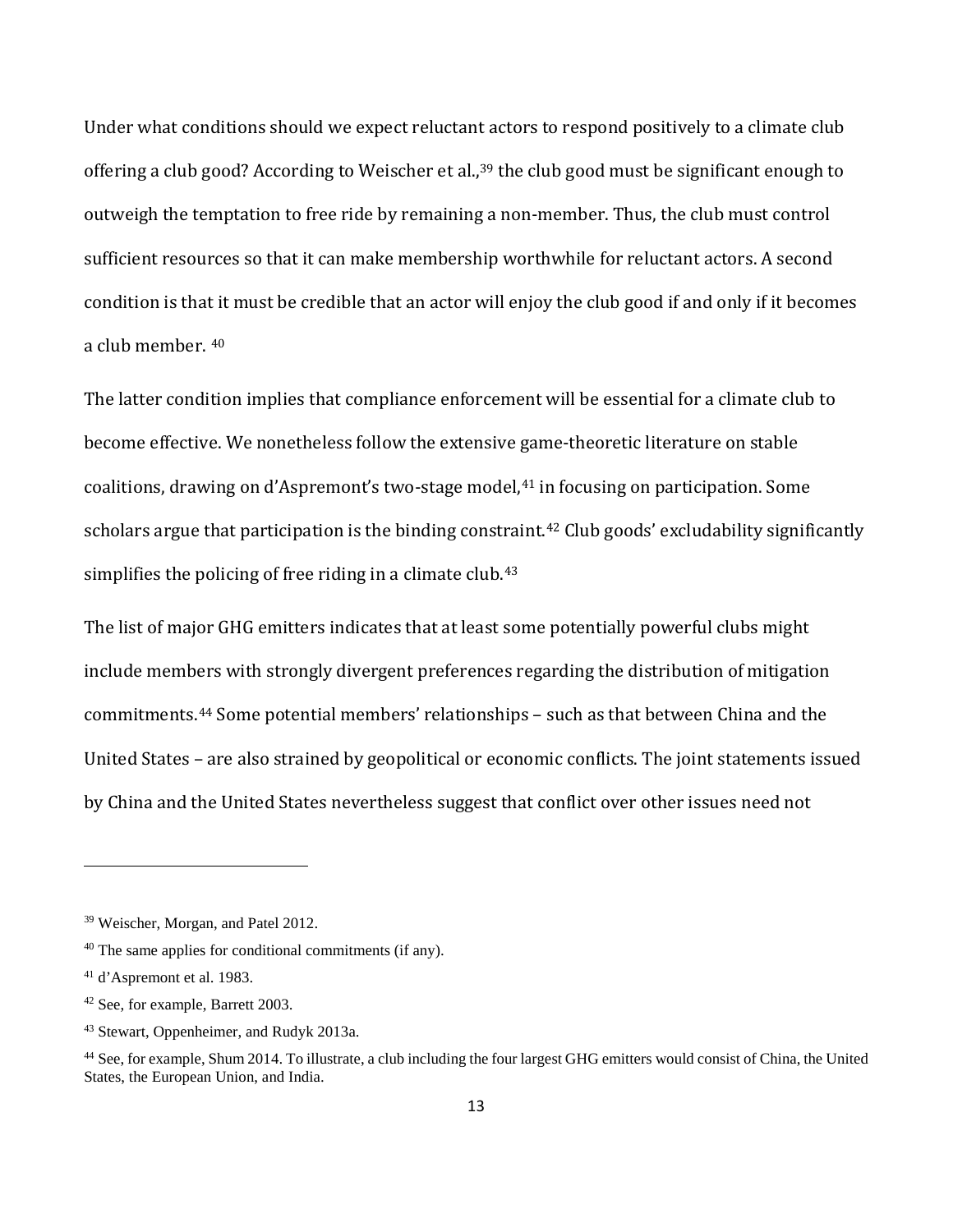prevent all forms of climate club cooperation. We conduct sensitivity tests to check the influence on our main simulation results by including exogenous stakes in our ABM simulations.

Although conditional commitments and club goods constitute the major focus of this paper, we emphasize that a climate club might also generate other types of benefits. First, a club might reduce climate damage through enhanced mitigation measures (i.e., through provision of the global public good itself). Second, benefits may come in the form of side-payment arrangements similar to existing global schemes under the UNFCCC framework (e.g., the Clean Development Mechanism) whereby developed countries help fund climate-friendly measures in developing countries. Finally, benefits may come in the form of (predictable) *side effects*, [45](#page-14-0) such as a reduced loss of competitive edge in international markets.

# **Agent-based Simulations of Climate Club Emergence and Growth**

 $\overline{\phantom{a}}$ 

The theoretical discussion above has provided some general expectations concerning the conditions under which a climate club might persist and grow. However, deriving predictions that are more exact requires detailed analysis of every actor's cost- benefit calculations in a wide range of scenarios. The good news is that much of the data underlying such calculations are available, and although the costs and benefits of climate change mitigation are uncertain, information asymmetries do not appear particularly stark. However, because each actor's costs and benefits differ from others' and depend on every other actor's choices, the interaction becomes complex

<span id="page-14-0"></span><sup>45</sup> Here, we use the term *side payments* for deliberately designed incentives and the term *side effects* for unintended consequences of mitigation measures.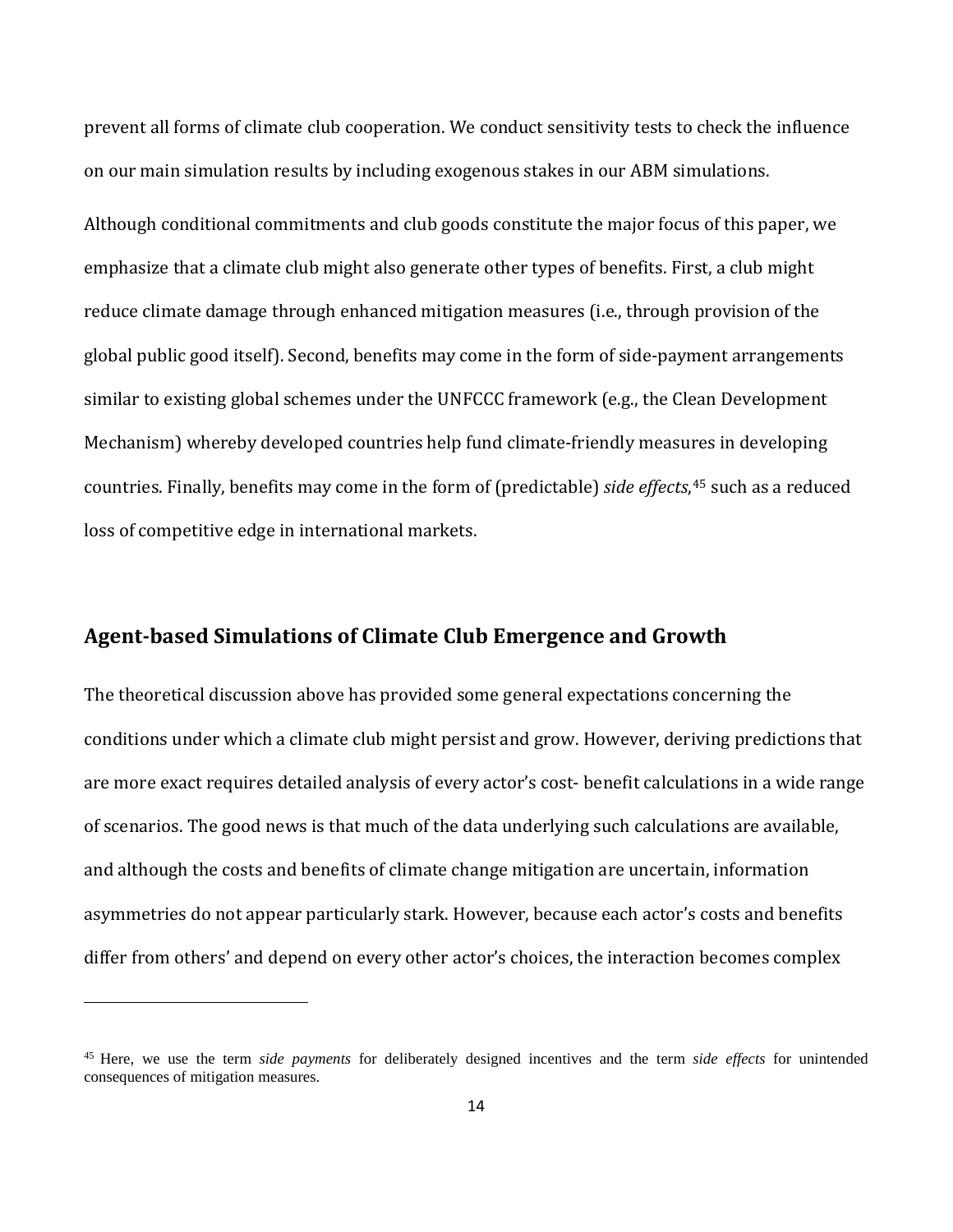even when based on quite simple input assumptions. Analytical models would hardly be able to incorporate all relevant data, so numerical simulations can add to our understanding of the emergence and growth of climate clubs.

Our ABM aims to capture select essential climate club features, while leaving out many complicating real-world factors. The basic decision is binary: Each actor must decide whether to join a climate club. We assume that any actor that wishes to join is free to do so, provided it satisfies the membership criterion – that each member must implement mitigation measures worth at least 1% of its GDP. Thus, the model considers one specific form of a climate club. We initially also make the simplifying assumption that decisions concerning climate cooperation are based on the merits of that issue area only. However, we relax this assumption in the sensitivity analysis.

The model is a one-shot sequential game with an indefinite number of stages. All costs and benefits are measured in present value and all decisions (unless revoked) are implemented instantaneously. We assume complete information. While we cannot capture all real-life challenges to international cooperation on mitigating climate change, our model provides a useful tool for systematically exploring the *potential* contributions of clubs to enhancing climate change mitigation.

We consider two mechanisms for club growth. First, besides undertaking mitigation – a global public good benefitting members and non-members alike – the club may produce a club good for *members only*. Second, members may offer to deepen their mitigation efforts conditional on new

15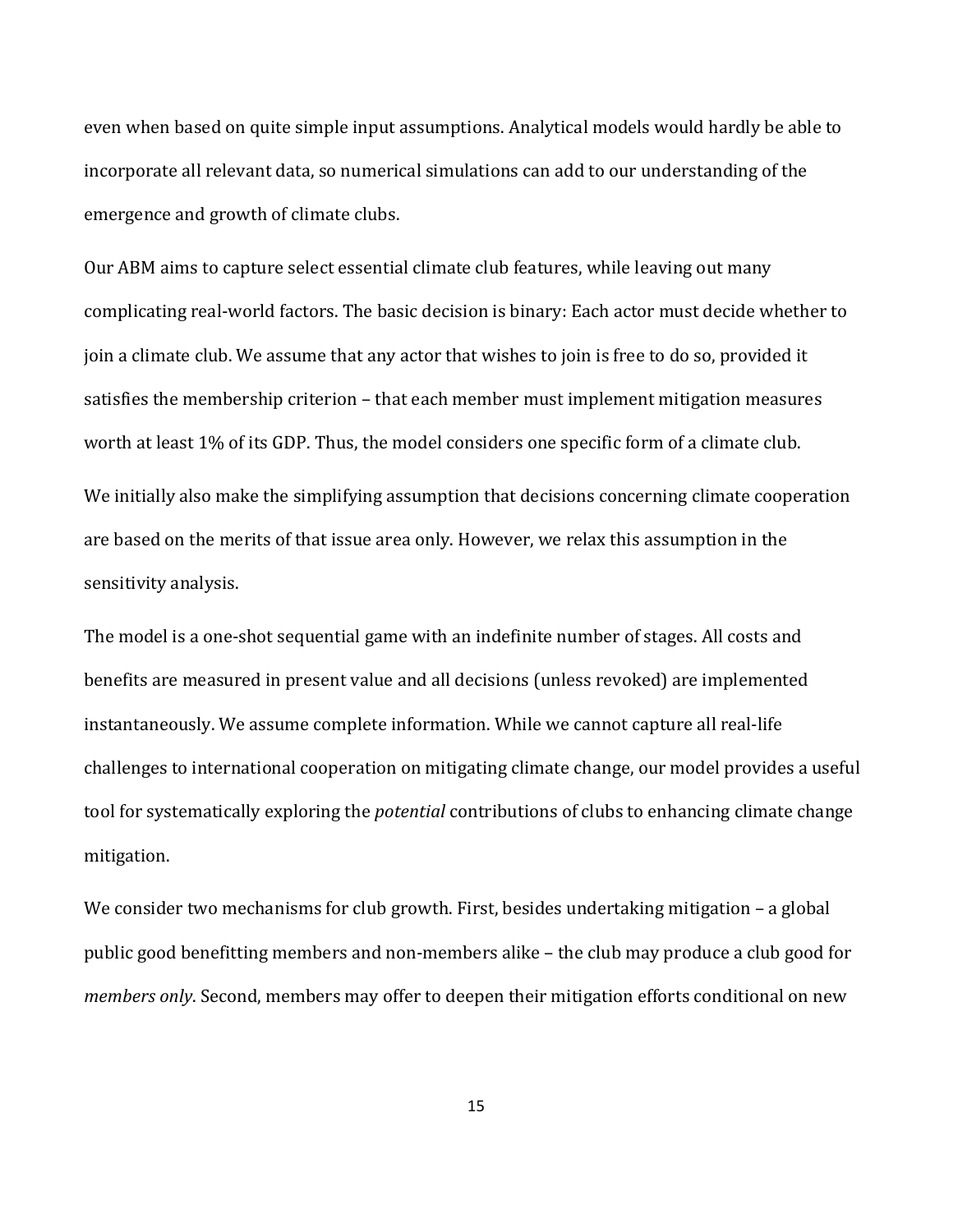members joining (and thereby agreeing to spend at least 1% of their GDP on mitigation). We will refer to such offers as "conditional commitments."[46](#page-16-0)

#### *Model Description*

The Technical Appendix provides our model's formulae and describes the model in pseudocode, thereby complementing the verbal description we offer here. The model's actors are of two types, depending on their motivation for mitigation. *Reluctant* actors are rational and self-interested; hence, they will join the club if and only if joining leads to private benefits that exceed abatement costs (1% of GDP). As defined by Victor, e*nthusiastic* actors are willing to spend their own resources on mitigation.<sup>[47](#page-16-1)</sup> We assume they have an intrinsic motivation to start a club, despite that doing so entails (initial) costs. They are, in other words, willing to incur mitigation costs of 1% of GDP even without any commitment by reluctant parties to follow suit. Furthermore, enthusiastic actors will not necessarily abandon the club even if they would benefit by withdrawing unilaterally. However, even an enthusiastic actor will exit if the club – after negotiations with all reluctant actors – proves to generate lower net private benefits for the enthusiastic actor concerned than the *no-club scenario* does. Thus, enthusiastic actors compare the payoff they get as a member of the club with the payoff they would get if they left and the club collapsed. In this respect, enthusiastic actors behave akin to the *conditional cooperators* modeled

l

<span id="page-16-0"></span><sup>&</sup>lt;sup>46</sup> A potential challenge for a sub-global club is carbon leakage, which may arise through different mechanisms (Hoel 2012). Like most game-theoretic climate-coalition models, our model does not explicitly address this challenge. We expect that carbon leakage would at least initially reduce clubs' effectiveness. However, limited data make this reduction's magnitude difficult to estimate. Most estimates rely on computable equilibrium models and find leakage rates in the range between 5% and 20–30% (Hoel 2012; Sterner, Carbone, and Fischer 2015). Leakage decreases with club size but depends also on other factors such as economies' openness (Böhringer, Fischer, and Rosendahl 2010).

<span id="page-16-1"></span><sup>47</sup> Victor 2011.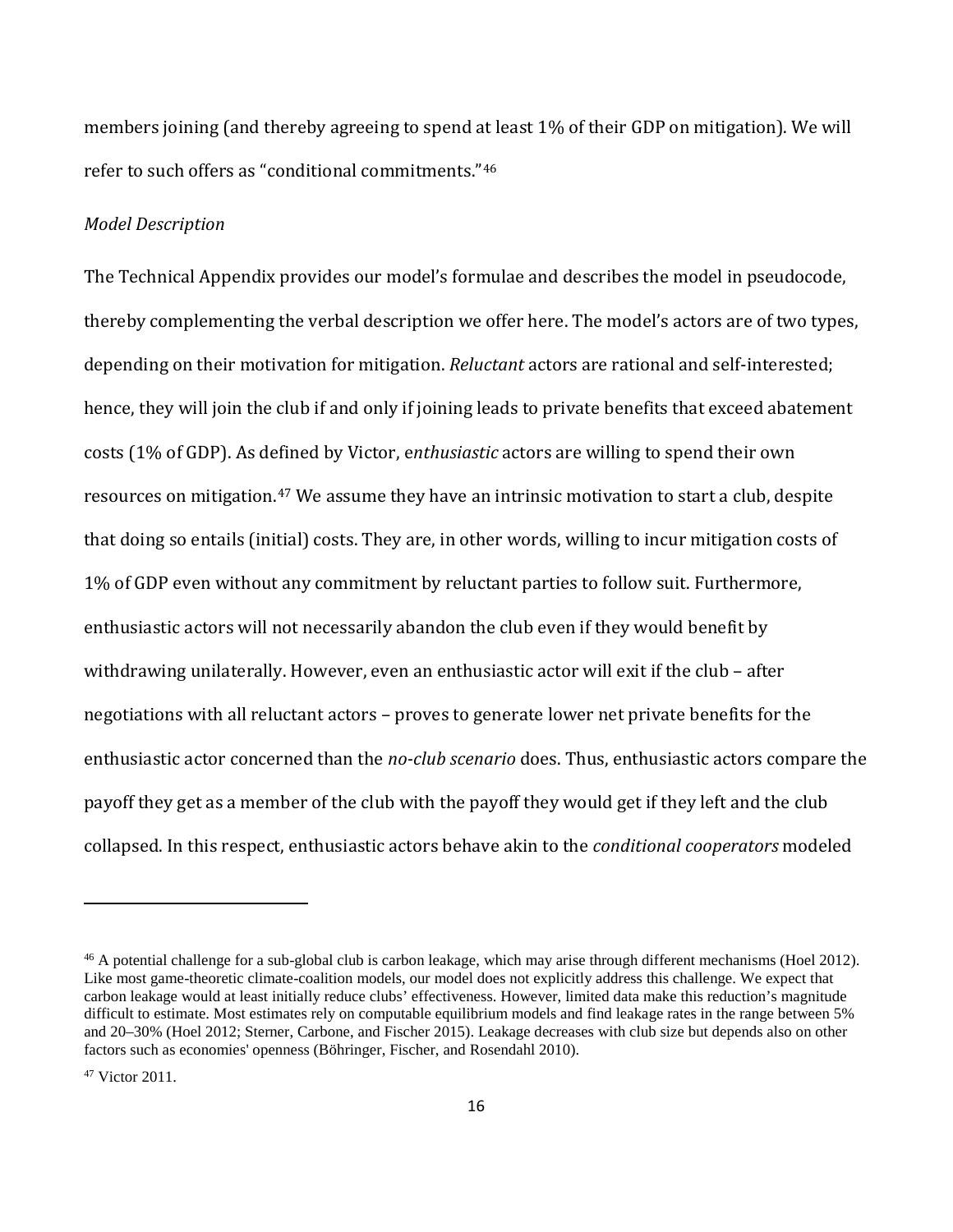by Richter and Grasman and to the *strong reciprocators* modeled by Sælen:[48](#page-17-0) prefering to participate conditional on a certain amount of reciprocity. If all actors were enthusiastic, mitigation would become an assurance game. Reluctant actors, by contrast, will free ride on members' mitigation as long as their payoff outside the club is greater than their payoff inside. They therefore compare their payoffs inside and outside the club holding other actors' membership constant.

Actors have three further attributes with empirically grounded values: emissions, <sup>[49](#page-17-1)</sup> GDP, <sup>[50](#page-17-2)</sup> and climate change vulnerability scores (see table 2). [51](#page-17-3) Complete data are available for 168 countries, accounting for 98% of both global emissions and Gross Global Product (GGP). Because we model the European Union as a single actor, the model includes 141 actors.

Estimating the global costs and benefits of climate change mitigation is beyond this study's scope. Rather, we run the model for different assumptions concerning the club's impact in terms of damage costs avoided. The input variable *Global Damage* expresses the assumed damage cost difference between the business-as-usual (BAU; no-club) scenario and the scenario where *all* actors spend 1% of their GDP to mitigate climate change (the scenario with universal club participation). In the Stern Review,<sup>[52](#page-17-4)</sup> 1% of GGP emerges as the central estimate for stabilizing atmospheric concentrations at 500-550 parts per million  $CO<sub>2</sub>$  equivalents (ppm  $CO<sub>2</sub>e$ ). That

<span id="page-17-0"></span><sup>48</sup> Richter and Grasman 2013; Sælen 2012.

<span id="page-17-1"></span><sup>49</sup> Sources: Global Carbon Project 2014 (2013 figures) / World Resources Institute 2014 (2011 figures).

<span id="page-17-2"></span><sup>50</sup> Source: World Bank 2014 (2013 figures).

<span id="page-17-3"></span><sup>51</sup> Source: Notre Dame Global Adaptation Index 2014 (2012 figures).

<span id="page-17-4"></span><sup>52</sup> Stern 2007.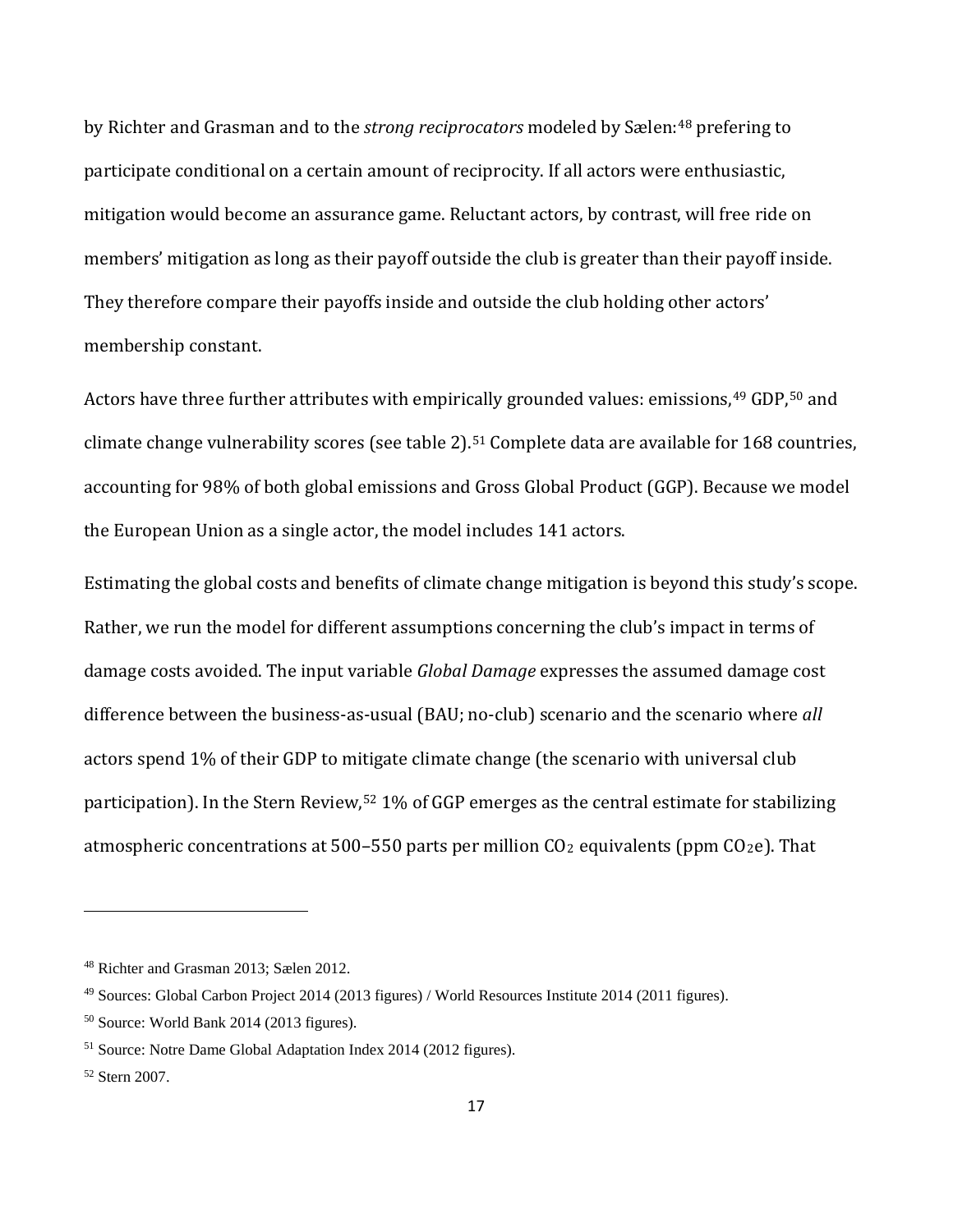would avoid the worst climate change impacts, which in the business-as-usual (BAU) scenario would "equate to an average reduction in global per-capita consumption of 5%, at a minimum, now and forever," the report finds. Translating those findings to our model is non-trivial for reasons including that the report measures costs and benefits in different units, assumes costefficient mitigation, and has caused substantial academic controversy. The most recent IPCC report suggests mitigation is somewhat more expensive, with annual GGP losses from stabilizing at 530–550 ppm CO2e starting at .5% in 2020, rising via 1% in 2030 and 2% in 2050 to 4% in 2100 (median estimates).[53](#page-18-0) That scenario will entail a slightly less than 40% probability that warming will not exceed 2°C above preindustrial levels.<sup>[54](#page-18-1)</sup> The report does not monetize benefits of stabilization, but the consequences of doing nothing seem no less grave than they did when the Stern Review was conducted. It seems safe to assume that collectively spending 1% of GGP on mitigation would provide substantial benefits but that it would not suffice to achieve the 2°C target. In the baseline model, we set *Global Damage* to 3% of GGP, implying that the present value of climate benefits of a global club outweighs costs by a factor of three, which is conservative compared with the Stern Review. For sensitivity checks, we also present results for values of 1.5% and 4.5% of GGP.

When only a subset of the 141 actors participates, the climatic benefit is assumed to be a linear function of emissions covered. In particular, a club covering 50% of global emissions is assumed to produce 50% of the climate benefits produced by a global club. Carbon leakage (footnote 46)

<span id="page-18-0"></span><sup>53</sup> Clarke et al. 2014, 450.

<span id="page-18-1"></span><sup>54</sup> Clarke et al. 2014, 440.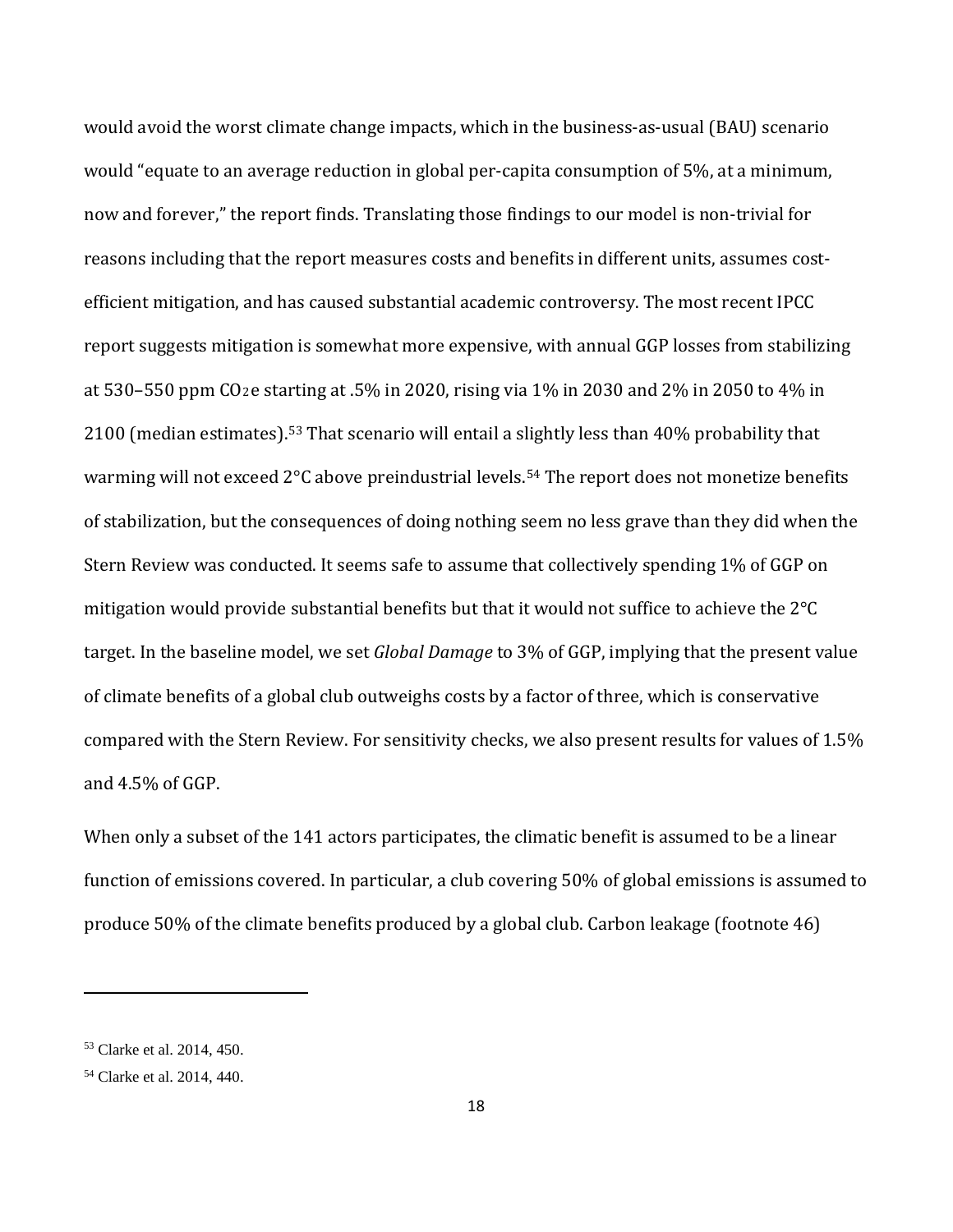would suggest concavity, while increasing marginal damage costs would suggest convexity. We ignore both.

Our approach assumes governments attach some weight to future costs incurred by their citizens. In contrast, a purely myopic government would care little about future climate-change impacts. Specifying costs in their present value sidesteps the difficult question about the rate at which future climate-change impact costs should be discounted.

Finally, we assume that damage costs are distributed in proportion to actors' GDP and vulnerability. Because vulnerability affects damage costs, which in turn affect the incentive for club membership, vulnerability heterogeneity leads to heterogeneous incentives for membership. The model incorporates empirical data on vulnerability from the Notre Dame Global Adaptation Index,[55](#page-19-0) which allocates scores based on actors' exposure, sensitivity, and adaptive capacity in eight sectors. The scores range from 0.15 (Switzerland) to 0.59 (Burundi) and are denoted *NDGAINi*. Translating index scores of vulnerability into damage functions is certainly not trivial, because only limited empirical guidance is available. We use a model input variable called *Vulnerability weight,* which determines the variance of the damage cost distribution across actors, while keeping constant global costs and actors' rank concerning damage costs as a percentage of GDP. Specifically, we use the following formula:

$$
Vulnerability_i = \frac{NDGAIN_i + (Vulnerability weight - 1) \times (NDGAIN_i - \overline{NDGAIN})}{\overline{NDGAIN}}
$$
\n
$$
(1)
$$

l

<span id="page-19-0"></span><sup>55</sup> Notre Dame Global Adaptation Index 2014.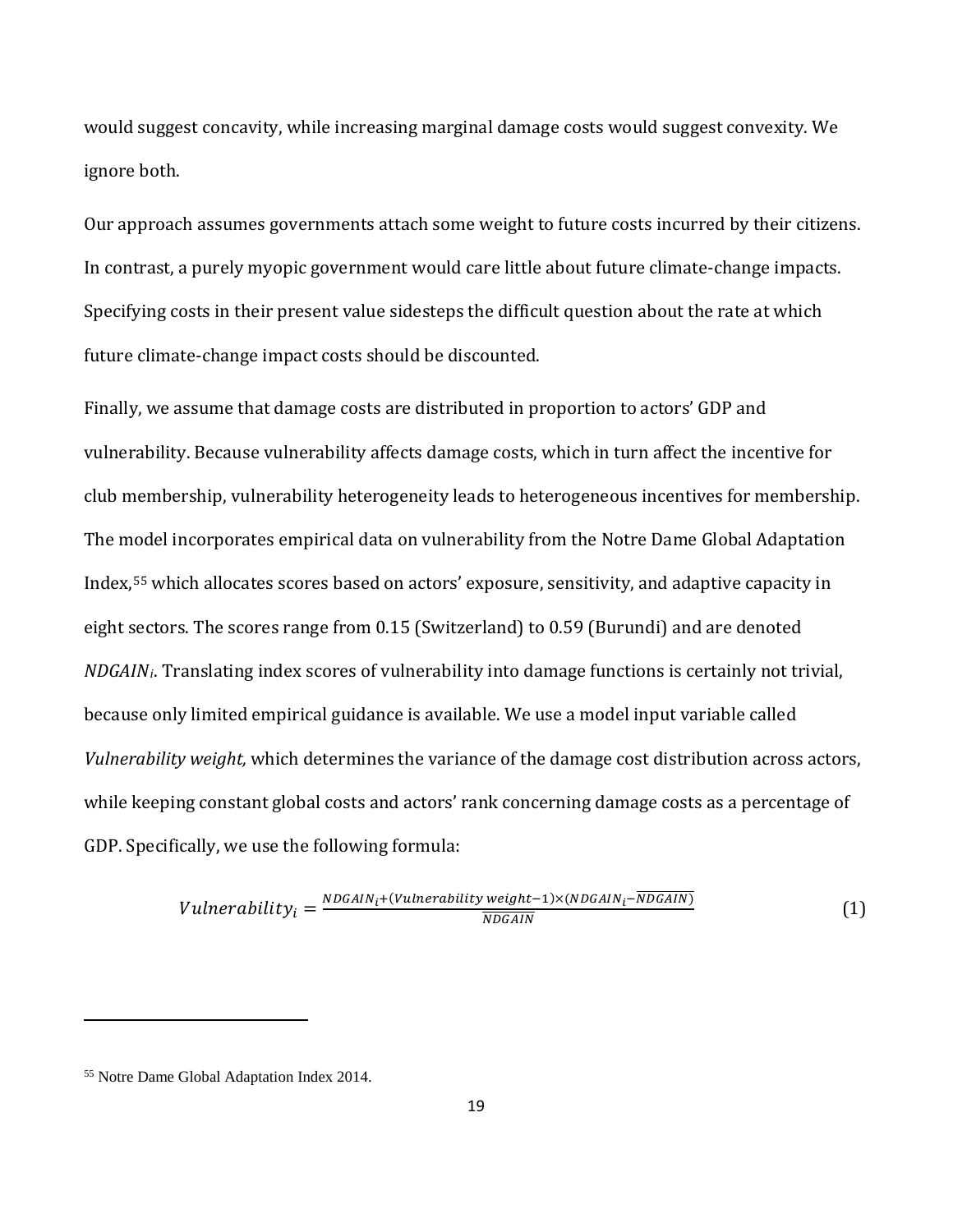It expresses actor-specific vulnerability as the percentage loss in  $GDP_i$  arising when the global loss is 1% of GGP. **NDGAIN** is the GDP-weighted average NDGAIN score across all actors. The value of *Vulnerability weight* determines how skewed damage costs are in disfavor of the most vulnerable. Because this skewness is highly uncertain, we analyze a wide range of possibilities. As one extreme case, we set *Vulnerability weight* to 0, implying that Burundi and Switzerland suffer the same percentage reduction in GDP as a result of climate change. As the other extreme, we set *Vulnerability weight* to 2, implying that Burundi suffers a reduction 19 times greater than Switzerland does. In the baseline case, *Vulnerability weight* is set to 1, implying that Burundi suffers a reduction four times greater than Switzerland does.

Damage costs, as well as all other costs and benefits, are measured in their present value, as a percentage of current GDP. Given the above definitions and assumptions, an actor's incentive to mitigate climate change depends on its vulnerability and emissions. Emissions matter because (other things being equal) a large actor emits more GHGs than a smaller actor does and therefore causes more climate damage, including to itself.

### *Instruments for Club Growth*

We study two instruments for club growth – club-good benefits (in the form of preferential market access for members) and conditional commitments (increased mitigation pledges in exchange for increasing membership). The model permits us to study these two instruments separately and in combination.

Concerning club-good benefits, the model assumes that only club members benefit from the club good. Available data does not allow a precise empirical calibration of the size of such goods, but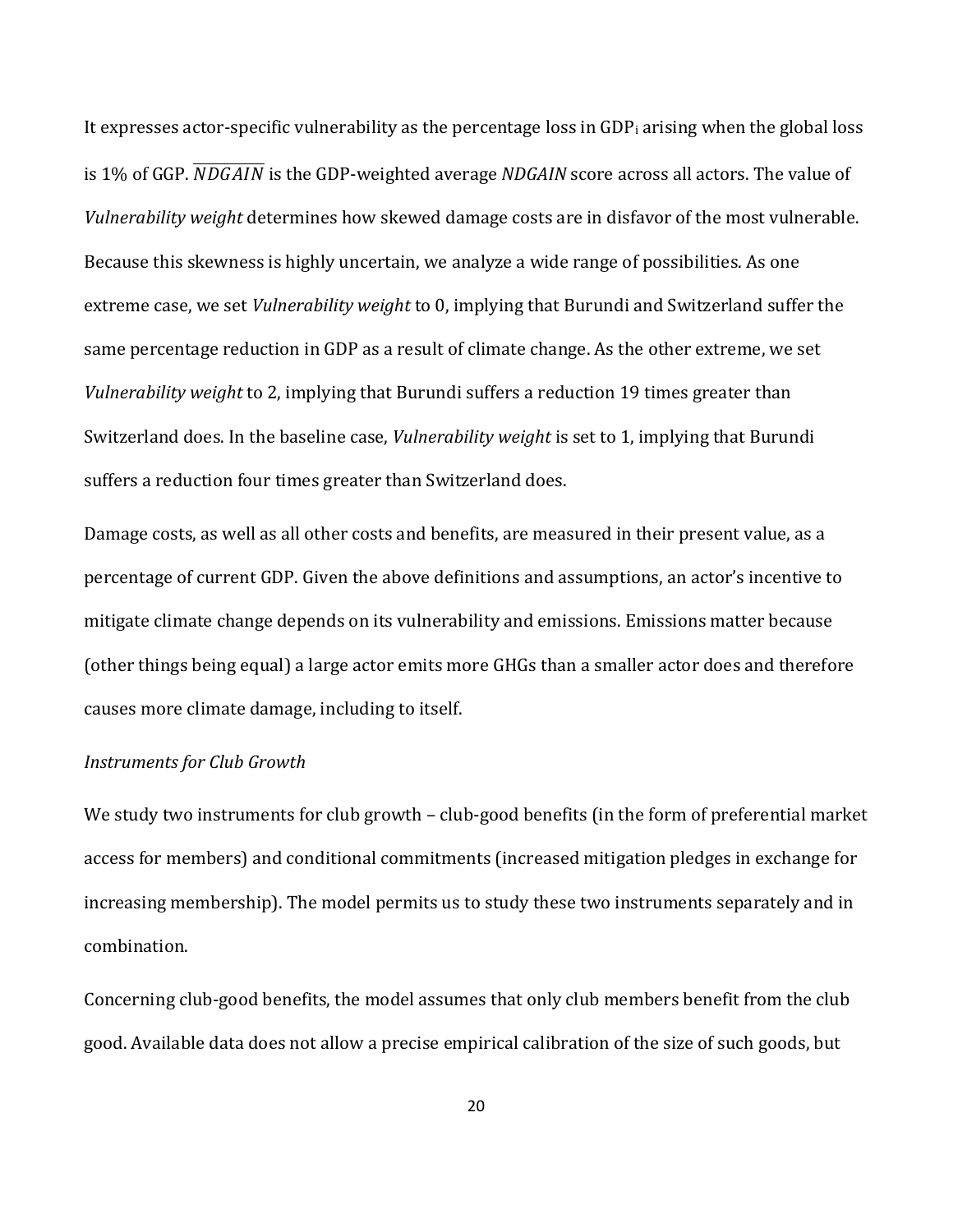the following characteristics seem plausible: i) benefits increase with the sum of other members' GDP, but at a decreasing rate; ii) benefits are generally less than 1% of GDP, otherwise the clubgood benefit would suffice to motivate membership even disregarding the public good produced from mitigation; iii) benefits are comparable with estimated benefits from possible new trade deals. Such estimates do not abound, but Francois et al. estimate that a transatlantic trade and investment agreement would increase the European Union's GDP by 0.3–0.5% and the United States' GDP by 0.2–0.4%.

Taking the natural logarithm of other members' GDP achieves i). Point ii) suggests multiplying that logarithm by a scaling factor of about 0.2 or less and point iii) suggest multiplying by around 0.1. We run the model for values between 0 and 0.25, focusing particularly on the points 0.1, 0.2, and 0.25. Denoting this multiplier *CGB scale*, we get the following equation:

*Club benefit<sub>i</sub> = CGB scale* × ln (
$$
\sum_{m\neq i}^{members} GDP_m
$$
) (2)

The corresponding *club-good benefit* functions are illustrated in Figure 1. For comparison with Francois et al.'s estimates, a club consisting of the European Union and the United States would increase each member's GDP by around 0.3%, 0.6%, and 0.75% for the respective CGB scale values. A *CGB scale* of 0.25 hence represents very optimistic assumptions.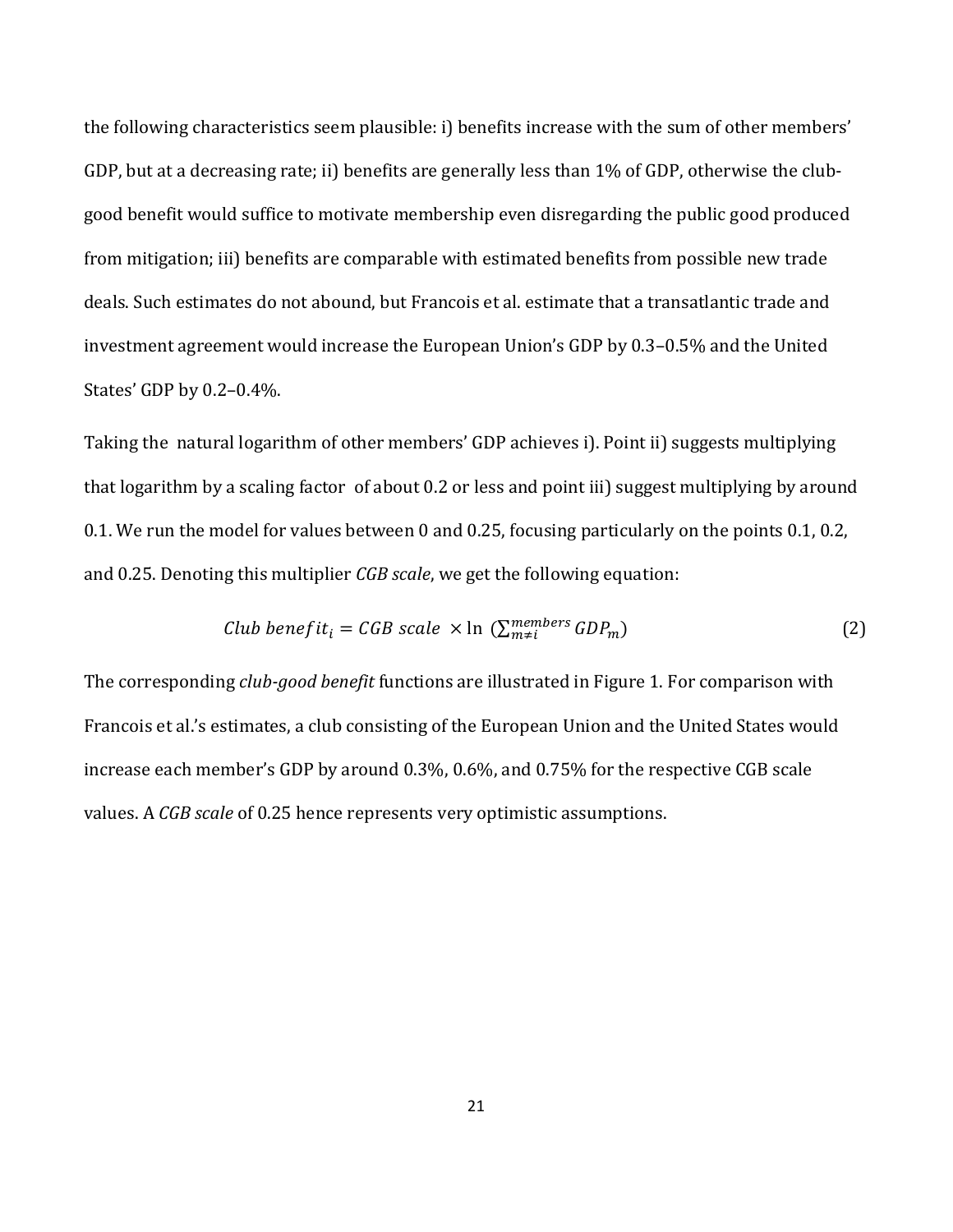

**Figure 1.** Club-good benefit functions under various assumptions tested

Turning to conditional commitments, Victor argues that pledges should not just be declarations of what an actor *will* do, but promises of effort *conditional* on what others pledge or do.[56](#page-22-0) Our model includes one specific form of such conditional commitments: It allows members to pledge a deepening of their mitigation effort if a new entrant joins the club. Because additional mitigation benefits all actors, this instrument is less targeted than a club-good benefit is. On the other hand (and unlike the offer of a club-good benefit), a conditional commitment does not require linkage of climate change mitigation to some *other* good or benefit.

l

<span id="page-22-0"></span><sup>56</sup> Victor 2011.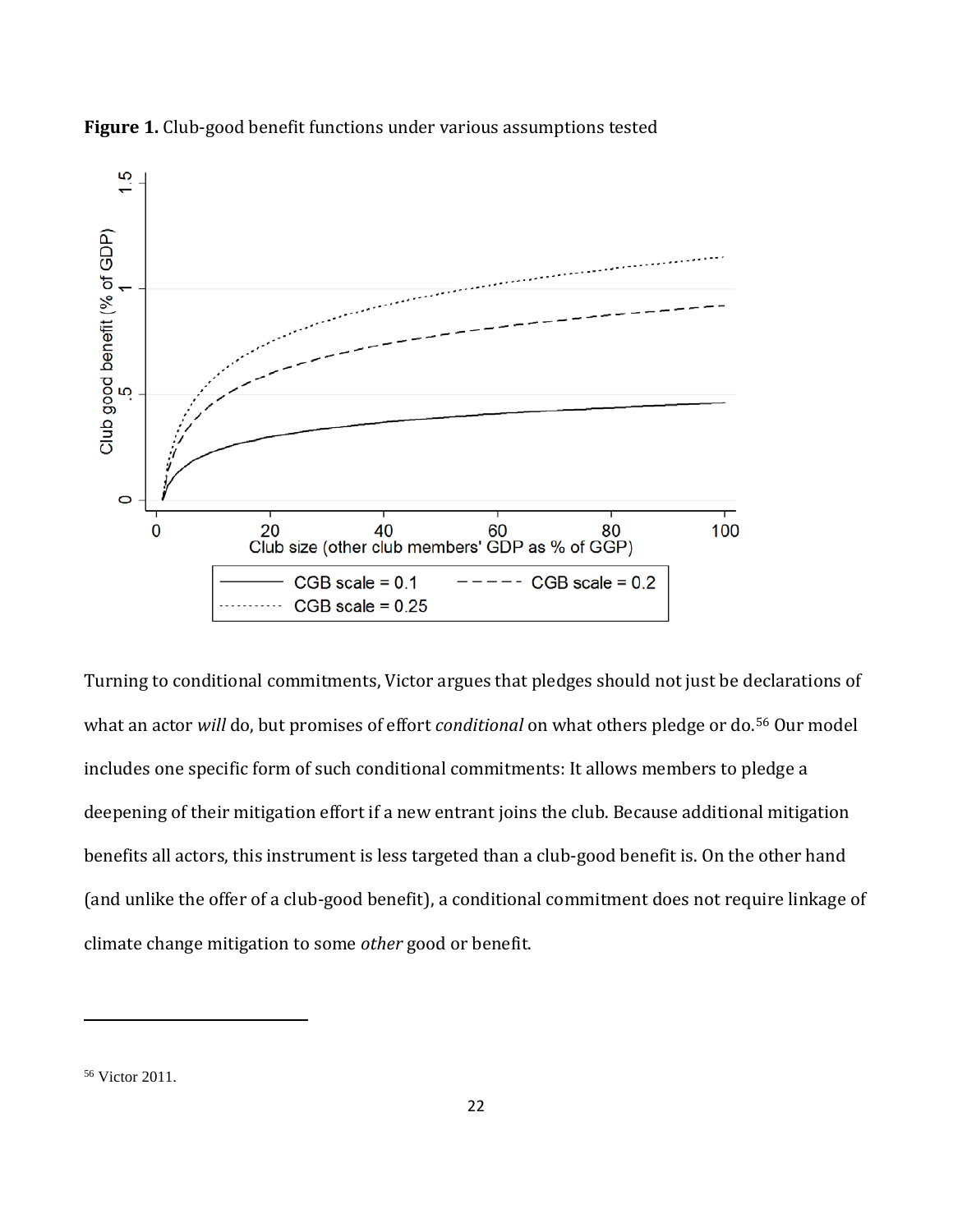In the model, a new member's entry produces benefits for existing members through reduced climate damage and (depending on other inputs chosen) an increase in the club-good benefit. Each non-member *i's* entry therefore benefits each member *m* enough to compensate it for the costs of a certain extra mitigation effort, *Δim*. We incorporate increasing marginal cost per unit of emissions reductions, assuming a quadratic cost function. Hence, benefits are a concave function of *m*'s expenditure (see Table A.1 in the Technical Appendix). If the sum of *Δim* across members would benefit *i* enough to outweigh *i*'s net cost of joining (taking into account its other benefits from membership), a mutually advantageous expansion is possible in which existing members increase mitigation expenditure incrementally above 1% of GDP in return for the potential member *i* committing to spend 1% of its GDP, resulting in damage cost reductions that outweigh (additional) mitigation expenditure for every actor involved. This situation amounts to an assurance game for the members. In one equilibrium, all make zero extra effort. In other equilibria, the members collectively make just enough effort to induce the potential entrant to join. This collective effort can be divided in many ways, which may give rise to internal bargaining. Because prospects for international cooperation in the face of assurance games are reasonably good,[57](#page-23-0) and because the number of club members is, at least initially, small, we assume that agreement among members will be reached, enabling the club to induce the potential entrant to join. Following a standard effort-sharing rule in the game-theoretical literature on international environmental agreements, [58](#page-23-1) we assume that each actor's extra effort is proportional to its benefit

<span id="page-23-0"></span><sup>57</sup> Barrett 2013.

<span id="page-23-1"></span><sup>58</sup> See, for example, Finus 2003.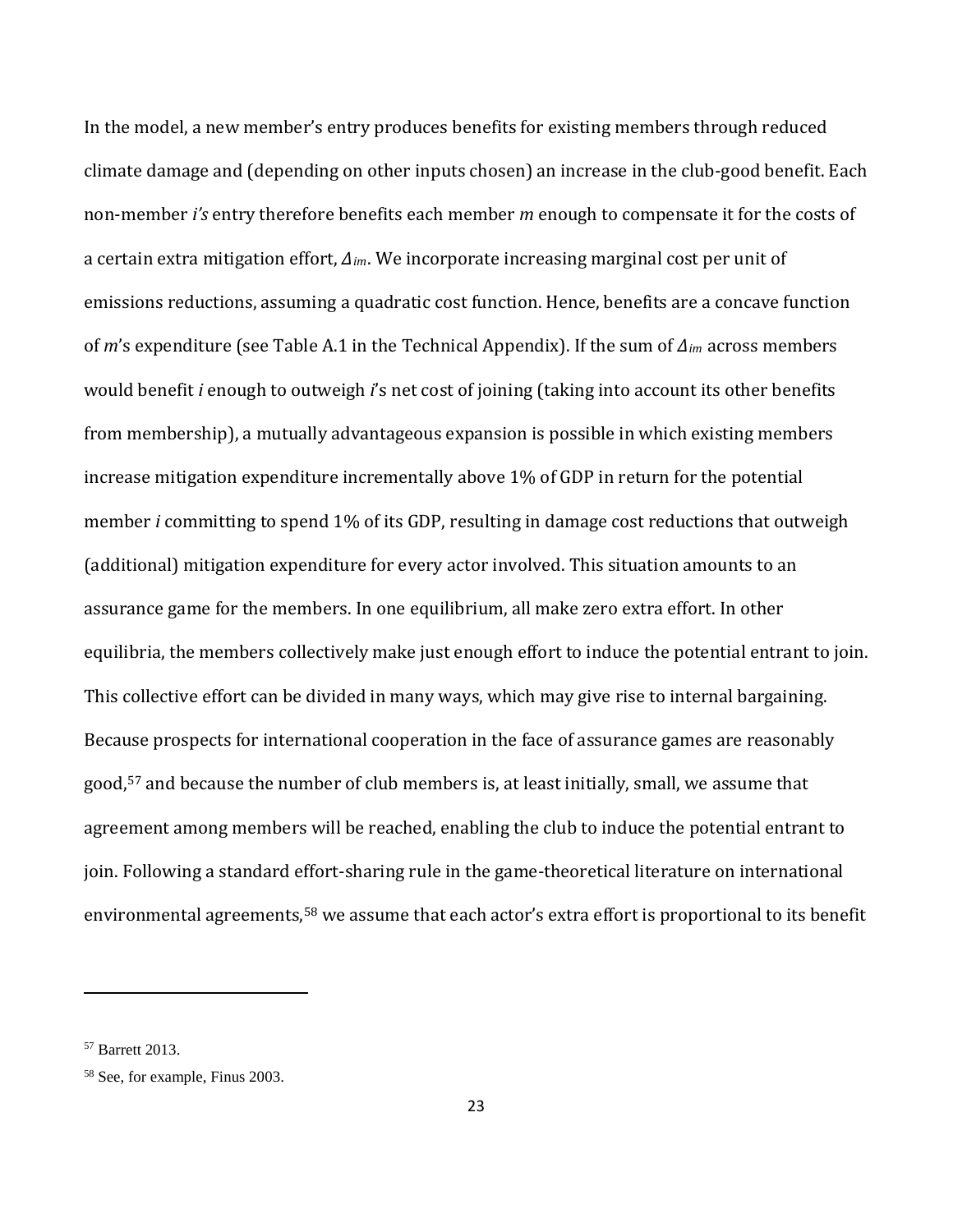from expansion, *Δim*. This rule ensures the expansion makes no member worse off. In principle, members also benefit from every other member's increased expenditure, and these benefits should increase their willingness to contribute. The effect will, however, likely be weak in most cases, so we have not included it in the analysis reported here.

Conditional commitments are assumed fully credible, a simplification that future work should seek to drop.

#### *Model Steps*

The model includes (up to) three steps.

*Initialization:* The modeler chooses the inputs listed in Table 1.

*Step 1:* Enthusiastic actors join the club *automatically*. A reluctant actor joins if and only if the sum of its club-good benefit and its gross private benefit from reducing its own emissions exceeds the "club fee" (1% of GDP). First, every reluctant actor makes a preliminary decision. Additional decision rounds occur until no additional actor wants to join. Thus, an actor that chose not to join in the first round can reverse its decision in a later round.

*Step 2 (included only if conditional commitments are allowed):* The model calculates the benefit to each member for each non-member's potential entry. If the total benefit to the club of a specific reluctant actor's entry enables the club to increase mitigation commitments enough to induce the non-member to join, a deal based on conditional commitments is struck. This step is repeated until no more mutually advantageous deals can be made, following the same logic as in Step 1. If there is a club good, its size increases as the club expands, so that a non-member who initially declined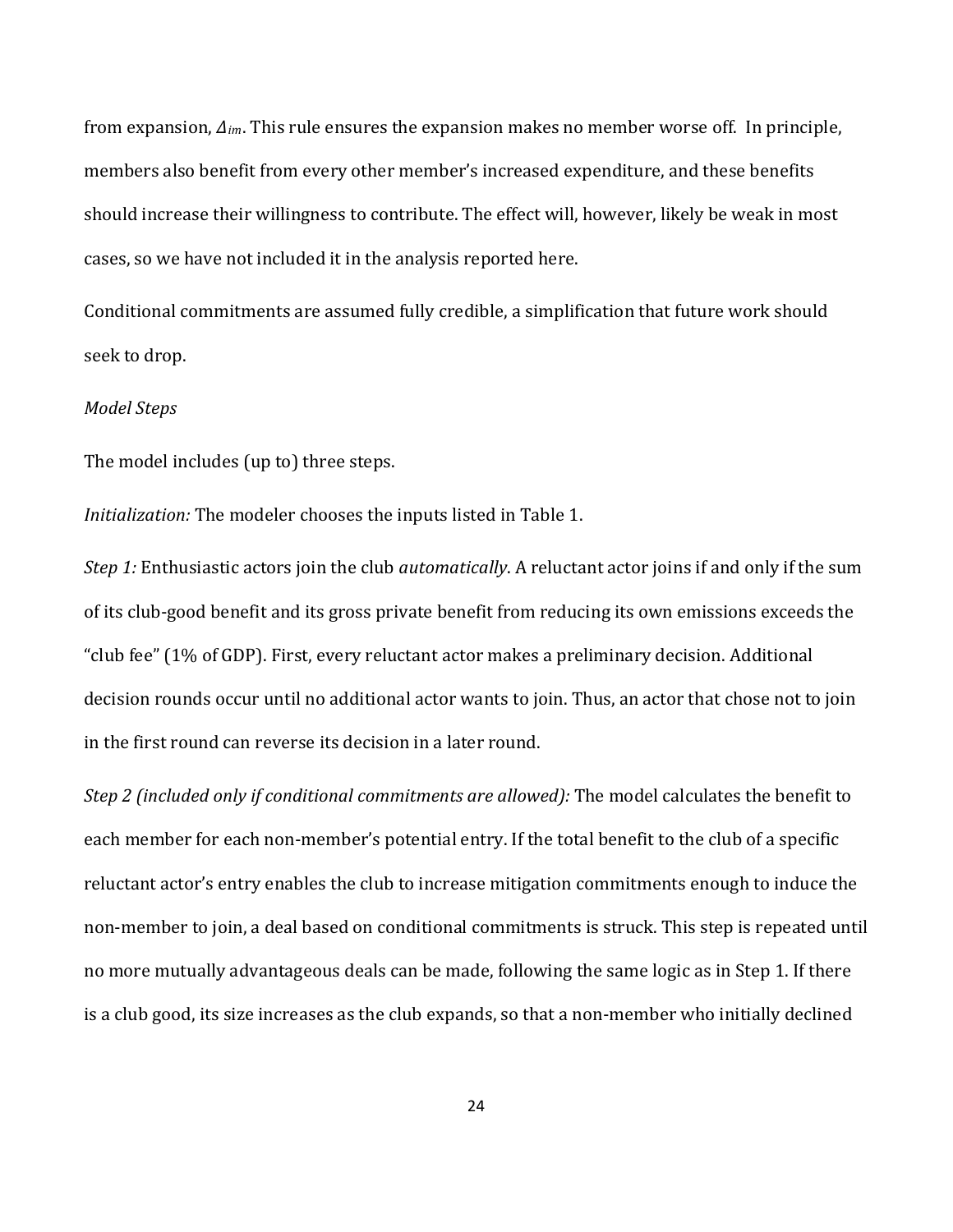might later find it in its best interest to join even *absent* additional mitigation from existing members. If so, the non-member will simply join as in Step 1.

*Step 3:* Enthusiastic actors assess whether they are better off than they would be in the absence of the club. If this is the case, they remain members. If not, they leave the club.<sup>[59](#page-25-0)</sup> If at least one actor leaves, every actor will reassess whether membership pays off.

| Input                      | <b>Explanation</b>                                                                                                                                                                              | <b>Baseline</b><br>model values | <b>Sensitivity</b><br>test values |
|----------------------------|-------------------------------------------------------------------------------------------------------------------------------------------------------------------------------------------------|---------------------------------|-----------------------------------|
| Vulnerability<br>weight    | Degree of differentiation between more and less vulnerable<br>actors                                                                                                                            | 1                               | 0; 2                              |
| Global<br>damage           | The difference in global climate damage costs between the<br>business-as-usual (BAU; no-club) scenario and the scenario<br>where all actors spend 1% of their GDP to mitigate climate<br>change | 3% of GGP                       | 1.5% of GGP;<br>4.5% of GGP       |
| <b>Enthusiasts</b>         | Which actors are "enthusiastic"?                                                                                                                                                                | See Table 3                     |                                   |
| CGB scale                  | Scaling factor for exclusive club good                                                                                                                                                          | 0; 0.1; 0.2;<br>0.25            | 0, 0.01,<br>0.25                  |
| Conditional<br>commitments | Conditional commitments allowed?                                                                                                                                                                | Yes/No                          |                                   |

### **Table 1.** Model inputs set at initialization

Note: The first two inputs are empirical parameters with uncertain values, included for the purpose of sensitivity analyses. The last three are characteristics of the negotiation process – and constitute the main foci of the analysis.

### *Model Results*

l

<span id="page-25-0"></span><sup>&</sup>lt;sup>59</sup> Unlike the model analysed by Weikard (2011), our model permits a club member to withdraw (as Canada did from Kyoto).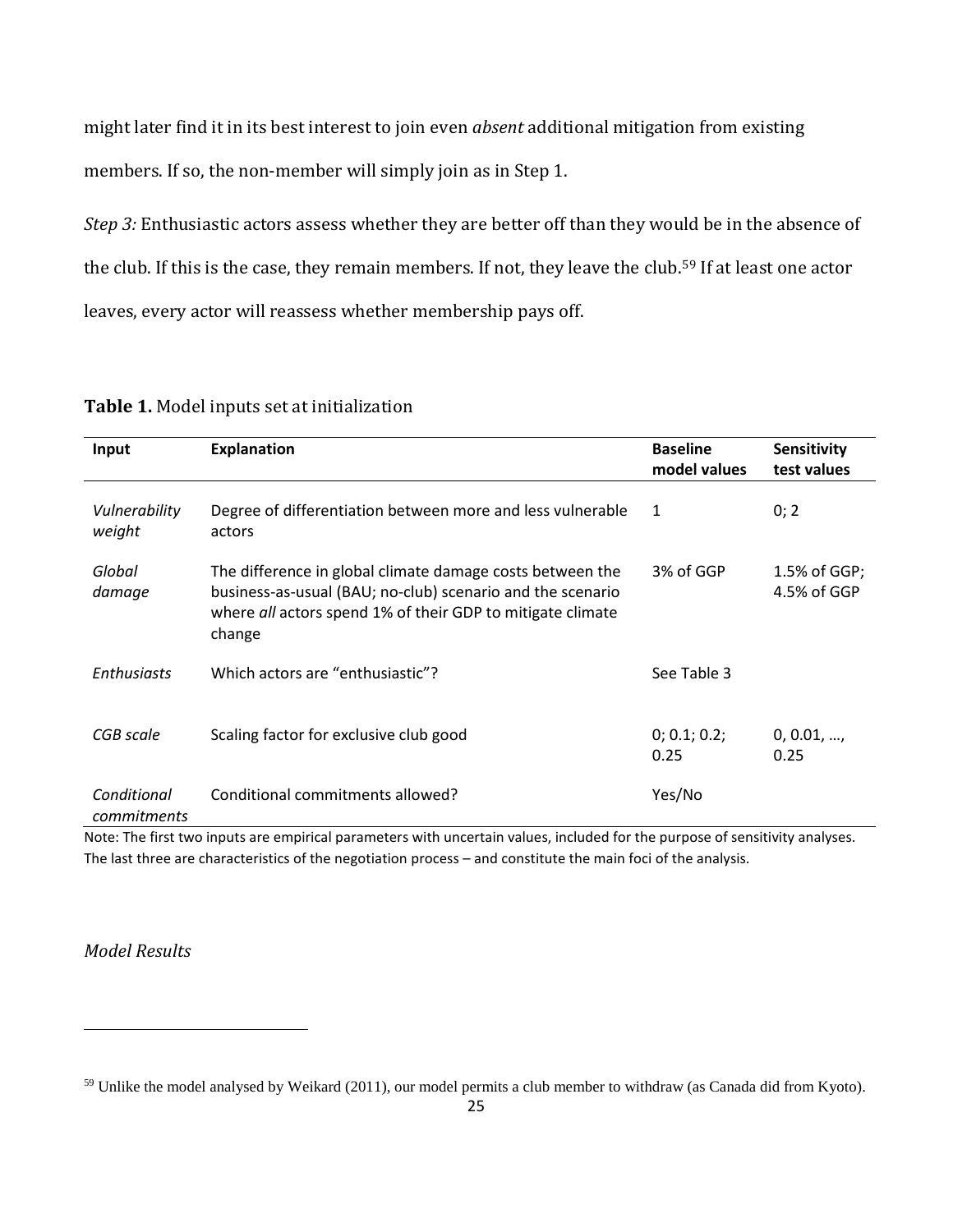Our analysis focuses on the potential for club growth under (1) different (hypothetical) constellations of enthusiastic actors, (2) different scales of the members-only club good, and (3) different assumptions about whether conditional commitments are used to induce reluctant actors to join. The dependent variable is club participation measured in terms of members' share of global emissions. The results are presented in Tables 3 (without conditional commitments) and 4 (with conditional commitments), and in Figure 3.

| Actor                     | % GHG share | % GGP share | <b>Vulnerability index</b> |
|---------------------------|-------------|-------------|----------------------------|
| China                     | 27.3        | 12.3        | 0.30                       |
| <b>United States</b>      | 13.6        | 22.4        | 0.20                       |
| EU                        | 9.0         | 23.2        | 0.20                       |
| India                     | 6.4         | 2.5         | 0.43                       |
| Indonesia                 | 4.8         | 1.2         | 0.34                       |
| <b>Russian Federation</b> | 4.7         | 2.8         | 0.29                       |
| Japan                     | 3.1         | 6.5         | 0.29                       |
| <b>Brazil</b>             | 2.2         | 3.0         | 0.30                       |
| Canada                    | 1.8         | 2.4         | 0.23                       |
| Iran, Islamic Rep.        | 1.7         | 0.5         | 0.29                       |
| Vulnerable 30             | 3.1         | 1.5         | 0.54                       |

**Table 2.** Emissions (including land-use change and forestry), GDP, and vulnerability index scores of the 10 largest emitters and the group of 30 most vulnerable countries.

Sources: Global Carbon Project 2014 (fossil fuel and cement emissions in 2013), World Resources Institute 2014 (land-use change and forestry emissions in 2011), World Bank 2014 (GDP in 2013 at market exchange rates), and Notre Dame Global Adaptation Index 2014 (vulnerability scores for 2012). The vulnerabilities of the EU and "Vulnerable 30" represent the average of their members' vulnerabilities.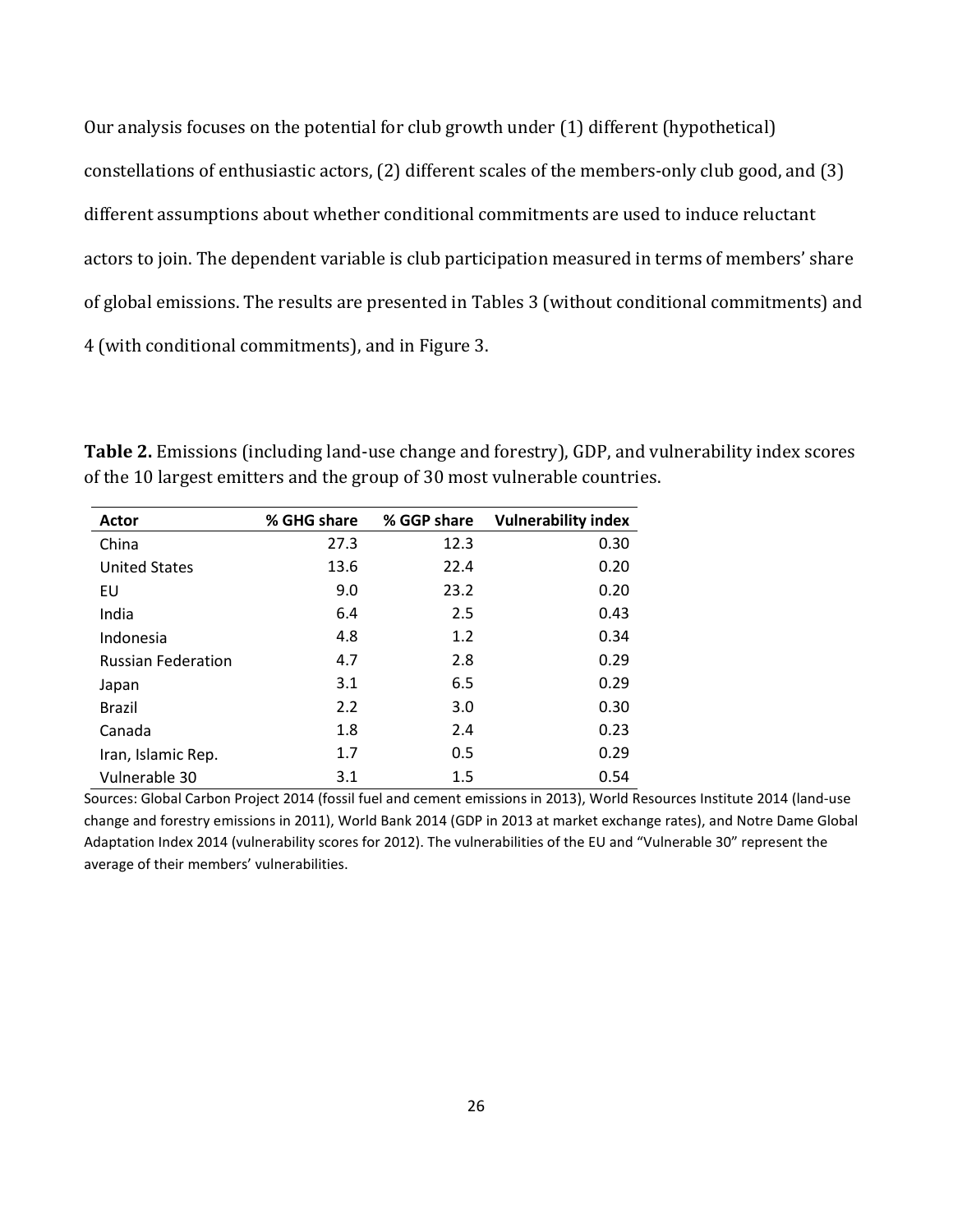For enthusiastic actors, we consider the world's three biggest emitters individually, every combination of these three, plus the BASIC $60$  and BRICS $61$  groups. These countries with large emissions and economies have the greatest ability to affect global emissions. On the other hand, the most vulnerable countries have the greatest interest in reducing global emissions. We therefore also consider what a coalition of the 30 most vulnerable countries (denoted "Vulnerable 30") might achieve. The Technical Appendix lists this coalition's members. These members have small incomes and low emissions, as shown in Table 2. The results for this coalition will therefore illustrate the potential for small countries to initiate effective cooperation. The model is not well suited for assessing clubs accounting for less than 1% of GGP (the logarithmic club-good benefit function would give negative values). Assuming 30 countries act unitedly is an optimistic assumption and results in an upper boundary for small countries' potential.

In the baseline runs, *Global Damage* cost is set to 3% of GGP, and the *Vulnerability weight* is set to unity, resulting in the damage-cost distribution across actors shown in Figure 2. While global damages total 3% of GGP, most actors suffer damages greater than 3% of GDP, because GDP and NDGAIN index scores are negatively correlated (i.e., small economies are generally more vulnerable). Alternative values for *Global damage* and the *Vulnerability weight* are explored below.

<span id="page-27-0"></span><sup>60</sup> Brazil, South Africa, India, and China.

<span id="page-27-1"></span><sup>61</sup> BASIC countries plus Russia.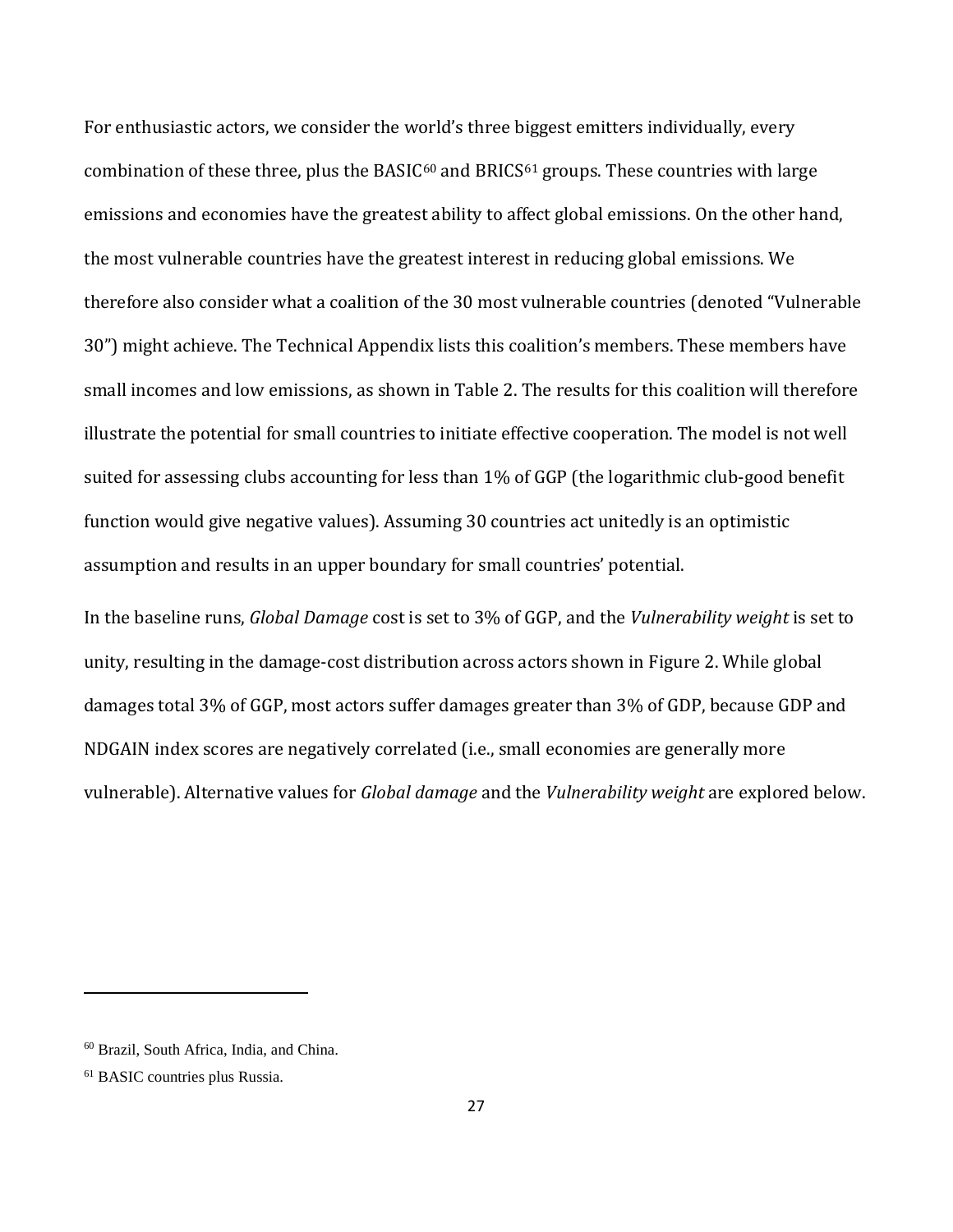

**Figure 2.** Histogram of actors' damage costs (% of GDP) under baseline assumptions

Damage costs (% of GDP)

The first quadrant of Table 3 explores the scenario with zero club-good provision and no conditional commitments, that is, where enthusiastic actors have no means for inducing others to join. Three instances of clubs nevertheless persist, because members are better off than they would be without a club. When the *CGB scale* is set to 0.1, all initiating coalitions except one (China alone) persist. Furthermore, China will join all other coalitions of initiators. Because of large emissions and relatively high vulnerability,<sup>[62](#page-28-0)</sup> it takes relatively little in our model to tip China's benefit-cost calculus in favor of mitigation.

<span id="page-28-0"></span> $62$  These two characteristics may be expected to spur China's willingness to engage in climate cooperation generally. Indeed, at COP21 in Paris other countries' negotiators did not consider China as a country that might potentially block an agreement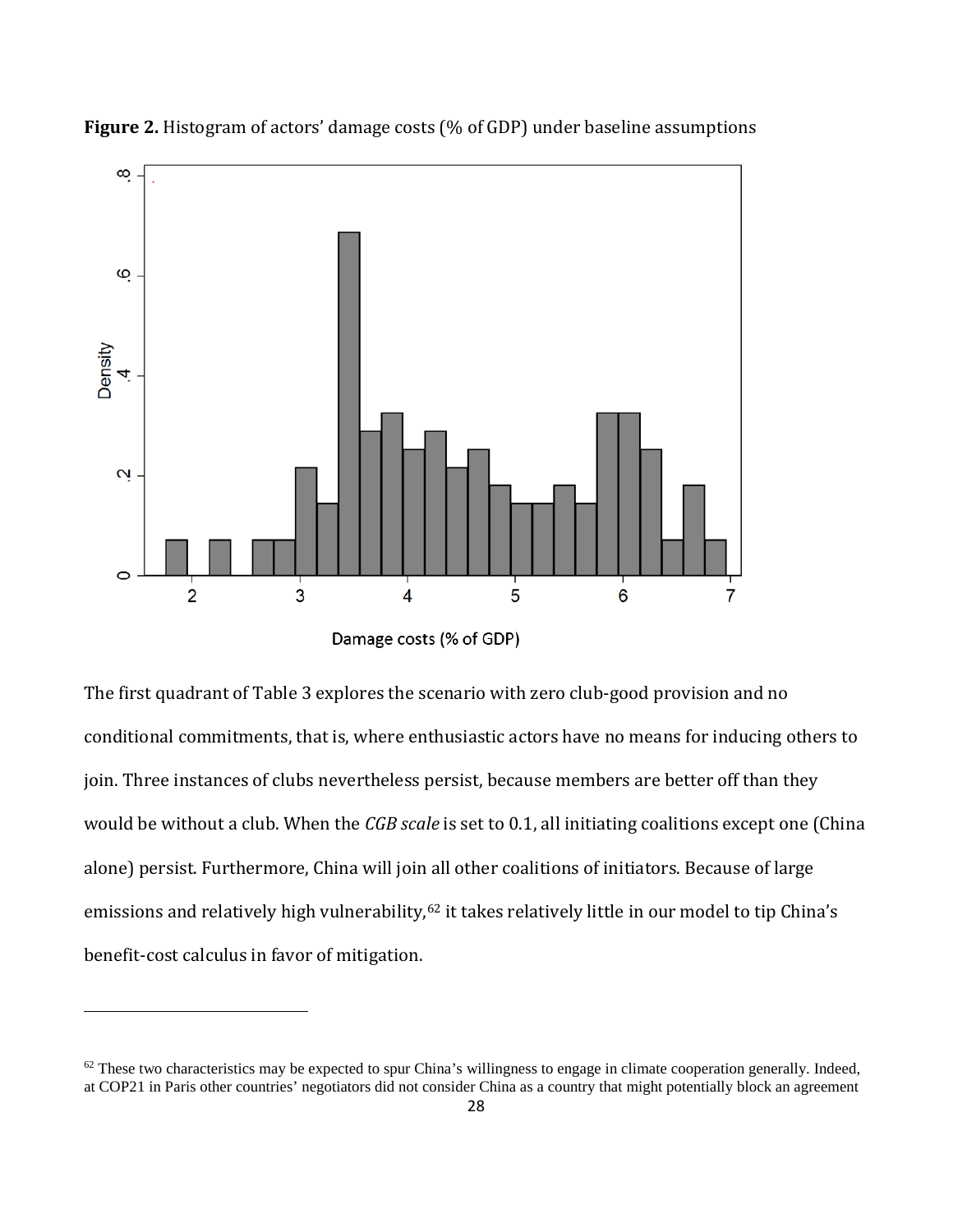Increasing the *CGB scale* from 0.1 to 0.2 doubles the club-good benefit for given club size. Being the largest potential trading partner, the European Union is now successful in inducing China, India, and Indonesia to join, while the United States successfully induces India and China to join. The BASIC and BRICS coalitions still fail to recruit any reluctant actors.

Increasing the *CGB scale* further to 0.25 results in universal membership for all hypothetical enthusiastic-actor coalitions except China alone and the Vulnerable 30. We emphasize that this scenario is rather optimistic; indeed, the club-good benefit will then outweigh the abatement costs of 1% of GDP whenever other members' aggregated GDP exceeds 55% of GGP (see Figure 1). Under these assumptions, the interaction between reluctant actors constitutes an assurance game with multiple equilibria even absent any enthusiastic actors. Note that even under the most optimistic scenario, the Vulnerable 30 manages to recruit only China.

Figure 3 shows participation (measured as the share of global emissions) as a function of CGB scale, with a resolution of 0.01 for the latter. Without conditional commitments, the function is a mix of flat sections and spikes. The spikes may partly be explained by the simple fact that certain individual actors account for a large share of global emissions. However, a more complex dynamic is also at work, namely cascade effects. When one actor joins, the club-good benefit increases, thereby making it more attractive for other actors to join, too. Many curves display two spikes. The first is caused by a few large reluctant actors joining the club and the second by a cascade including virtually all the others. Because the second spike occurs for *CGB scale* values that may be

<sup>(</sup>personal communications), although its submissions and statements in the negotiation process attempted to set out a hardline position.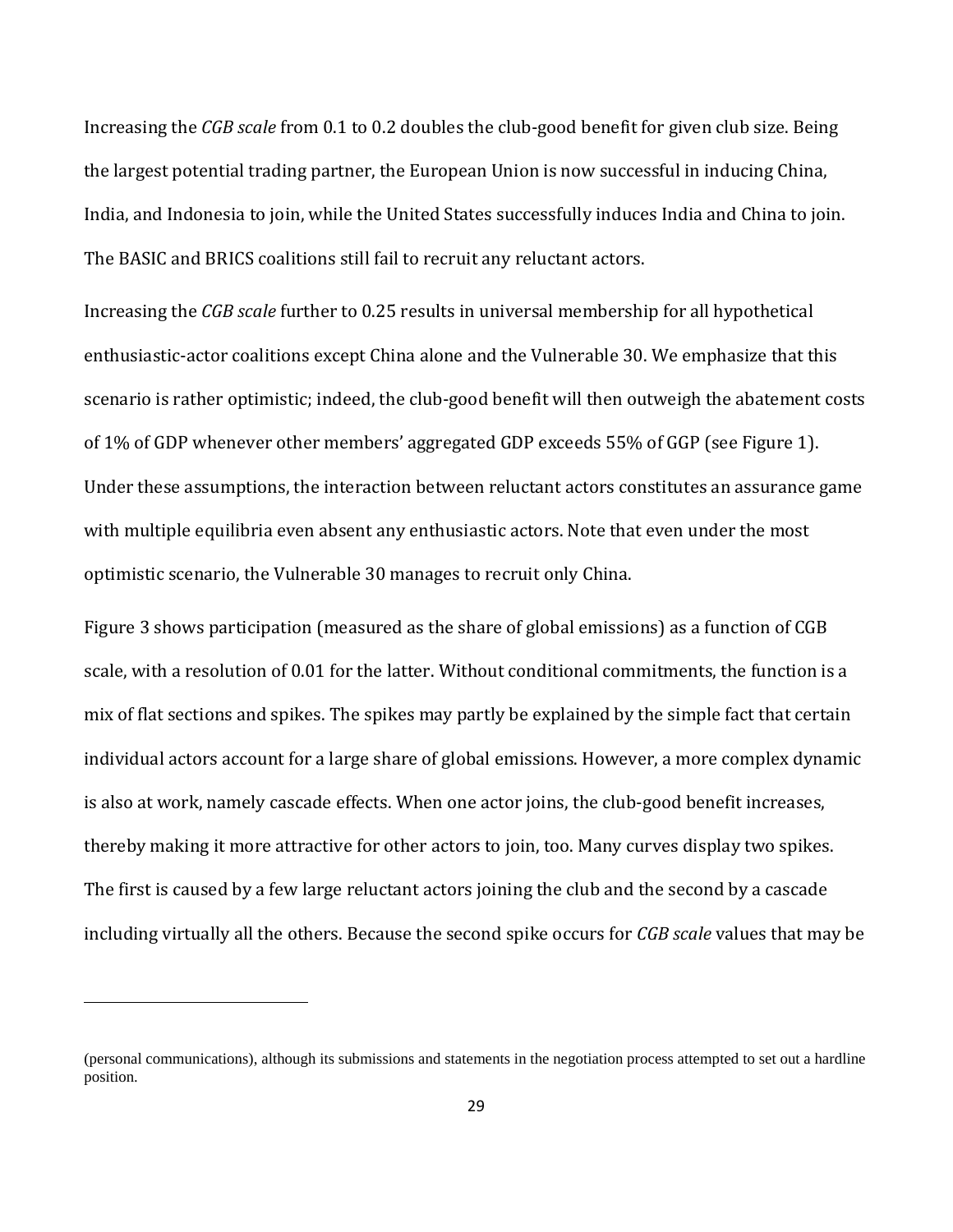difficult to bring about empirically, the analysis suggests that participation in a club based solely

on club-good benefits will be limited to at most a handful large (and enthusiastic) emitters.

| <b>Table 3.</b> Simulated equilibrium membership and emission coverage (% of global emissions) by |  |
|---------------------------------------------------------------------------------------------------|--|
| enthusiastic-actor constellation and club-good benefit size. Vulnerability weight = 1. Without    |  |
| conditional commitments.                                                                          |  |

|                      | No club good             |                                 | $CGB scale = 0.1$        |                      |
|----------------------|--------------------------|---------------------------------|--------------------------|----------------------|
| <b>Enthusiasts</b>   | <b>Emissions covered</b> | <b>Members</b>                  | <b>Emissions covered</b> | Members              |
| China                | $\mathbf{0}$             | None                            | $\Omega$                 | None                 |
| <b>US</b>            | 0                        | None                            | 41                       | US, China            |
| EU                   | 0                        | None                            | 36                       | EU, China            |
| China, US            | 0                        | None                            | 41                       | China, US            |
| China, EU            | 0                        | None                            | 36                       | China, EU            |
| US, EU               | 0                        | None                            | 50                       | China, US, EU        |
| China, US, EU        | 50                       | China, US, EU                   | 50                       | China, US, EU        |
| <b>BASIC</b>         | 37                       | <b>BASIC</b>                    | 37                       | <b>BASIC</b>         |
| <b>BRICS</b>         | 42                       | <b>BRICS</b>                    | 42                       | <b>BRICS</b>         |
| <b>Vulnerable 30</b> | $\Omega$                 | None                            | 30                       | Vulnerable 30, China |
|                      | $CGB scale = 0.2$        |                                 | $CGB scale = 0.25$       |                      |
| China                | 0                        | None                            | 0                        | None                 |
| <b>US</b>            | 47                       | China, US, India                | 100                      | All actors           |
| <b>EU</b>            | 61                       | China, US, EU, India, Indonesia | 100                      | All actors           |
| China, US            | 47                       | China, US, India                | 100                      | All actors           |
| China, EU            | 61                       | China, US, EU, India, Indonesia | 100                      | All actors           |
| US, EU               | 61                       | China, US, EU, India, Indonesia | 100                      | All actors           |
| China, US, EU        | 61                       | China, US, EU, India, Indonesia | 100                      | All actors           |
| <b>BASIC</b>         | 37                       | <b>BASIC</b>                    | 100                      | All actors           |
| <b>BRICS</b>         | 42                       | <b>BRICS</b>                    | 100                      | All actors           |
| Vulnerable 30        | 30                       | Vulnerable 30, China            | 30                       | Vulnerable 30, China |

### *The Effect of Conditional Commitments*

Table 4 shows the simulation results when conditional commitments are permitted. With no club good, conditional commitments prove ineffectual with two exceptions: China will join an EU–US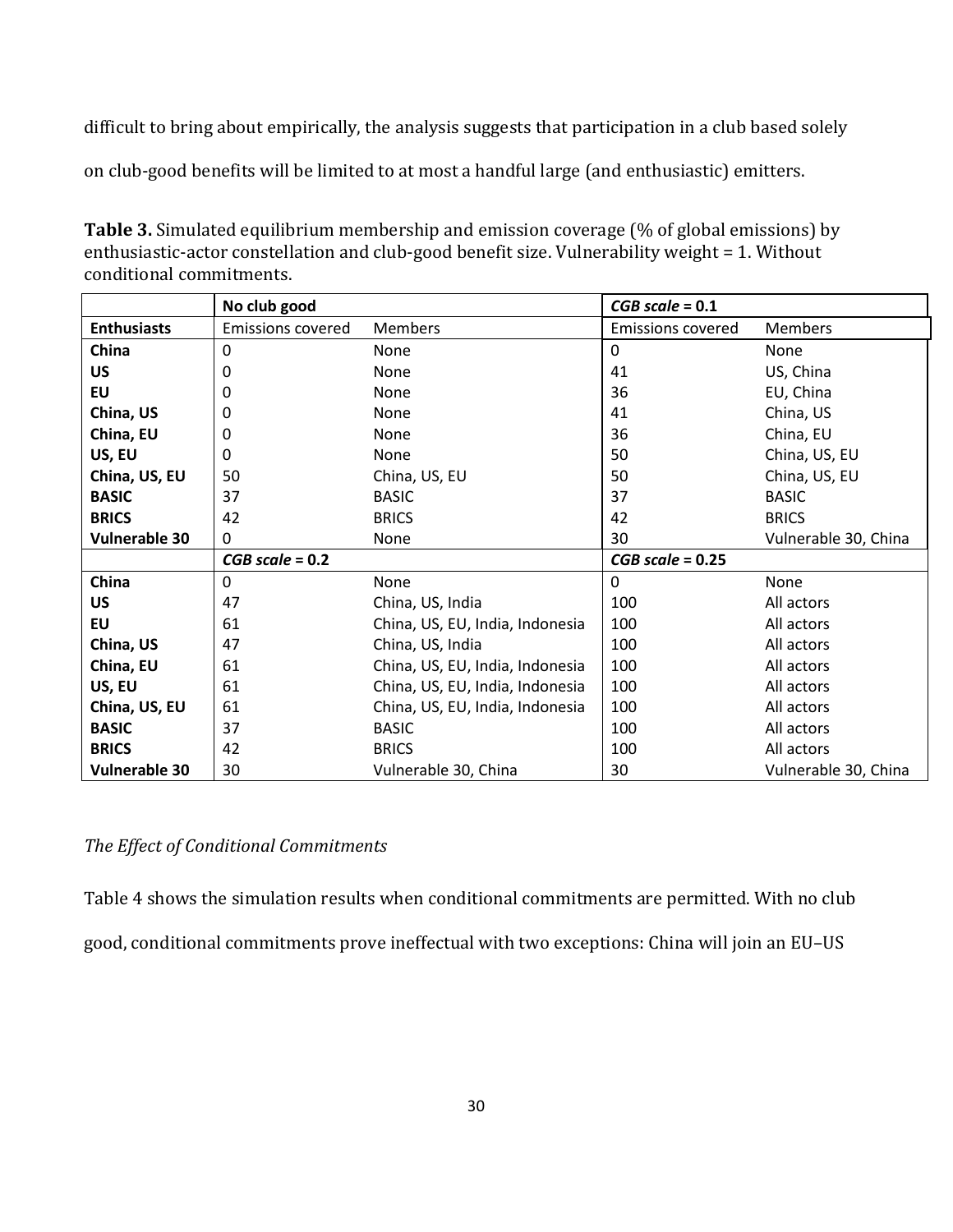coalition and the Vulnerable 30.[63](#page-31-0) If the United States or the European Union is a lone enthusiast,

China will also join; however, the club will collapse, being unprofitable to the founder.

**Table 4.** Simulated equilibrium membership and emission coverage (% of global emissions) by enthusiastic-actor constellation and club-good benefit size. Vulnerability weight = 1. With conditional commitments.

|                      | No club good             |                | $CGB scale = 0.1$        |                          |
|----------------------|--------------------------|----------------|--------------------------|--------------------------|
| <b>Enthusiasts</b>   | <b>Emissions covered</b> | <b>Members</b> | <b>Emissions covered</b> | Members                  |
| China                | 0                        | None           | 0                        | None                     |
| <b>US</b>            | 0                        | None           | 47                       | US, China, India         |
| <b>EU</b>            | 0                        | None           | 50                       | China, US, EU            |
| China, US            | 0                        | None           | 47                       | China, US, India         |
| China, EU            | 0                        | <b>None</b>    | 50                       | China, US, EU            |
| US, EU               | 50                       | China, US, EU  | 56                       | China, US, EU, India     |
| China, US, EU        | 50                       | China, US, EU  | 56                       | China, US, EU, India     |
| <b>BASIC</b>         | 37                       | <b>BASIC</b>   | 51                       | BASIC, US                |
| <b>BRICS</b>         | 42                       | <b>BRICS</b>   | 55                       | <b>BRICS, US</b>         |
| <b>Vulnerable 30</b> | 30                       | Vulnerable 30, | 44                       | Vulnerable 30, China, US |
|                      |                          | China          |                          |                          |
|                      | $CGB scale = 0.2$        |                | $CGB scale = 0.25$       |                          |
| China                | 76                       | 11 actors      | 100                      | All actors               |
| <b>US</b>            | 77                       | 12 actors      | 100                      | All actors               |
| EU                   | 79                       | 13 actors      | 100                      | All actors               |
| China, US            | 77                       | 12 actors      | 100                      | All actors               |
| China, EU            | 79                       | 13 actors      | 100                      | All actors               |
| US, EU               | 79                       | 13 actors      | 100                      | All actors               |
| China, US, EU        | 79                       | 13 actors      | 100                      | All actors               |
| <b>BASIC</b>         | 77                       | 12 actors      | 100                      | All actors               |
| <b>BRICS</b>         | 79                       | 13 actors      | 100                      | All actors               |
| <b>Vulnerable 30</b> | 80                       | 42 actors      | 100                      | All actors               |

Combined with a small (0.1) club good, conditional commitments broaden every club, except the one initiated by China, by attracting either India or the United States. With the intermediate club good (set at 0.2, conditional commitments enlarge all coalitions to account for around 80% of

l

<span id="page-31-0"></span><sup>&</sup>lt;sup>63</sup> The latter coalition barely manages to recruit China; the 30 most vulnerable countries would fail.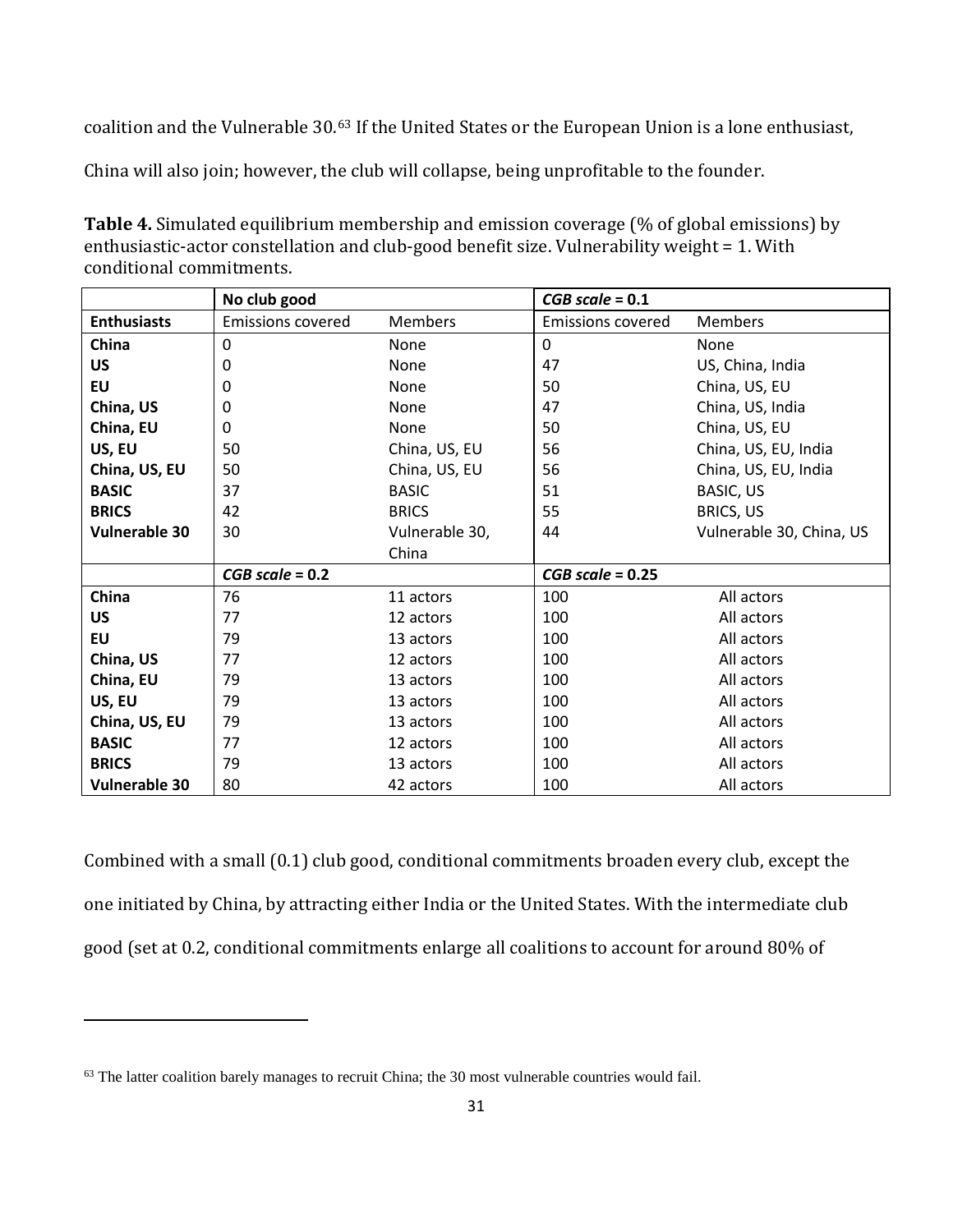global emissions. Finally, combined with the largest club good (0.25), conditional commitments ensure universal participation in both scenarios where this is not achieved already. Across all runs, enthusiasts' expenditures on conditional commitments equal 0.1%–1.2% of GDP. Besides broadening participation, these commitments cause a moderate deepening of cooperation. Figure 3 shows that conditional commitments are particularly effective in broadening participation for *CGB scale* values between the two spikes identified above. Conditional commitments smoothen the participation curve for two reasons. First, they effectively broaden participation from including only the top 3–5 emitters to include also other top 15 emitters, with each new emitter representing an incremental increase in the share of global emissions covered by the club. Second, while club growth means that more and more actors offer conditional commitments, cascade effects are moderated because each actor's marginal mitigation costs increase with the mitigation level, as captured in the quadratic cost function. Overall, conditional commitments appear to produce a substantial increase in club participation even when combined with only moderate levels of club-good benefits.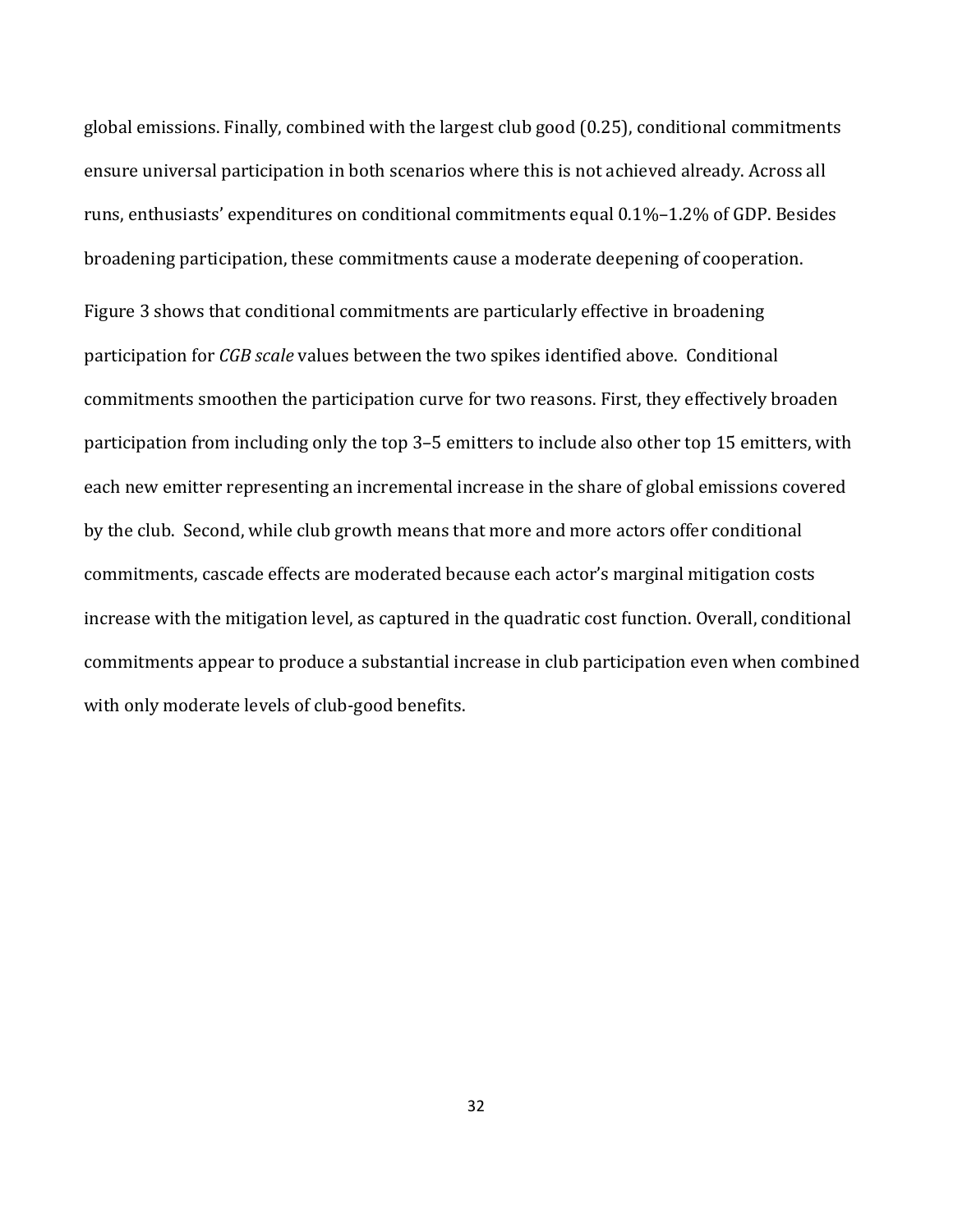

**Figure 3:** Participation (share of global emissions contained in the club) as a function of *CGB scale,*  in various scenarios.

Notes: 1. The header identifies the enthusiasts. 2. Participation refers to the share of global emissions covered (with "1" representing 100%)

#### *Sensitivity to assumptions on damage cost magnitude and distribution*

Appendix 5 analyses the main results' sensitivity to alternative assumptions concerning the damage costs' size (*Global damage cost)* and distribution (*Vulnerability weight)*. Rerunning the model with *Global damage cost* 50% lower than the baseline, yields little cooperation except when the club-good benefit is large. Conversely, setting *Global damage cost* 50% higher than the baseline, increases participation in most scenarios and does not reduce it in any. While both intuitive and consistent with observations of how individuals act in cooperation-game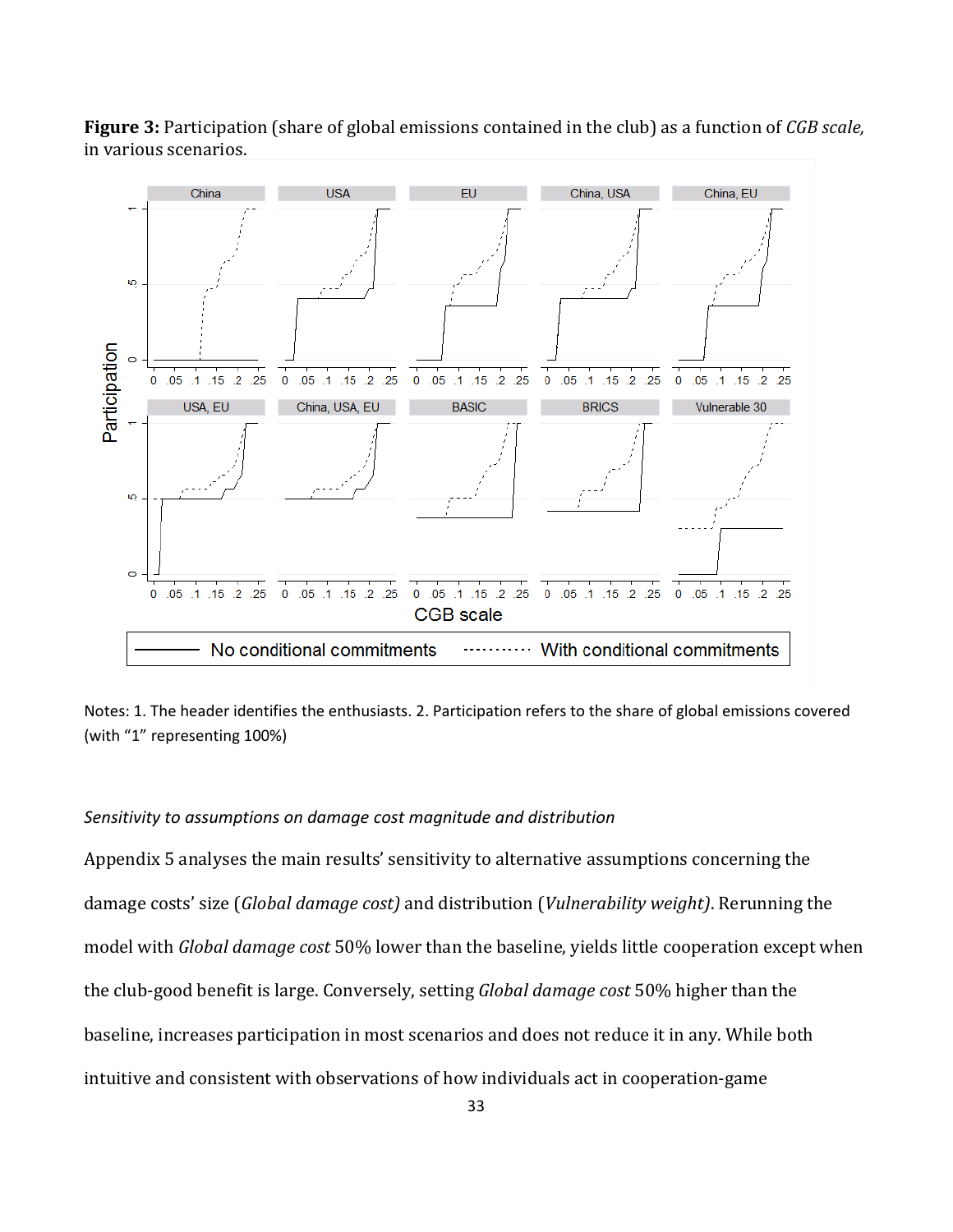experiments,<sup>[64](#page-34-0)</sup> these results contradict certain game-theoretic predictions concerning treaty participation[.65](#page-34-1) Another effect of increasing *Global damage cost* is enhancing the effectiveness of conditional commitments, and thus somewhat reducing the need for club-good benefits. The reason is that the higher marginal returns from cooperation increases conditional commitments' leverage.

Varying the value of *Vulnerability weight* results in smaller changes than those obtained when varying *Global damage cost*, indicating that for participation rates, the mean damage cost matters more than the variance. Changing *Vulnerability weight* has a non-linear effect on participation and the sign of this effect depends on who the enthusiasts are.

### *Including non-climate relations*

Our baseline model omits all relationships outside the climate change mitigation domain. While useful for a transparent first assessment of clubs' potential, this simplification overlooks the complexity of international relations. We now explore to what extent our results change when we include political costs and benefits derived from actors' bilateral relationships concerning trade, similarity of policy preference expressed in voting in the United Nations General Assembly (UNGA), and militarized interstate disputes (MID). We limit this analysis to relations among the top 10 emitters, who have emerged as the main drivers of our results thus far.

<span id="page-34-0"></span><sup>64</sup> Ambrus and Pathak 2011.

<span id="page-34-1"></span><sup>&</sup>lt;sup>65</sup> For example, our result contradicts the prediction that a positive shift in the cost of making a contribution will cause the the level of cooperation to increase (Barrett 2003 and elsewhere). Experimental results, too, lend very little support to this prediction (e.g., Helland and Hovi 2008).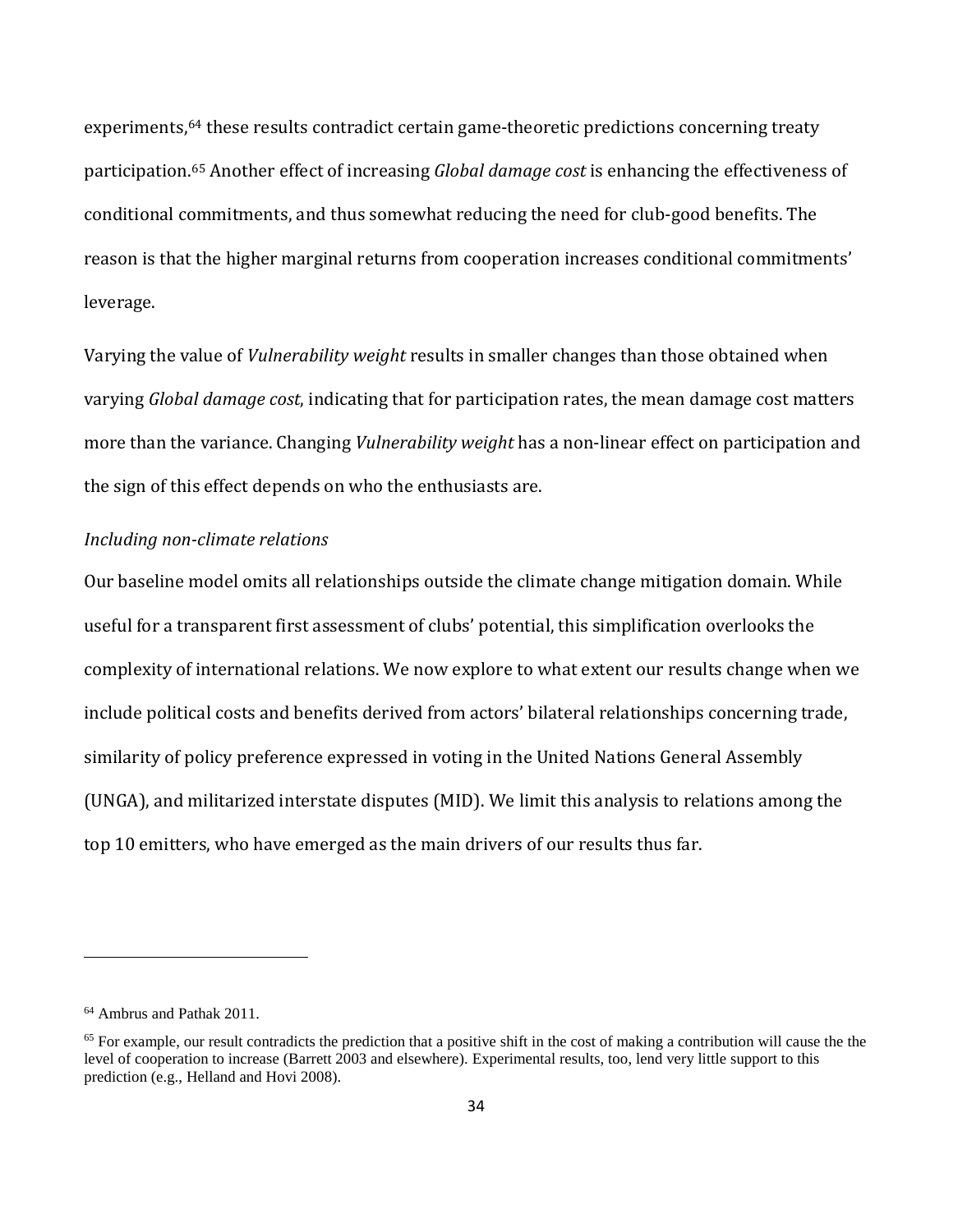Strong trade relations may increase the likelihood of climate cooperation. We implement such a relationship by making the club-good benefit a function of a country's trade with other members. Figures 4 and 5 present the results when equation 2 is modified by replacing *GDPm* with the share of *i*'s total trade (imports plus exports) that flows to or from member *m.* The Technical Appendix offers further methodological details. Figures 4 and 5 show that the changes relative to our baseline results are few, negative, and mostly small (see the "With trade" column). The reason they are negative is that, in our data, trade flows are somewhat more dispersed than GDP is, so that the largest economies are less dominant than in the baseline – and hence less effective at attracting new club members.

Countries interact in many other issue areas as well, and some of these issue areas will likely involve functional linkages to – or be considered as more pressing than – climate change. In such instances, concerns other than climate change may well influence decisions concerning climate clubs. For example, at a time when the United States and many other countries imposed economic sanctions on Iran to compel its government to refrain from developing nuclear weapons, offering Iran preferential market access in return for joining a particular climate club would probably not be considered appropriate. More generally, we assume that countries are inclined to treat "friends" better than "enemies," other things being equal.

To explore how this inclination might affect our results, we include political benefits derived from bivariate affinity and political costs derived from bilateral conflict relationships for the world's 10 largest GHG emitters. We measure affinity as similarity of voting records in the United Nations General Assembly (UNGA) during the 2005–2014 period. We measure conflict as involvement in Militarized Interstate Disputes (MIDs) with other main emitters during the 2001–2010 decade.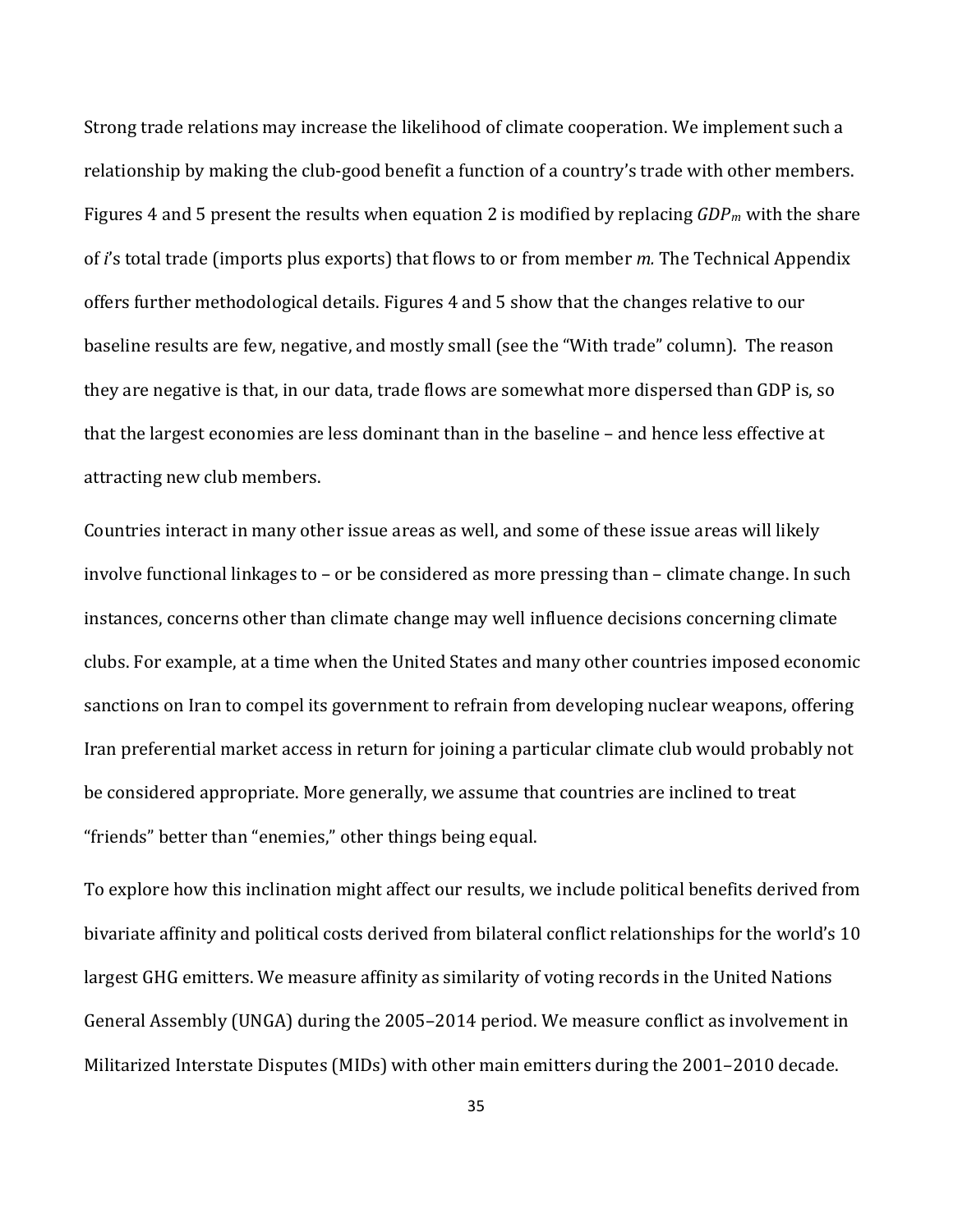We model affinity and conflict by adding a separate estimate of political benefits and costs of membership. The Technical Appendix explains how we identified 21 affinity relations and 10 MIDs among the top 10 emitters. The relative weights of affinity and conflict are set so that the weighted sum of estimated positive and negative costs equals zero. The weight given to this political calculus relative to other costs and benefits is set (somewhat arbitrarily) so that the clubgood benefit increases by .1% of GDP for every "friendly" member and declines by .16–.24% of GDP for every "enemy" member. These political costs and benefits influence outsiders' decisions about joining both directly and indirectly (via insiders' willingness to offer conditional commitments).

Figures 4 and 5 show that including affinity alone has limited effects. Including conflict alone has somewhat larger effects, the main reason being that China has had conflicts with the United States and India. Particularly, deals based on conditional commitments between the major emitters suffer, as seen for *CGB* = 0.1. Another change is that Iran is left out even under the most optimistic club-good benefit assumption. When both affinity and conflict are included, conflict mostly dominates.

Overall, the main results from our baseline model appear robust to the inclusion of bilateral relations outside of climate change. While some point predictions change, the general pattern persists. Because the more complex model increases data requirements and complexity considerably, particularly if extended to all actors, the simpler baseline model seems generally preferable. The effect of including such bilateral relations would increase if these relations were given greater weight in the cost-benefit calculus. Anecdotal evidence suggests, however, that climate cooperation in the presence of conflict (MIDs) is indeed possible and may even be of a

36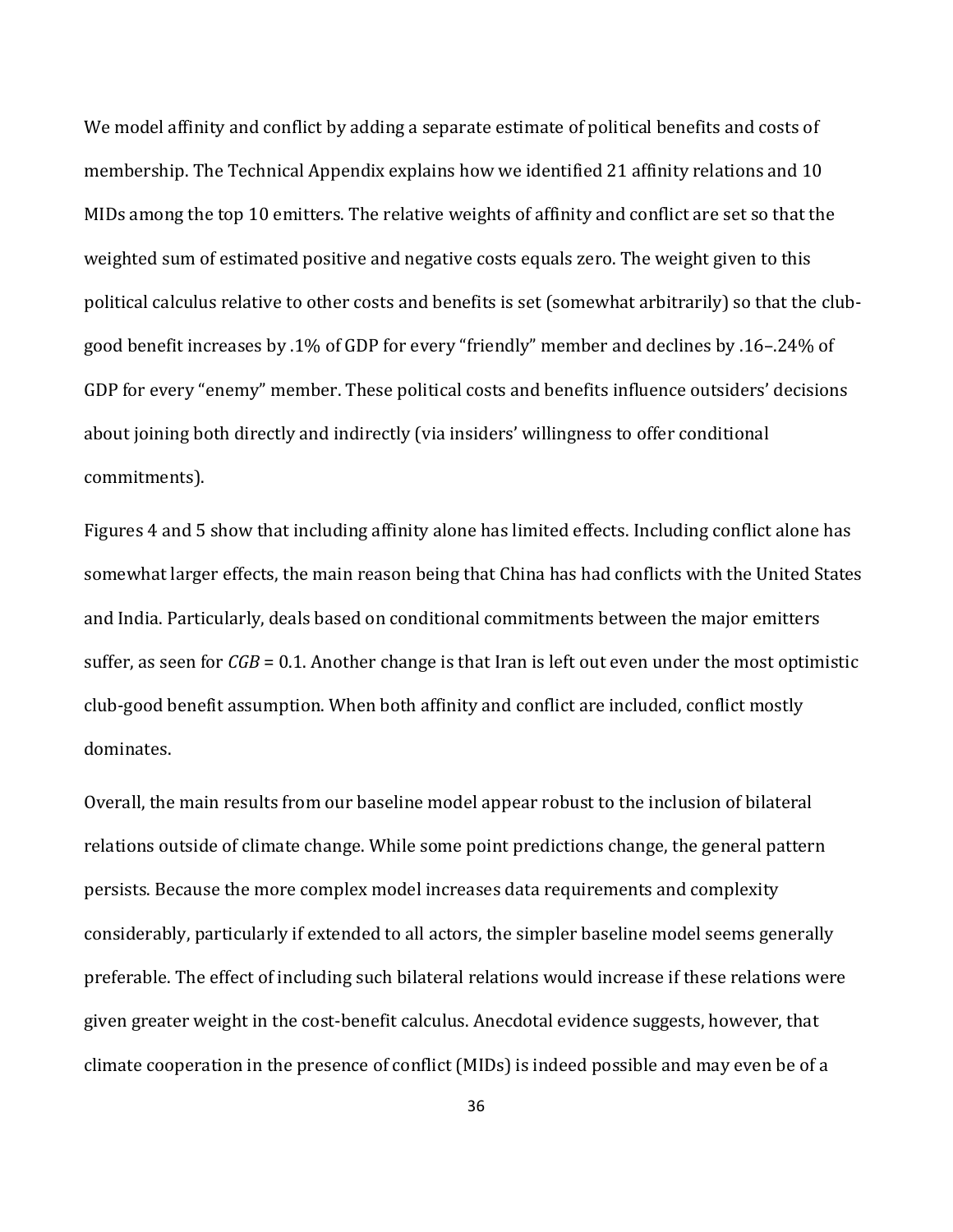format that can make a real difference. For example, China and the United States announced their new mitigation targets to the UNFCCC as part of a bilateral agreement.[66](#page-37-0) Moreover, China and India work through the same UNFCCC negotiation blocs.





<span id="page-37-0"></span><sup>66</sup> See Goodell 2014.

l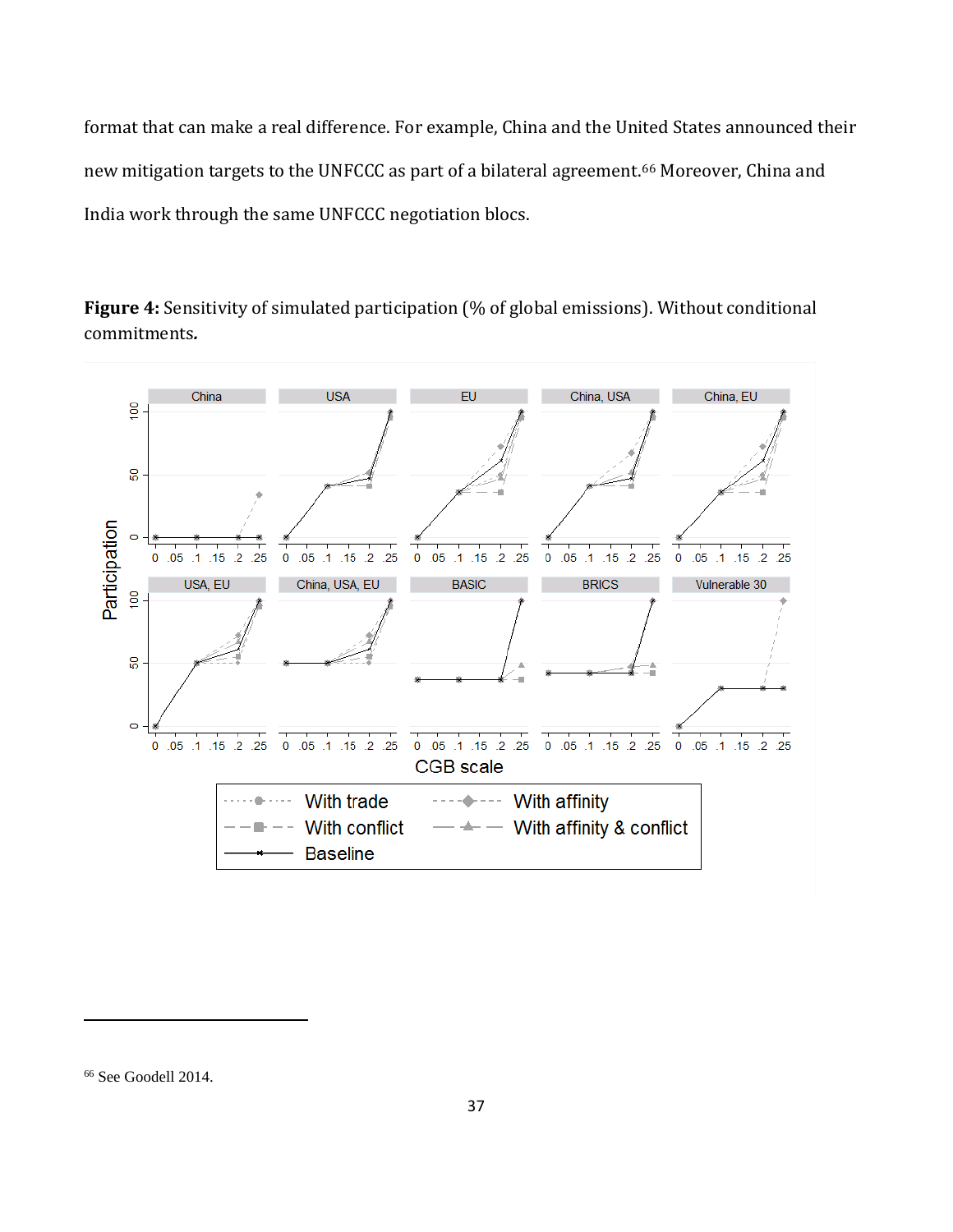

**Figure 5:** Sensitivity of simulated participation (% of global emissions). With conditional commitments*.* 

### *Summary of Results*

We summarize our main results in eight points. First, with no conditional commitments universal participation emerges only under very optimistic assumptions concerning the club-good benefits a climate club can produce.

Second, more modest club-good benefits enable some constellations of enthusiastic actors to persist and to induce other top 5 emitters to join. Hence, if club goods can be provided, the prospects for club emergence increase substantially.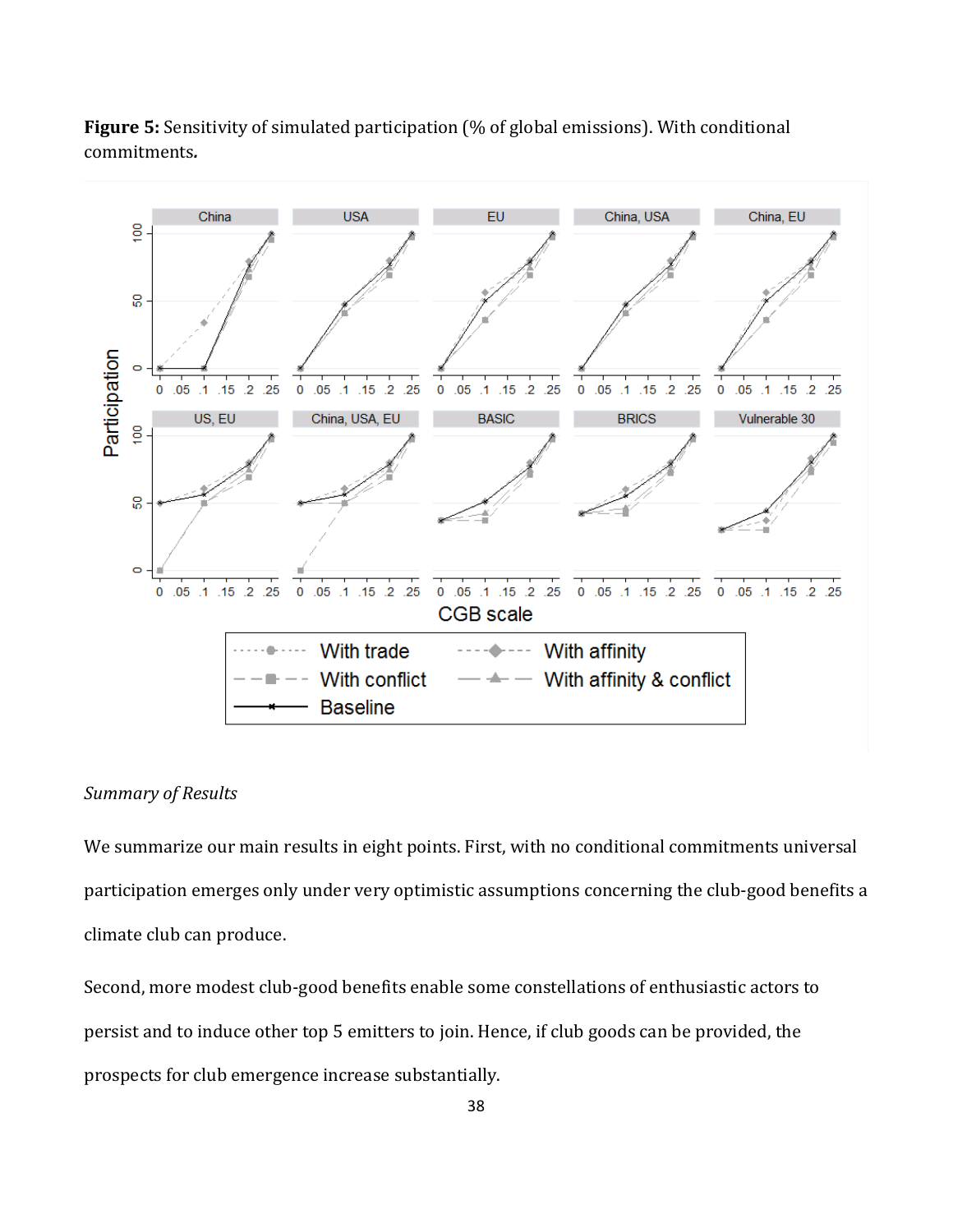Third, without any club good, conditional commitments are effective only under a limited set of conditions. Hence, Weischer et al.'s condition that club success requires club-good benefits largely holds (albeit with a few important exceptions). [67](#page-39-0)

Fourth, under a range of conditions, the combination of club-good benefits and conditional commitments facilitates clubs covering the majority of global emissions. Conditional commitments effectively enhance cooperation in the presence of club-good benefits and vice versa.

Fifth, enthusiasm from the United States and the European Union greatly increases a club's prospects. Enthusiasm (as defined in the model) from China is less necessary, because China's strong self-interest in mitigation makes it easier to entice it. Tipping China's own benefit-cost ratio in favor of mitigation seems the only chance small countries have of initiating a viable club. However, that would require a large number of them to act jointly, and would lead to further club growth only under optimistic assumptions about club-good benefits.

Sixth, higher marginal returns from cooperation (captured through the *Global Damage Costs*  parameter) tend to increase participation.

Seventh, indirectly our results also explain why existing club-like arrangements have been no more effective than the UNFCCC has been in mitigating climate change. These clubs neither provide exclusive benefits for members nor make conditional commitments to reduce their emissions further if reluctant countries join. They might nevertheless serve other useful functions, such as coordinating diplomatic initiatives or creating a conducive setting for raising political

l

<span id="page-39-0"></span><sup>67</sup> Weischer, Morgan, and Patel 2012.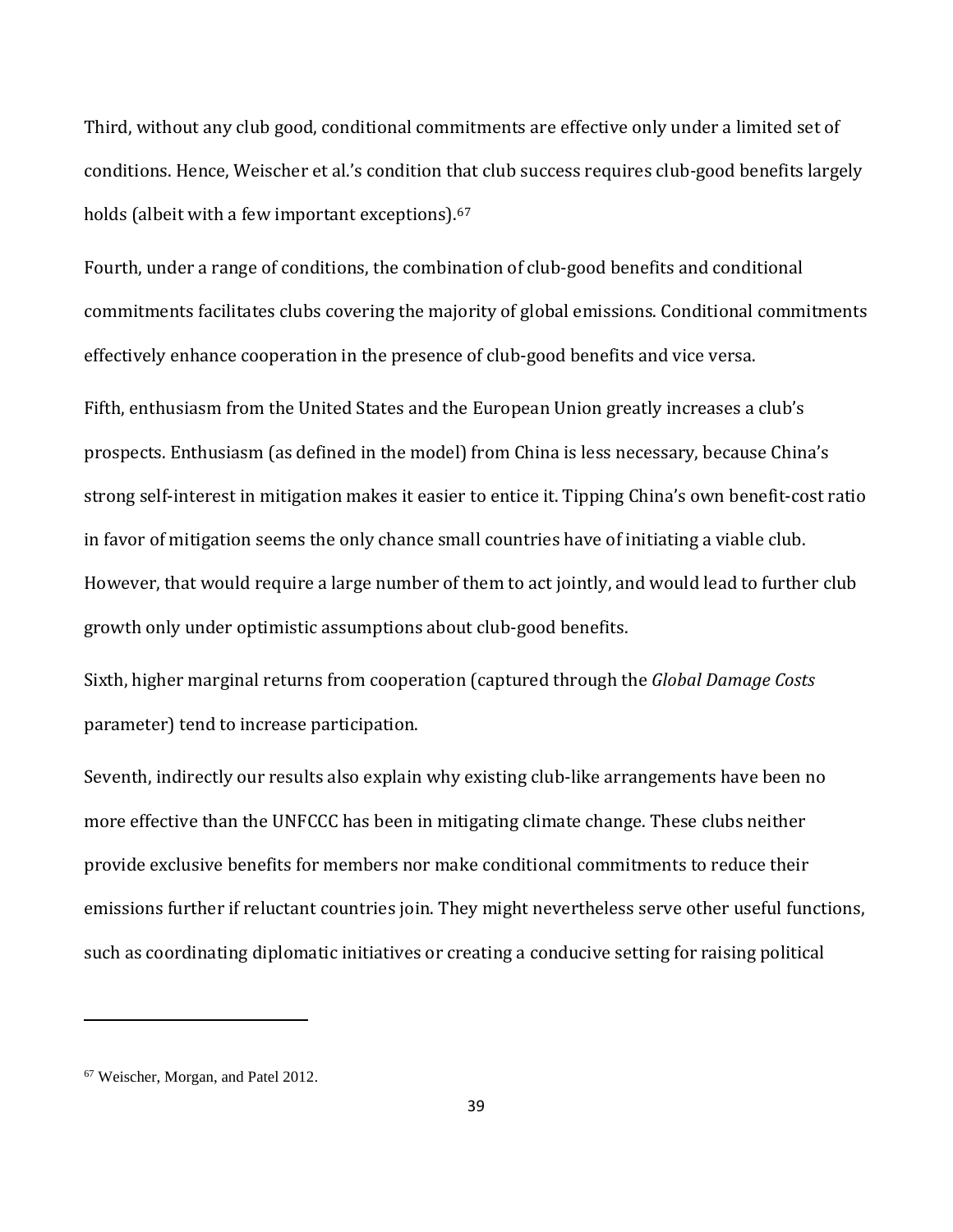awareness and enhancing political legitimacy across conventional political divides. In a world torn by huge asymmetries between rich and poor and by strong competition in global markets and international politics, these would be non-trivial achievements. Yet, such contributions are a far cry from the kind of powerful climate club *action* considered in this paper.

Finally, our main results seem reasonably robust. Including political costs and benefits derived from bilateral relationships concerning trade, voting affinity in the UNGA, and militarized conflicts has only a moderate bearing on them. Likewise, increasing or decreasing the variance of actors' vulnerability does not alter the aforementioned seven results. However, increasing or decreasing such variance sometimes changes *which* actors become club members and affects the abatement cost distribution.

# **Conclusions**

Overall, our results support Victor's advice to build on what enthusiastic and powerful nations are willing and able to contribute. In particular, our results suggest that if one or more major economies were willing to lead and to use a combination of significant club-good benefits and conditional commitments, substantial potential would exist for inducing reluctant actors to follow suit.

Our results also provide additional insights that would be hard to reach through theoretical reasoning alone. For example, we find that if used separately, club goods and conditional commitments are effective only under a restricted set of favorable conditions. By contrast, in *combination* they are effective in a much broader set of circumstances.

40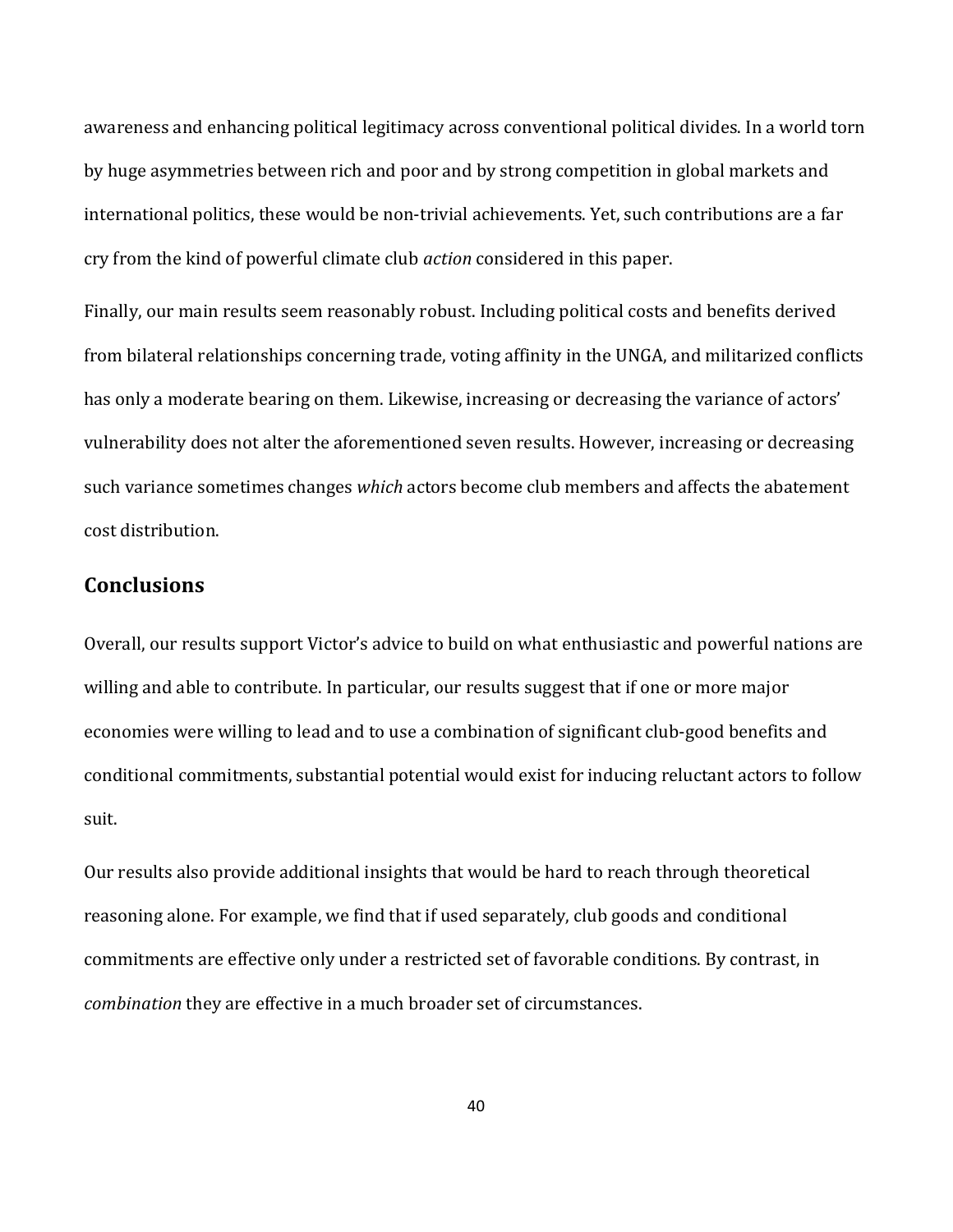A particularly interesting finding concerns the potential role of conditional commitments in reducing GHG emissions. Climate change mitigation is a quintessential collective action problem. Thus, benefits produced through ambitious actors' mitigation efforts cannot be withheld from reluctant actors. However, credible conditional commitments by enthusiastic actors with large emissions can change a reluctant country's cost-benefit balance both by reducing its indirect costs of climate action and by increasing the climate benefits of its mitigation efforts (through triggering additional mitigation efforts by others). Since the overarching purpose of a climate club is to provide a pure public good, the members will benefit from broadening membership. Moreover, since the actors most likely to respond positively to current club members' conditional commitments probably will share the founding members' general concerns about the impact of climate change, agreement on how much each actor will contribute to mitigation efforts should be easier to reach in a club setting than in the setting of UNFCCC global conference diplomacy. A climate club can also circumvent the least-ambitious-party logic of the UNFCCC; in particular, it can implement ambitious climate mitigation without having to obtain the consent of the UNFCCC's most reluctant parties.

### *Model fit with the "real world"*

Our ABM provides an innovative and empirically grounded formalization of climate club dynamics. Nevertheless, modeling involves simplification, and some of the conditions for climate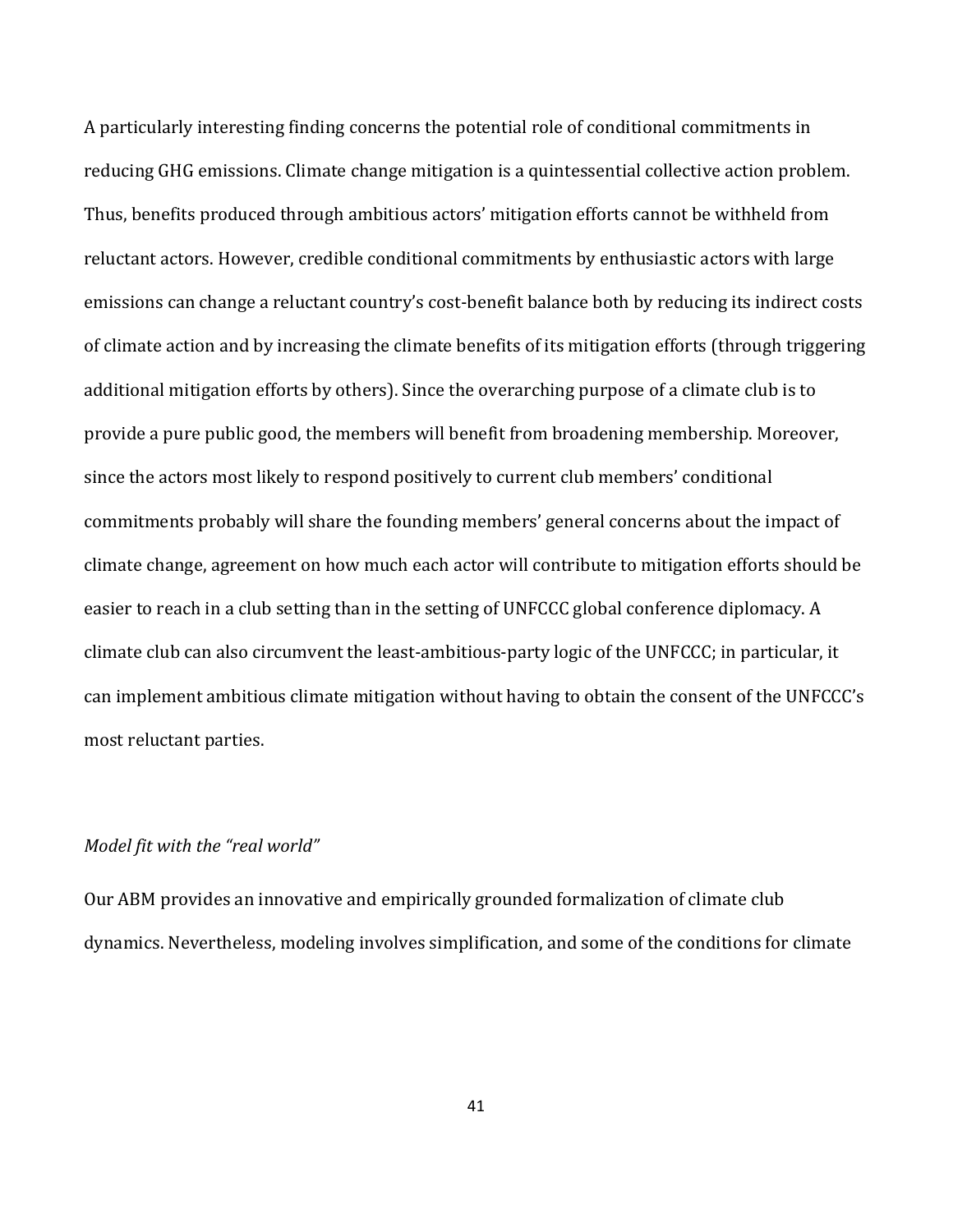clubs to emerge and grow posited by our ABM are not currently fulfilled in the real world.<sup>[68](#page-42-0)</sup> Readers are therefore advised to interpret our results as indicating the prospects for effective club-based climate change mitigation under relatively favorable conditions. Below we call attention to four assumptions that, at least when seen together, tend to underestimate challenges in developing effective climate clubs

One is the assumption of no carbon leakage (see p. 18). In the real world, the risk of carbon leakage will vary with, inter alia, the size and composition of the club. At the founding stage, some industry and business companies in the few countries involved may well be tempted to take advantage of lower taxes or other privileges in non-member countries. If the club grows, such temptations will in most instances decline. Yet, by not incorporating carbon leakage as a possibility our model seems overly optimistic, at least with regards to the founding stage. In further development of our model this bias calls for attention.

Second, our model assumes that all conditional commitments are fully credible and instantaneously actionable. This assumption is no doubt overly bold and since credibility is vital for conditional commitments to work, plausible modifications could further enhance the model's real-world relevance.

Third, our model assumes no problems concerning compliance. While this assumption seems plausible for enthusiastic countries, reluctant country members might be expected to drag their

<span id="page-42-0"></span><sup>68</sup> Nordhaus 2015.

l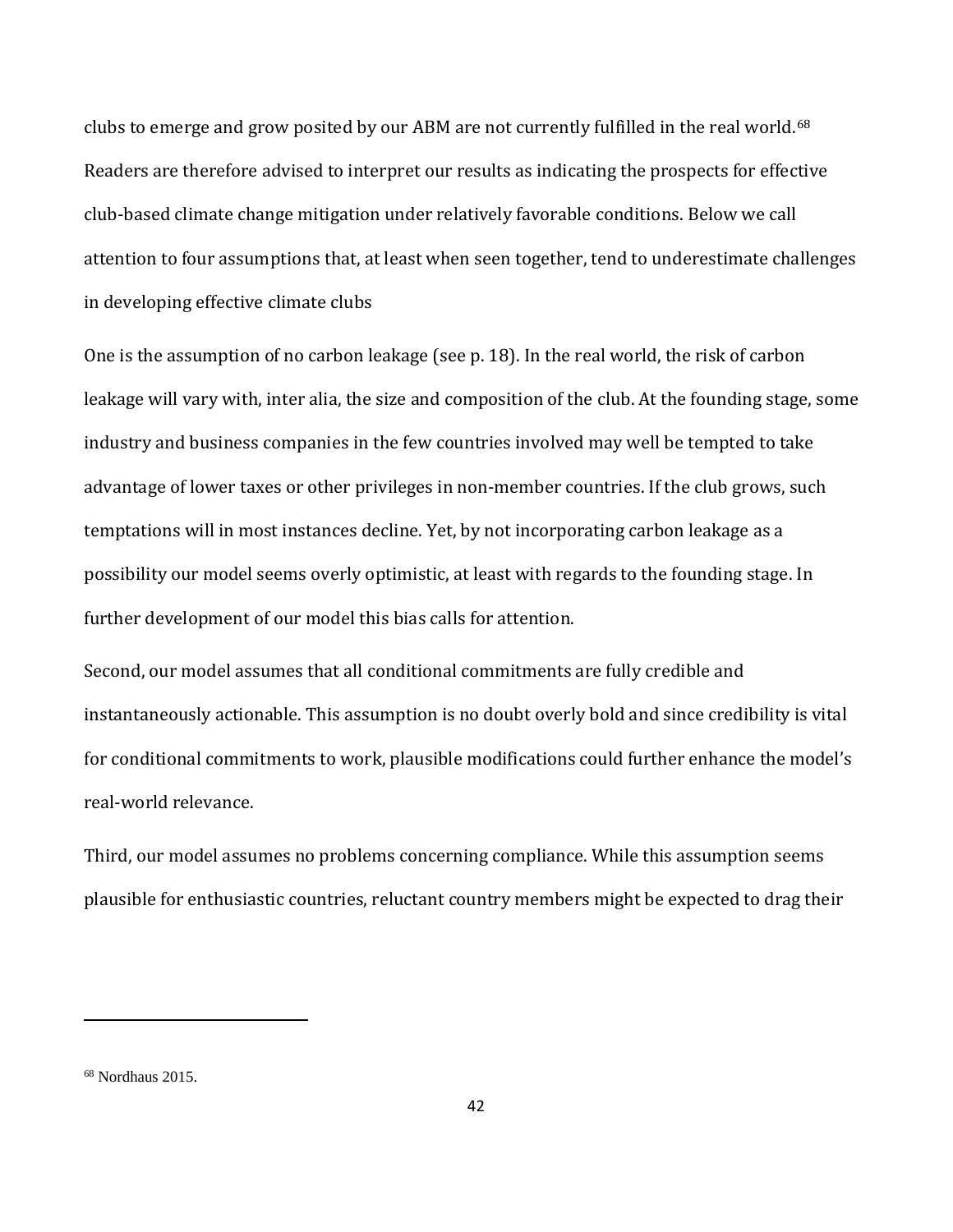feet in fulfilling their membership requirements. If so, the enthusiastic countries may incur additional costs.

Finally, while countries – and the European Union – are modeled as unitary actors, some of the greatest impediments to international cooperation are created by the interaction between domestic and international political processes.[69](#page-43-0) Further model refinements could explicitly include aspects of domestic politics, for example the roles of veto players and winning coalitions. To balance the picture, we should add that a couple of our other assumptions likely err on the side of caution. One of these assumptions says that climate change mitigation will have no (positive) side effects for the country involved. This is not correct; in several countries, China being a good example, positive side effects (co-benefits) sometimes seem to be the main driver of mitigation measures. Our main model also assumes that neither friendship nor hostility affects countries' willingness to cooperate with each other in a climate club context. However, our sensitivity tests indicate that at least involvement in military disputes can make a difference. Another study, focusing on the field of international political economy, reports that cultural similarity is "consistently important in explaining policy choice."[70](#page-43-1)

*Other potential extensions*

<span id="page-43-0"></span><sup>69</sup> Mayer 1992; Putnam 1988.

<span id="page-43-1"></span><sup>70</sup> Simmons and Elkins 2004, 186.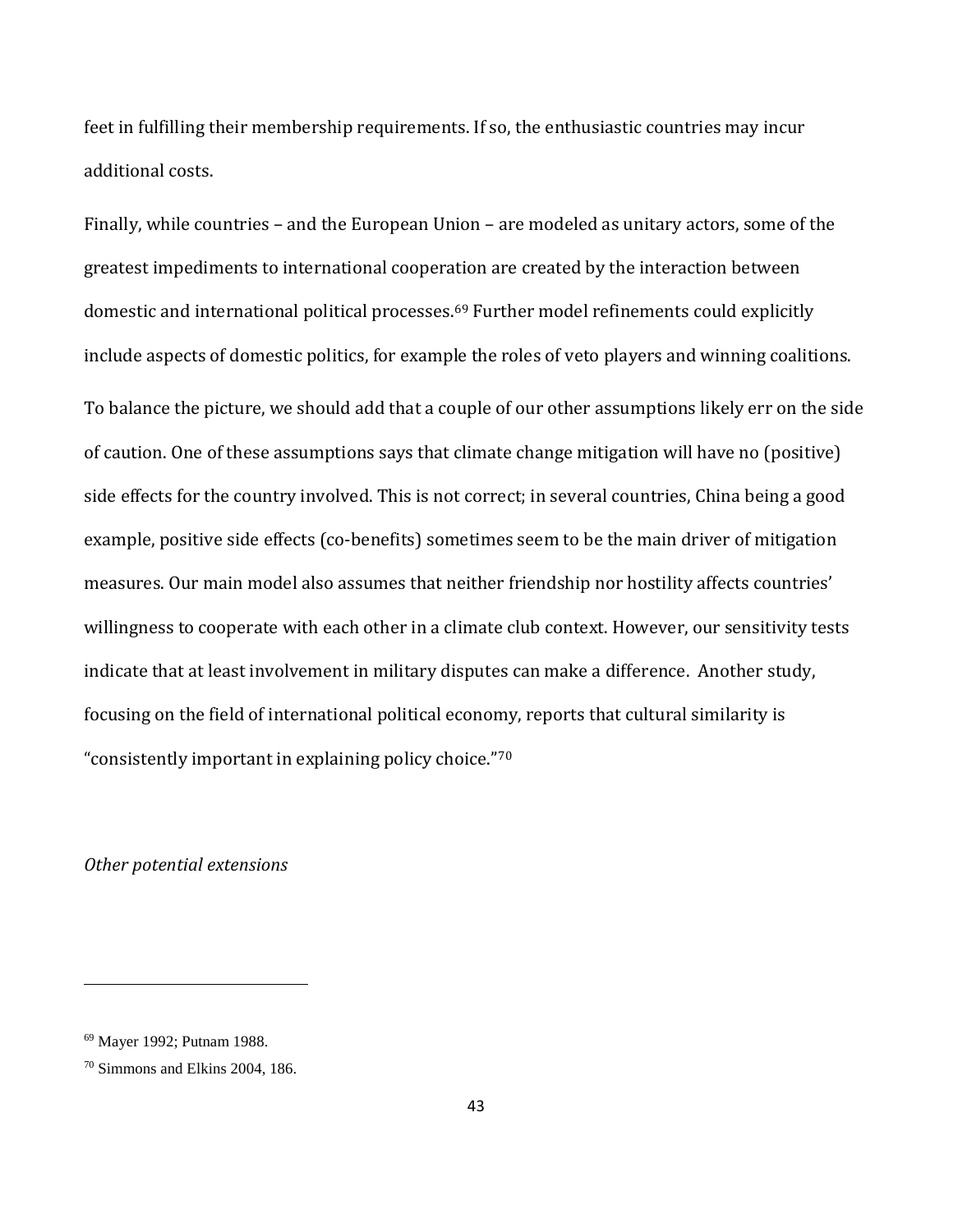Several other extensions and refinements could help further improve the model as a research tool. First, the model does not include *adaptation* to climate change. We believe that clubs can contribute also as tools for enhancing adaptation but the results reported here cannot be generalized beyond mitigation.

Second, we do not incorporate timing in the estimates of damage costs and abatement costs. Damage costs will likely become greater the longer it takes to address emissions, while abatement costs may fall over time as a result of technological development. If so, clubs that fail to form initially may become viable later.

Third, our notions of costs and benefits might be further developed to include, for example, transaction and transition costs or *indirect* effects more generally.

Fourth, most policymakers and stakeholders care about distributive (and procedural) fairness.[71](#page-44-0) The model could be extended to include fairness principles by, for example, treating norms as "filters" excluding policy options that clearly fail to meet one or more of these principles.[72](#page-44-1) Fifth, game-theoretic models suggest that side payments can drastically increase mitigation when actors are strongly asymmetric.<sup>[73](#page-44-2)</sup> In contrast to conditional commitments, side payments work through offering benefits *exclusively* to potential entrants. An extension of the model therefore includes side payments.[74](#page-44-3)

<span id="page-44-0"></span><sup>71</sup> Dannenberg, Sturm, and Vogt 2010.

<span id="page-44-1"></span><sup>72</sup> Underdal and Wei 2015.

<span id="page-44-2"></span><sup>73</sup> Barrett 2003.

<span id="page-44-3"></span><sup>74</sup> Sælen 2016.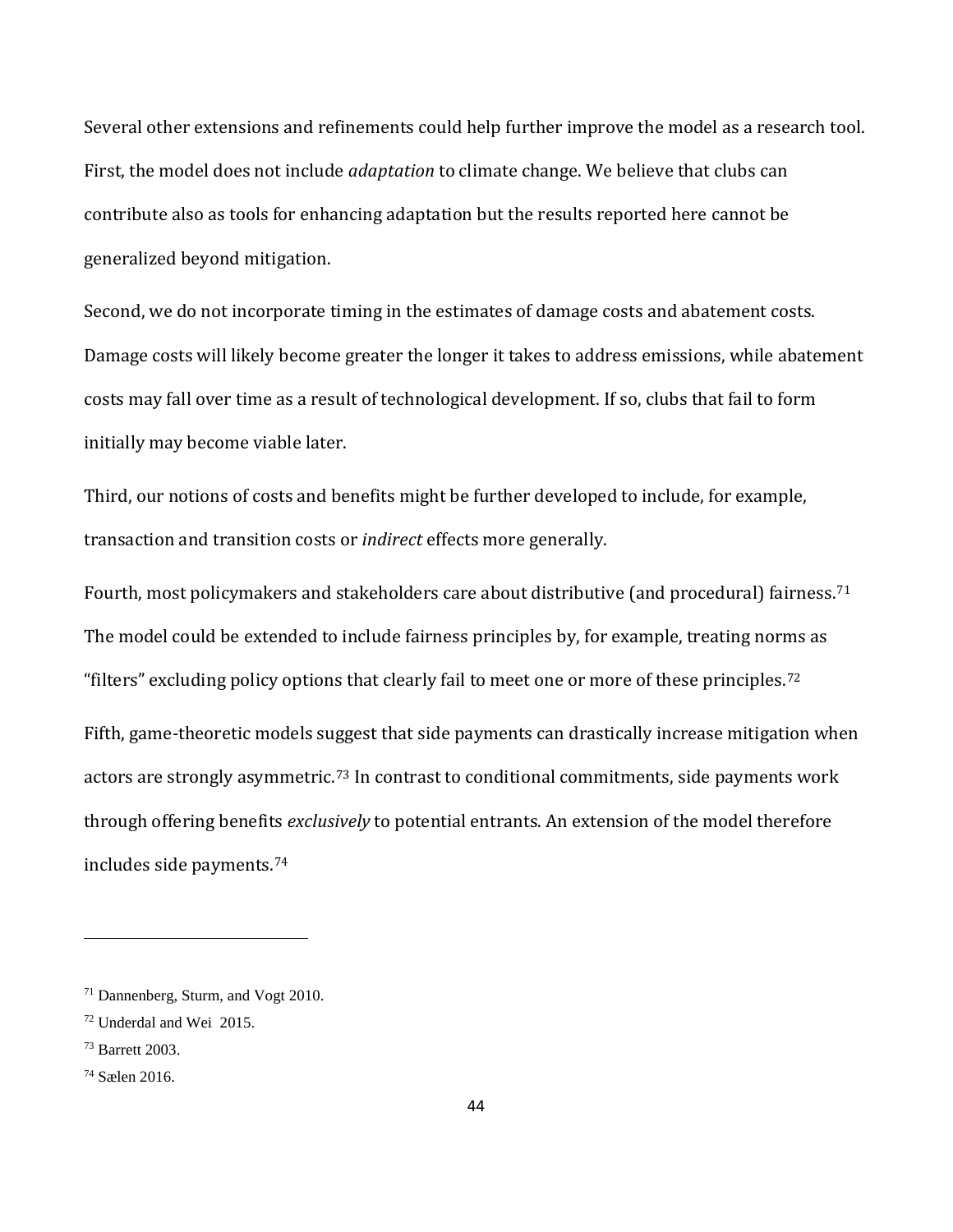Sixth, trade restrictions constitute another potential instrument for incentivizing membership. Nordhaus<sup>[75](#page-45-0)</sup> found that import tariffs can sustain an equilibrium with high levels of cooperation. However, as mentioned, he does not model club growth. We have found that positive trade incentives can facilitate club growth. Thus, it seems plausible that negative trade incentives could do so, too; however, further studies are required to establish whether this intuition is warranted. Finally, the kind of analysis reported here may provide inputs to further refinement of general club *theory*. In particular, it may serve as a basis for further clarifying the relationship between the goods provided by voluntary clubs and the instruments available for recruiting new members. As indicated above, the role of conditional commitments in enhancing the supply of public goods will depend on – among other things – the exact nature of these goods.<sup>[76](#page-45-1)</sup> This reasoning could be extended to, for example, further analysis of the interplay between club goods, conditional commitments, and side payments in alternative club settings.

### **References**

Ambrus, Attila, and Parag A. Pathak. 2011. Cooperation over Finite Horizons: A Theory and Experiments. *Journal of Public Economics* 95(7):500–12.

Andresen, Steinar. 2014. Exclusive Approaches to Climate Governance: More Effective than the UNFCCC? In *Toward a New Climate Agreement,* edited by Todd L. Cherry, Jon Hovi, and David M. McEvoy. London: Routledge.

<span id="page-45-0"></span><sup>75</sup> Nordhaus 2015.

<span id="page-45-1"></span><sup>76</sup> Olson 1965.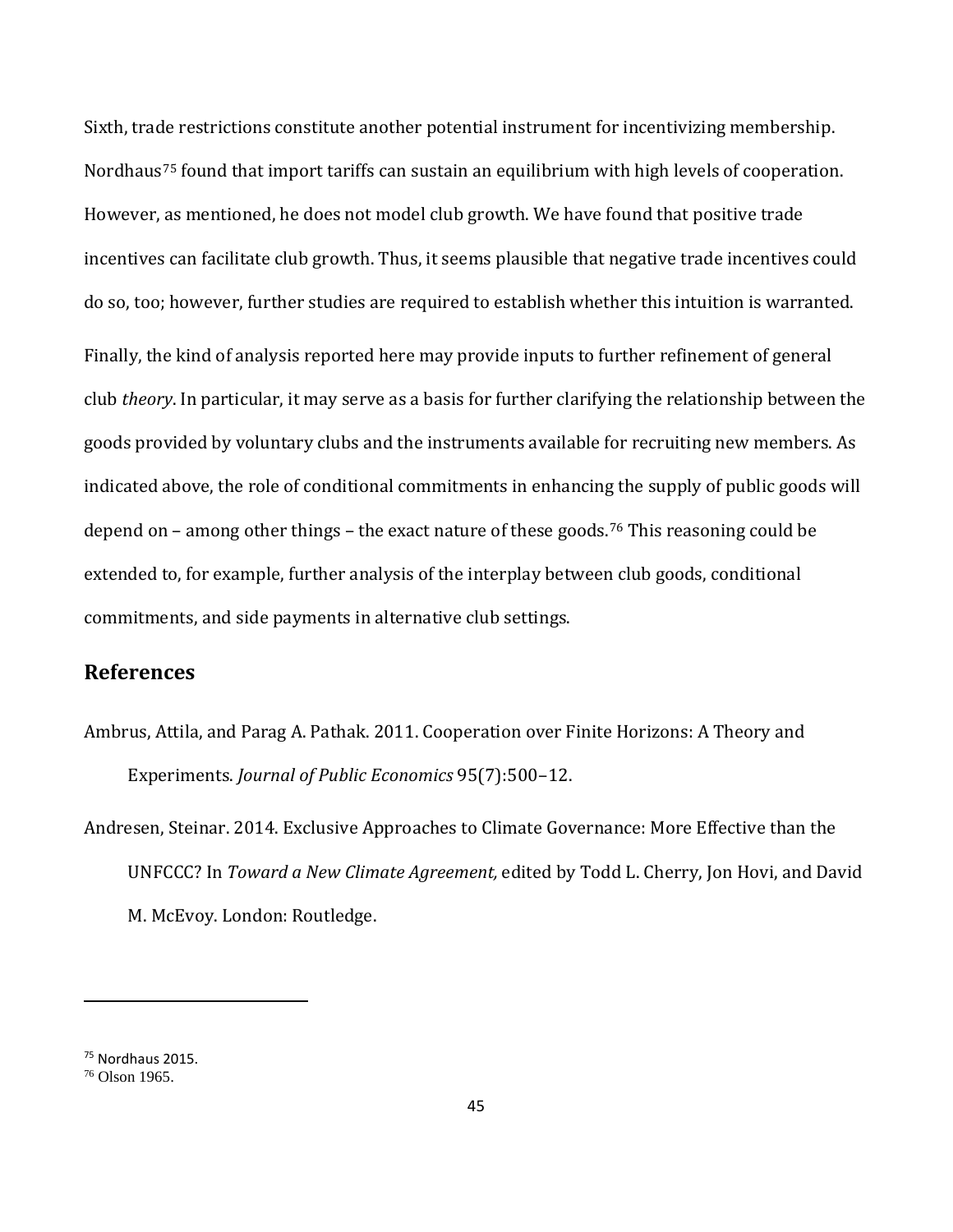- d'Aspremont, Claude, Alexis Jacquemin, Jean Jaskold Gabszewicz, and John A Weymark. 1983. On the Stability of Collusive Price Leadership. *Canadian Journal of Economics* 16(1):17–25.
- Barrett, Scott. 2003. *Environment and Statecraft: The Strategy of Environmental Treaty-making.* Oxford: Oxford University Press.
- Barrett, Scott. 2013. Climate Treaties and Approaching Catastrophes. *Journal of Environmental Economics and Management* 66(2):235–50.
- Batten, David F. 2000. *Discovering Artificial Economies: How Agents Learn and Economies Evolve*. Boulder, CO: Westview Press.
- Berman, Eli and David D. Laitin. 2008. Religion, Terrorism and Public Goods: Testing the Club Model. *Journal of Public Economics* 92(10–11):1942–1967.

Buchanan, James M. 1965. An Economic Theory of Clubs. *Economica* 32(1):1–14.

- Buchholz, Wolfgang, Christian Haslbeck, and Todd Sandler. 1998. When Does Partial Cooperation Pay? Finanzarchiv 55(1):1–20.
- Buchner, Barbara, Carlo Carraro, Igor Cersosimo, and Carmen Marchiori. 2005. Back to Kyoto? US participation and the linkage between R&D and Climate Cooperation. Pp. 173–204 in *The Coupling of Climate and Economic Dynamics: Essays on Integrated Assessment*, edited by Alain Haurie and Laurent Viguier. Berlin: Springer Verlag.
- Böhringer, Christoph, Carolyn Fischer, and Knut Einar Rosendahl. 2010. The Global Effects of Subglobal Climate Policies. *The BE Journal of Economic Analysis & Policy* 10(2): Article 13.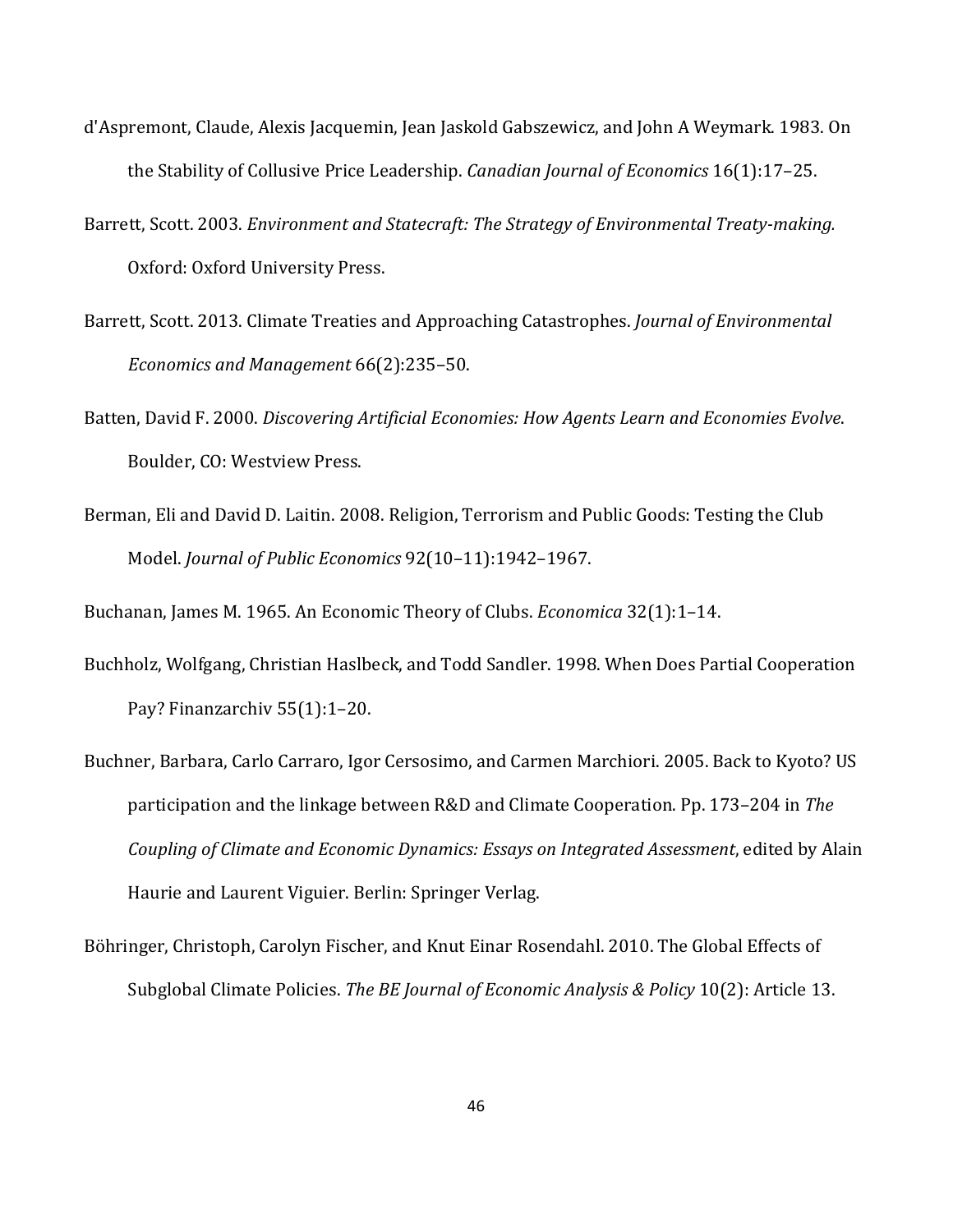- Carraro, Carlo and Domenico Siniscalco. 1997. R&D Cooperation and the Stability of International Environmental Agreements. In *International Environmental Agreements: Strategic Policy Issues*, edited by Carlo Carraro. Cheltenham: Edward Elgar.
- Clarke, Leon et al. 2014. Assessing Transformation Pathways. Pp. 413–510 in *Climate Change 2014: Mitigation of Climate Change. Contribution of Working Group III to the Fifth Assessment Report of the Intergovernmental Panel on Climate Change*, edited by Ottmar Edenhofer. Cambridge, UK: Cambridge University Press.
- Dannenberg, Astrid, Bodo Sturm, and Carsten Vogt. 2010. Do Equity Preferences Matter for Climate Negotiators? An Empirical Investigation. *Environmental and Resource Economics* 47(1):91–109.
- DeSombre, Elizabeth R. 1995. Baptists and Bootleggers for the Environment: The Origins of United States Unilateral Sanctions. *Journal of Environment and Development* 4(Winter):53-75.
- Falkner, Robert 2014. A Minilateral Solution for Global Climate Change? On Bargaining Efficiency, Club Benefits and International Legitimacy. *Perspectives on Politics* 14(1):87-101.
- Finus, Michael. 2003. Stability and Design of International Environmental Agreements: the Case of Transboundary Pollution. Pp. 82–158 in *The International Yearbook of Environmental and Resource Economics 2003/2004: a Survey of Current Issues*, edited by Henk Folmer and Tom Tietenberg. Cheltenham: Edward Elgar.
- Francois, Joseph, Miriam Manchin, Hanna Norberg, Olga Pindyuk, and Patrick Tomberger. 2013. Reducing Transatlantic Barriers to Trade and Investment: An Economic Assessment.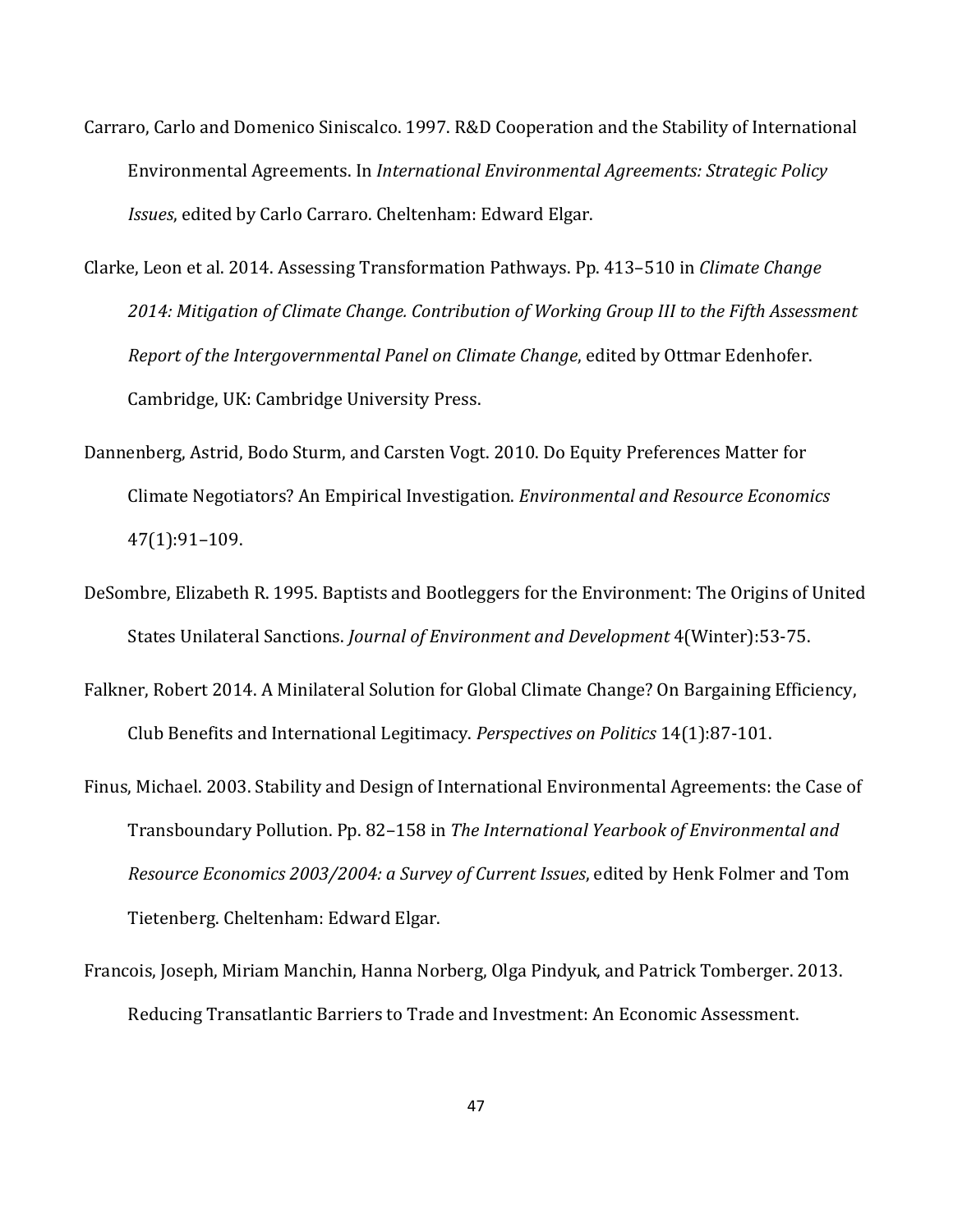Institute for International and Development Economics. Available

from [http://trade.ec.europa.eu/doclib/docs/2013/march/tradoc\\_150737.pdf](http://trade.ec.europa.eu/doclib/docs/2013/march/tradoc_150737.pdf)

- Gampfer, Robert. 2016. Minilateralism or the UNFCCC? The Political Feasibility of Climate Clubs. *Global Environmental Politics* 16(3):62‒88.
- Gardoqui, Beatriz Leycegui and Imanol Ramírez 2015. Addressing Climate Change: A WTO Exception to Incorporate Climate Clubs. Geneva: International Centre for Trade and Sustainable Development. Available fro[m http://e15initiative.org/wp](http://e15initiative.org/wp-content/uploads/2015/01/E15_Climate_Leycegui-and-Ramirez_FINAL.pdf)[content/uploads/2015/01/E15\\_Climate\\_Leycegui-and-Ramirez\\_FINAL.pdf](http://e15initiative.org/wp-content/uploads/2015/01/E15_Climate_Leycegui-and-Ramirez_FINAL.pdf)
- Global Carbon Project. 2014. Fossil fuel and cement emissions 2013. Available from [http://www.globalcarbonatlas.org/?q=en/emissions,](http://www.globalcarbonatlas.org/?q=en/emissions) accessed 1 October 2014.
- Goodell, J. 2014. The Secret Deal to Save the Planet: Inside the High-stakes Drama behind Obama's China Climate Talks. *Rolling Stone*, December 9.
- Helland, Leif and Jon Hovi. 2008. Renegotiation Proofness and Climate Agreements: Some Experimental Evidence. *Nordic Journal of Political Economy* 34(1): Article 2.
- Helm, Dieter, Cameron Hepburn, and Giovanni Ruta. 2012. Trade, Climate Change, and the Political Game Theory of Border Carbon Adjustments. *Oxford Review of Economic Policy* 28 (2):368– 394.
- Hoel, Michael. 1991. Global Environmental Problems: The Effects of Unilateral Actions Taken by One Country. *Journal of Environmental Economics and Management* 20(1):55–70.
- Hoel, Michael. 2012. Klimapolitikk og Lederskap: Hvilken Rolle Kan et Lite Land Spille? Report 2012/05. Vista Analyse.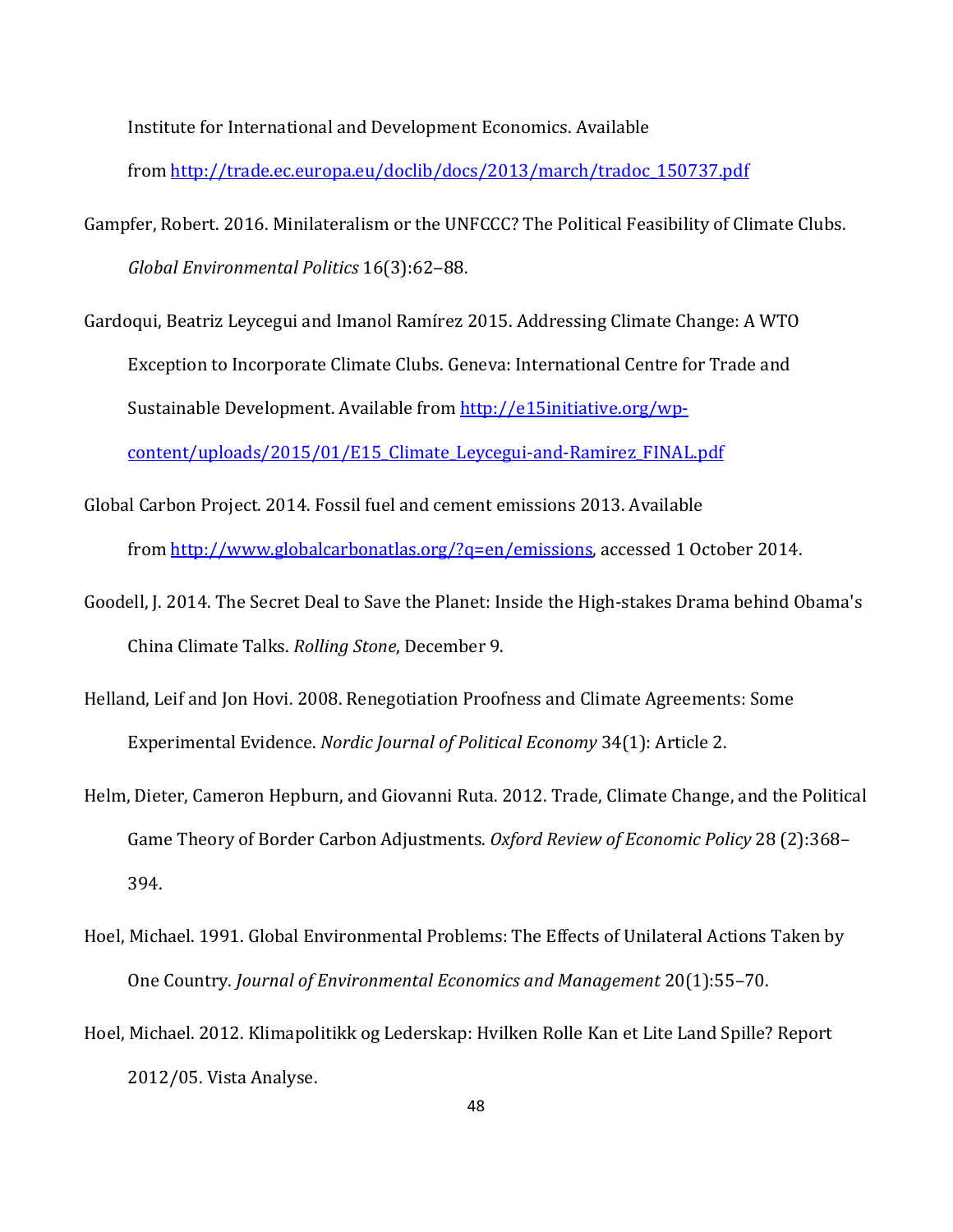- Holtsmark, Bjart. 2013. International Cooperation on Climate Change: Why is There So Little Progress? Pp. 327–43 in *Handbook on Energy and Climate Change*, edited by Roger Fouquet. Cheltenham: Edward Elgar.
- Hovi, Jon, Detlef F. Sprinz, Håkon Sælen and Arild Underdal. 2016. Climate Change Mitigation: A Role for Climate Clubs? *Palgrave Communications* 2: Article 201620.
- Hovi, Jon, Hugh Ward and Frank Grundig. 2015. Hope or Despair? Formal Models of Climate Cooperation. *Environmental and Resource Economics* 63(4):665–688.
- Iannaccone, Laurence R. and Eli Berman. 2006. Religious Extremism: the Good, the Bad and the Deadly. *Public Choice* 128 (1–2):109–129.
- Iyer, Gokul C., Leon E. Clarke, James A. Edmonds, Brian P. Flannery, Nathan E. Hultman, Haewon C. McJeon, and David G. Victor. 2015. Improved representation of investment decisions in assessments of CO2 mitigation. *Nature Climate Change* 6(5):436–440.
- Lipson, Charles. 1981. The International Organization of Third World Debt. *International Organization* 35(4):603–631.
- Mayer, Frederick W. 1992. Managing Domestic Differences in International Negotiations: The Strategic Use of Internal Side-payments. *International Organization* 46(4):793–818.
- Mattoo, Aaditya and Arvind Subramanian. 2012. Equity in climate change: an analytical review. *World Development* 40(6):1083–1097.
- Miller, John H., and Scott E. Page. 2007. *Complex Adaptive Systems: An Introduction to Computational Models of Social Life*. Princeton, NJ: Princeton University Press.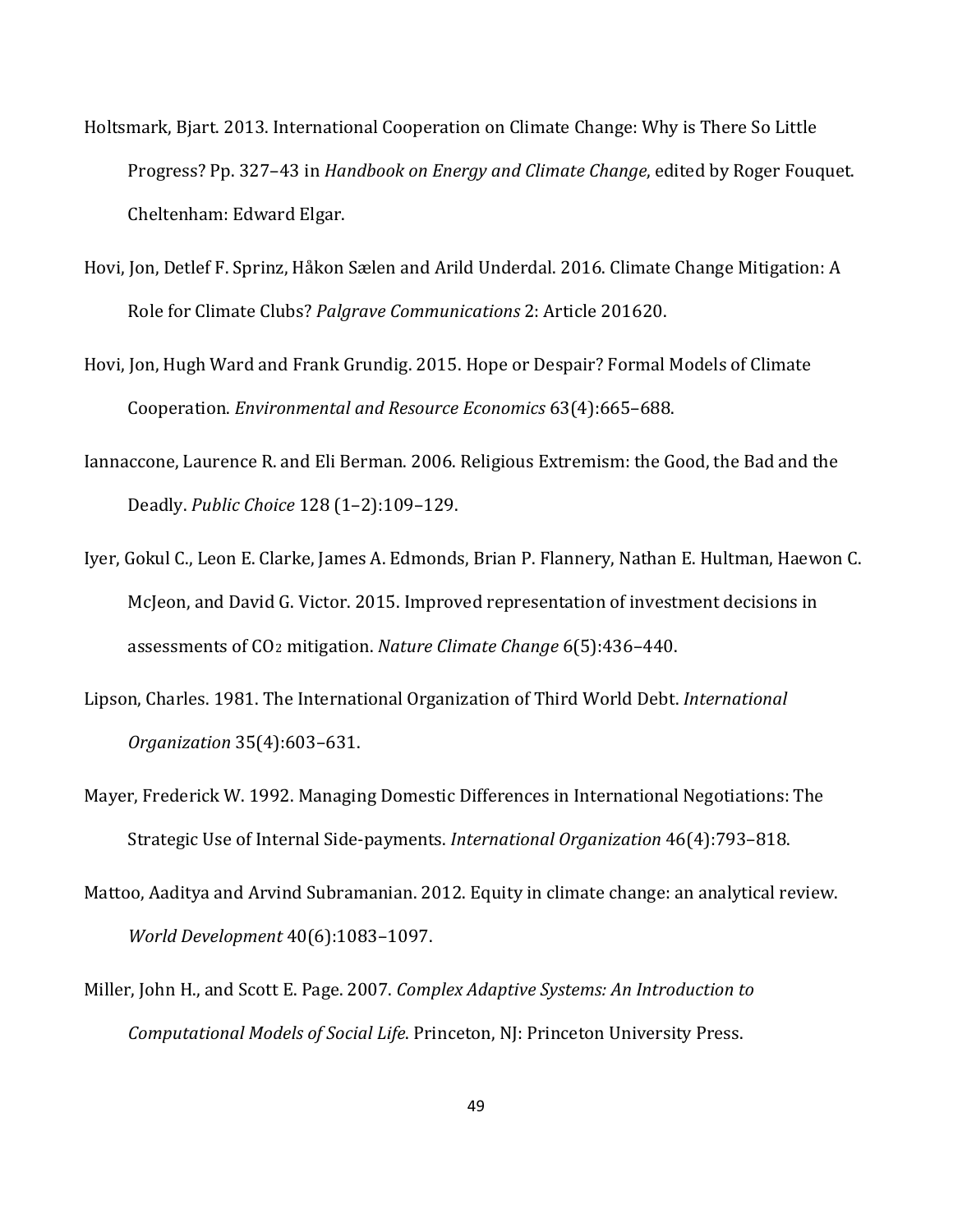- Morgan, Jennifer, Dirk Messner, and Hans Joachim Schellnhuber 2014. A Renewables Club to Change the World. Available from [www.wri.org/blog/2014/05/renewables-club-change](http://www.wri.org/blog/2014/05/renewables-club-change-world)[world,](http://www.wri.org/blog/2014/05/renewables-club-change-world) accessed 23 September 2014.
- Nordhaus, William. 2015. Climate Clubs: Overcoming Free-riding in International Climate Policy. *American Economic Review* 105(4):1339–70.
- Notre Dame Global Adaptation Index 2014. Vulnerability scores for 2012. Available from [http://index.gain.org/about/download,](http://index.gain.org/about/download) accessed 7 April 2014.

Olson, Mancur. 1965. *The Logic of Collective Action*. Cambridge: Harvard University Press.

- Prakash, Aseem, and Matthew Potoski. 2007. Collective Action Theory through Voluntary Environmental Programs: A Club Theory Perspective. *The Policy Studies Journal* 35(4): 773– 92.
- Richter, Andries, and Johan Grasman. 2013. The Transmission of Sustainable Harvesting Norms When Agents Are Conditionally Cooperative. *Ecological Economics* 93(1):202–09.
- Shum, Robert Y. 2014. China, the United States, Bargaining, and Climate Change. *International Environmental Agreements* 14(1):83–100.
- Simmons, Beth A., and Zachary Elkins. 2004. The Globalization of Liberalization: Policy Diffusion in the International Political Economy. *American Political Science Review* 98(1):171-189.

Stavins, Robert et al. 2014. International Cooperation: Agreements and Instruments. In *Mitigation of Climate Change. Contribution of Working Group III to the Fifth Assessment Report of the Intergovernmental Panel on Climate Change*, edited by Ottmar Edenhofer et al. Cambridge: Cambridge University Press.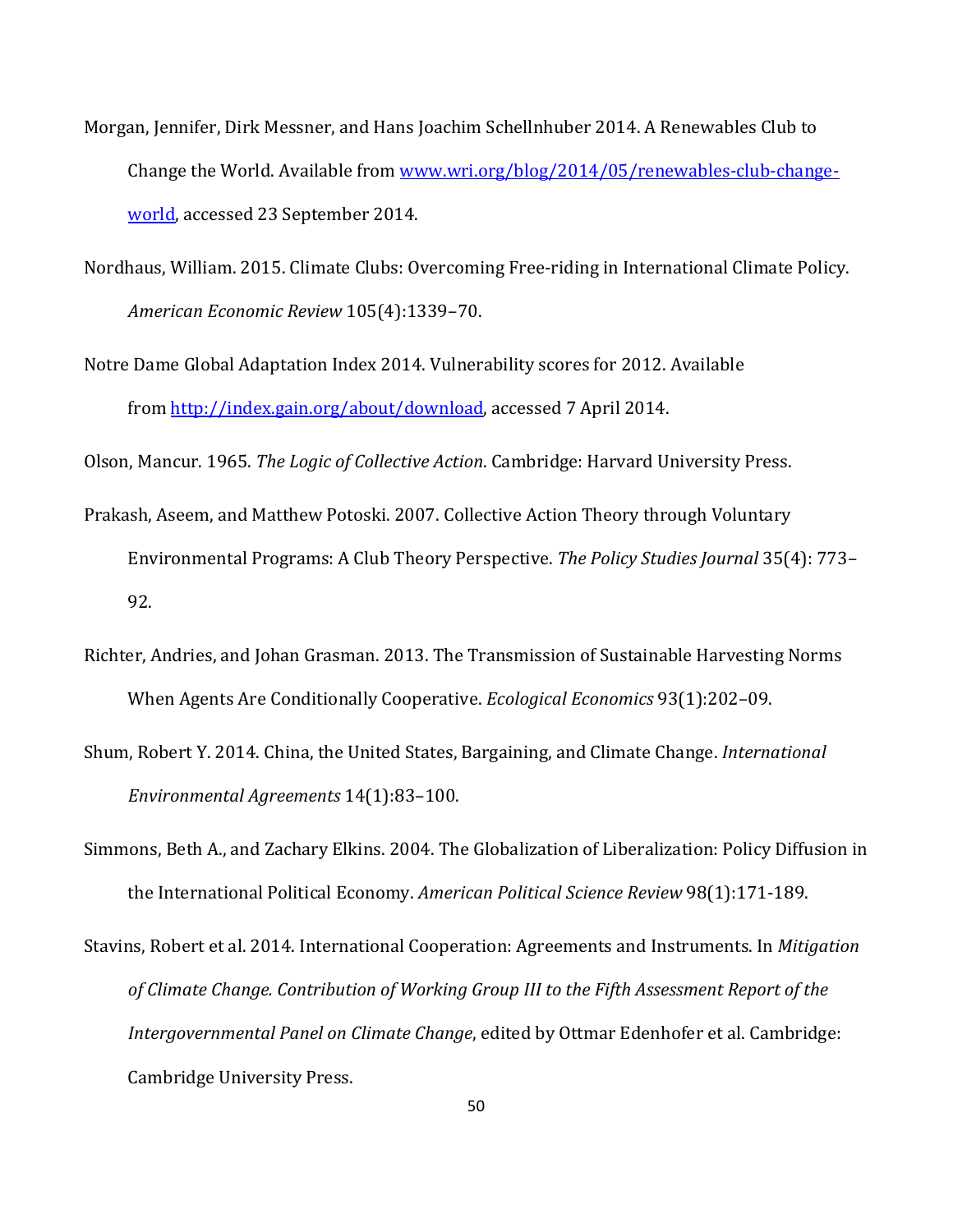- Stern, Nicholas. 2007. *The Economics of Climate Change: The Stern Review*. Cambridge, UK: Cambridge University Press.
- Sterner, Thomas, Jared Carbone, and Carolyn Fischer. 2015. The Net Emissions Effects of Fuel Taxes. Green Growth Knowledge Platform. Third Annual Conference, 29–30 January 2015. Available

from [http://www.greengrowthknowledge.org/sites/default/files/Sterner\\_The\\_net\\_emission](http://www.greengrowthknowledge.org/sites/default/files/Sterner_The_net_emissions_effects_of_fuel_taxes.pdf) s effects of fuel taxes.pdf, accessed 15 April 2015.

- Stewart, Richard B, Michael Oppenheimer, and Bryce Rudyk. 2013a. Building Blocks for Global Climate Protection. *Stanford Environmental Law Journal* 32(2):12–43.
- Stewart, Richard B, Michael Oppenheimer, and Bryce Rudyk. 2013b. A New Strategy for Global Climate Protection. *Climatic Change* 120(1–2):1–12.

Stiglitz, Joseph E. 2006. A New Agenda for Global Warming. *The Economist's Voice* 3(7).

- Sælen, Håkon. 2016. Side-payments: An Effective Instrument for Building Climate Clubs? Sidepayments: an effective instrument for building climate clubs? *International Environmental Agreements* 16 (6): 909–932.
- Underdal, Arild, Jon Hovi, Steffen Kallbekken and Tora Skodvin. 2012. Can Conditional Commitments Break the Climate Change Negotiations Deadlock? *International Political Science Review* 33 (4): 475–493.
- Underdal, Arild and Taoyuan Wei. 2015. Distributive fairness: A mutual recognition approach. *Environmental Science and Policy* 51:35-44.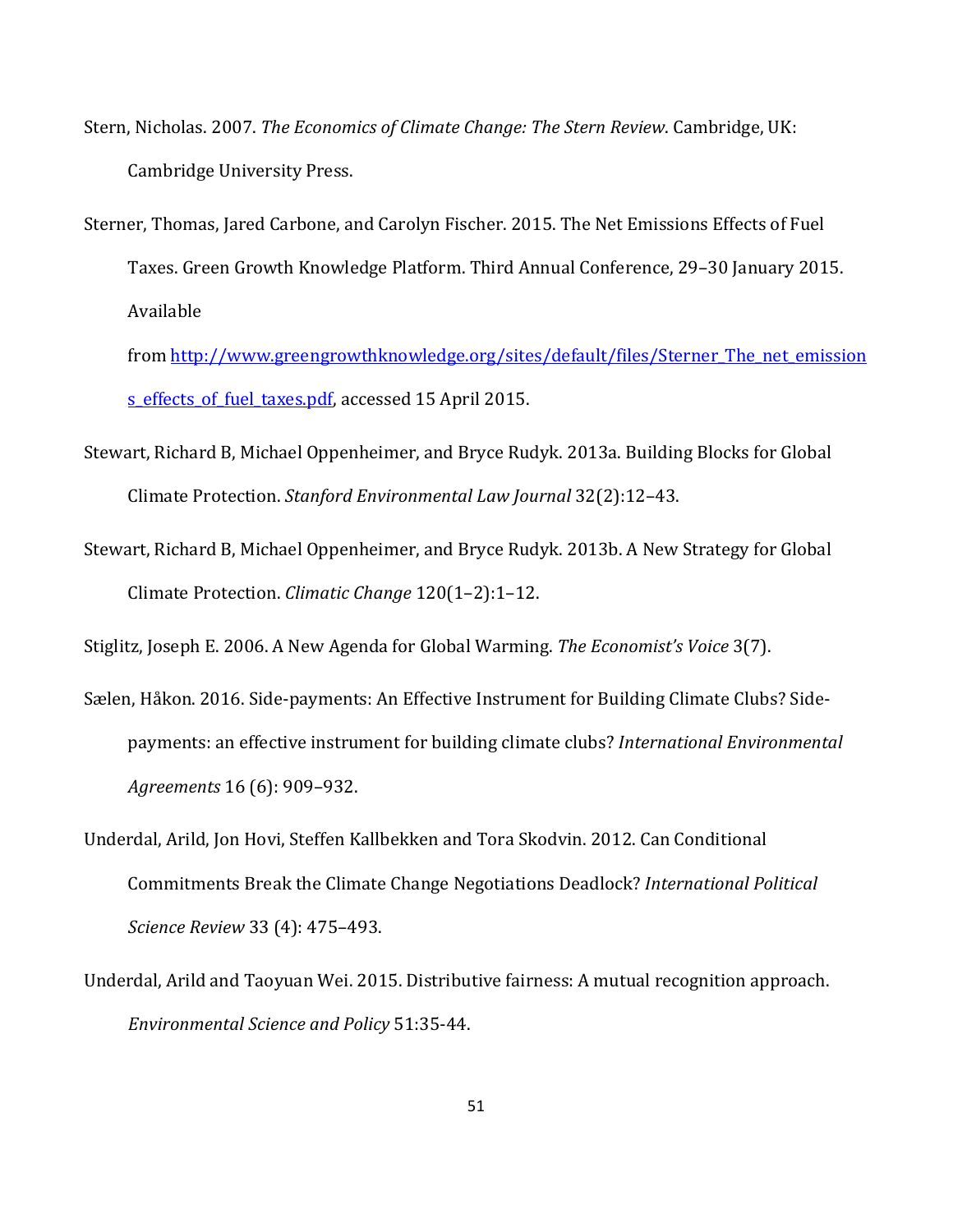- Underdal, Arild. 2010. Complexity and challenges of long-term environmental governance. *Global Environmental Change* 20(3):386-393.
- UNFCCC 2015. Synthesis report on the aggregate effect of the intended nationally determined contributions. Note by the secretariat. FCCC/CP/2015/7. Available from<http://unfccc.int/resource/docs/2015/cop21/eng/07.pdf>
- Victor, David G. 2011. *Global Warming Gridlock*: *Creating More Effective Strategies for Protecting the Planet.* Cambridge: Cambridge University Press.
- Weikard, Hans-Peter. 2011. Toward a Global Climate Constitution. In Institutionen ökologischer Nachhaltigkeit. Normative und institutionelle Grundfragen der Ökonomik; Jahrbuch 9, edited by Martin Held, Gisela Kubon-Gilke and Richard Sturn. Metropolis: Marburg, Germany, pp. 89–106.
- Weischer, Lutz, Jennifer Morgan, and Milap Patel. 2012. Climate Clubs: Can Small Groups of Countries Make a Big Difference in Addressing Climate Change? *Review of European Community and International Environmental Law (RECIEL)* 21(3):177–92.
- World Bank. 2014. GDP 2013 (constant 2005 US\$). Available from [http://databank.worldbank.org/data/views/variableselection/selectvariables.aspx?so](http://databank.worldbank.org/data/views/variableselection/selectvariables.aspx?source=world-development-indicators%23s_cbudsjet) [urce=world-development-indicators#s\\_cbudsjet,](http://databank.worldbank.org/data/views/variableselection/selectvariables.aspx?source=world-development-indicators%23s_cbudsjet) accessed 1 October 2014.
- World Resources Institute. 2014. CAIT 2.0 Total GHG emissions from land-use change and forestry 2011. Available from [http://cait2.wri.org/wri/Country%20GHG%20Emissions,](http://cait2.wri.org/wri/Country%20GHG%20Emissions) accessed 1 October 2014.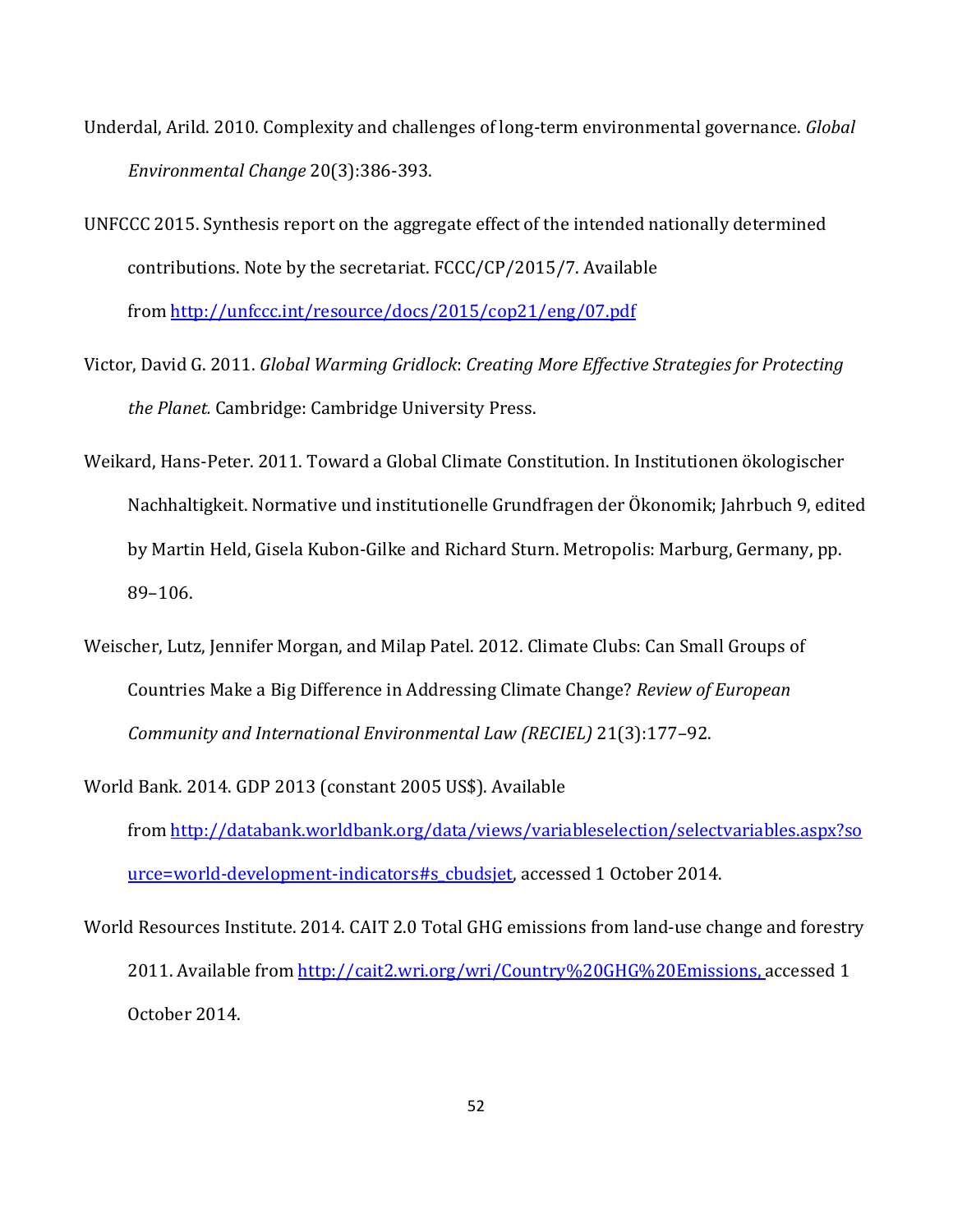# **Technical Appendix**

This appendix provides a complete technical description of the model expressed through equations and pseudocode, plus supplementary information that would not fit in the main manuscript. The model code is available from the authors upon request.

# **1. Model Parameters and Variables**

**Table A.1.** Model parameters and variables

| Variable or                | <b>Explanation</b>                                                                              | <b>Measurement</b>    |
|----------------------------|-------------------------------------------------------------------------------------------------|-----------------------|
| parameter                  |                                                                                                 | units                 |
|                            | <b>Global input parameters</b>                                                                  |                       |
| <b>CGB</b> scale           | Scaling factor for exclusive club good. See Table 1 (in the main text)<br>for numerical values. |                       |
| Vulnerability              | Degree of differentiation between more and less vulnerable                                      |                       |
| Weight                     | countries. See Table 1 for numerical values.                                                    |                       |
| Global Damage              | The difference in global climate damage costs between the no-club                               | %<br>οf<br>Gross      |
|                            | scenario and the scenario where all actors spend 1% of their GDP to                             | Product<br>Global     |
|                            | mitigate climate change. See Table 1 for numerical values.                                      | (GGP)                 |
| Club fee                   | The mitigation expenditure required by club members. Set to 1% of<br>entrant's GDP.             | % of GDP              |
| Conditional                | Conditional commitments allowed?                                                                | Yes/No                |
| commitments                |                                                                                                 |                       |
|                            | <b>Agent-specific input parameters</b>                                                          |                       |
| GDP <sub>i</sub>           | GDP at market exchange rates, 2013 (World Bank 2014).                                           | Share of GGP          |
| $E$ missions <sub>i</sub>  | Emissions from fossil fuels and cement, 2013 (Global Carbon Project                             | Share of global       |
|                            | 2014) + Net emissions from land-use change and forestry, 2011                                   | emissions             |
|                            | (World Resources Institute 2014).                                                               |                       |
| <b>NDGAIN</b> <sub>i</sub> | Vulnerability Scores, 2012 (Notre Dame Global Adaptation Index                                  |                       |
|                            | 2014). €[0,1]                                                                                   |                       |
| Enthusiast <sub>i</sub>    | Is i "enthusiastic"?                                                                            | Yes/No                |
|                            | Agent-specific variables derived in the model                                                   |                       |
| <b>Vulnerability</b>       | The percentage loss in $GDP_i$ arising when the global loss is 1% of                            | $%$ of GDP $i$        |
|                            | GGP.                                                                                            | % of GGP              |
|                            | $NDGAIN_i + (Vulnerability Weight - 1) \times (NDGAIN_i - NDGAIN)$                              |                       |
|                            | <b>NDGAIN</b>                                                                                   |                       |
|                            | NDGAIN is GDP-weighted mean NDGAIN.                                                             |                       |
| Expenditure <sub>i</sub>   | Member i's expenditure on mitigation. Without conditional                                       | % of GDP <sub>i</sub> |
|                            | commitments, it is always equal to Club fee. A conditional                                      |                       |
|                            | commitment raises it above Club fee.                                                            |                       |
| <b>Benefit</b><br>from     | The benefit to $j$ of $i$ 's mitigation expenditure                                             | % of $GDPi$           |
| expenditur <sub>ii</sub>   | Global Damage $\times$ Vulnerability <sub>i</sub> $\times$ Emissions <sub>i</sub>               |                       |
|                            | $\times \sqrt{Expendixture_i}$                                                                  |                       |
|                            | Implies that domestic expenditure (abatement cost) is a quadratic                               |                       |
|                            | function of mitigation. Benefits are proportional to i's share of global                        |                       |
|                            | emissions.                                                                                      |                       |
| Marginal                   | The first derivative of the above with respect to Expenditure;                                  | % of $GDPi$           |
| benefit<br>from            | Global Damage $\times$ Vulnerability <sub>i</sub> $\times$ Emissions <sub>i</sub>               |                       |
| expenditur <sub>ii</sub>   | $2 \times \sqrt{Expenditure_i}$                                                                 |                       |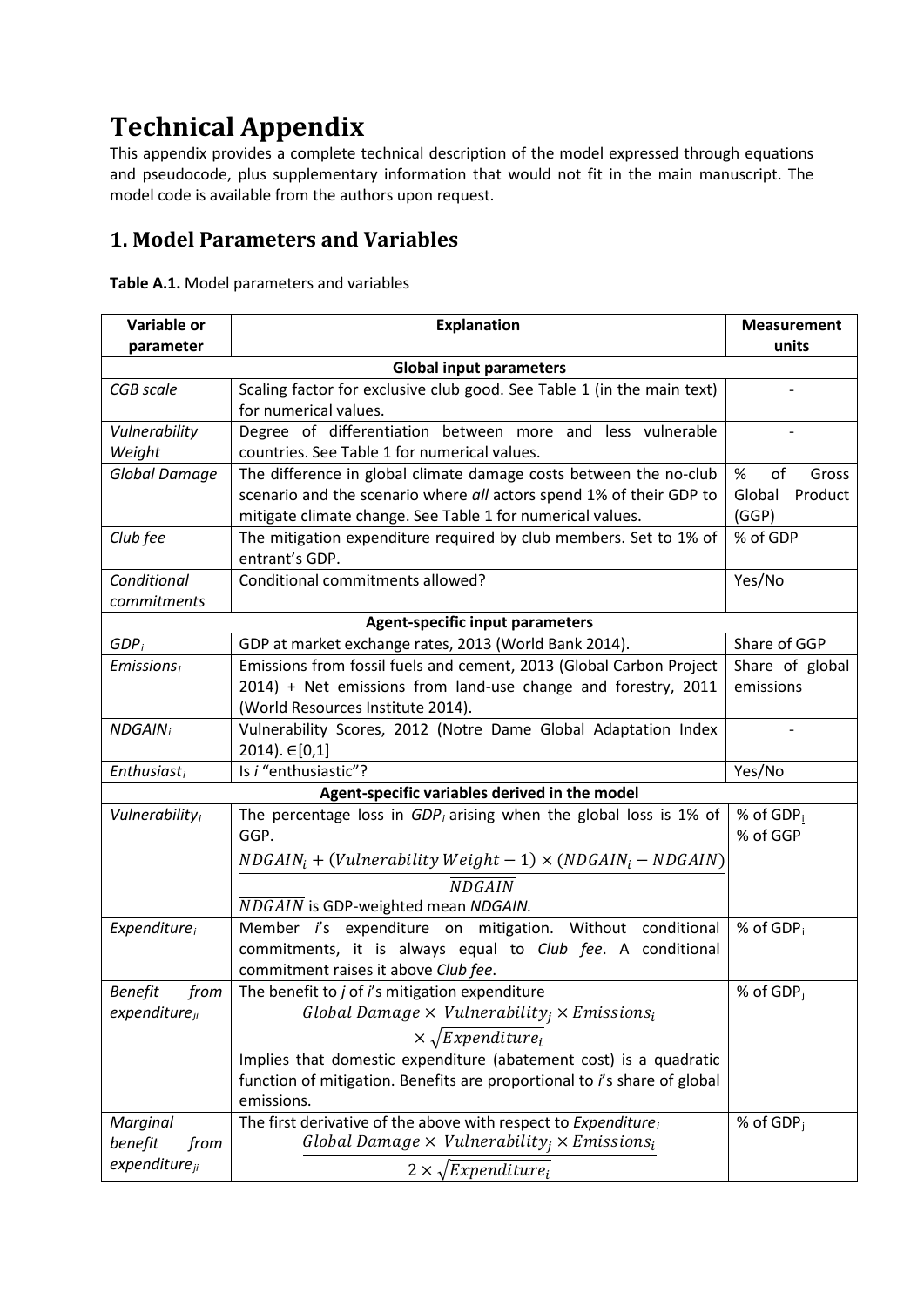| Club benefit $_i$                                                  | The exclusive club-good benefit earned by member i.                                                                                                                                                                                                                                                                                                                                       | % of GDP <sub>i</sub> |
|--------------------------------------------------------------------|-------------------------------------------------------------------------------------------------------------------------------------------------------------------------------------------------------------------------------------------------------------------------------------------------------------------------------------------------------------------------------------------|-----------------------|
|                                                                    | $\neg$ members<br>$CGB scale \times ln$ (<br>$GDP_m$ )                                                                                                                                                                                                                                                                                                                                    |                       |
| Benefit of entry                                                   | The private benefit of becoming a member equals club benefits plus<br>the privately captured benefits from own mitigation expenditure of<br>1% of GDP (in terms of damage costs avoided).<br>Club benefit <sub>i</sub> + (Benefit from expenditure <sub>ii</sub> Expenditure <sub>i</sub>                                                                                                 | % of GDP <sub>i</sub> |
| Club benefit $(+j)_i$                                              | The exclusive club good benefit earned by member $i$ if non-member $j$<br>joins.<br>CGB scale $\times$ ln ( $\sum_{m\neq i}^{members} GDP_m + GDP_j$ )                                                                                                                                                                                                                                    | % of GDP <sub>i</sub> |
| <b>Benefit</b><br>from<br>$expansion_{ji}$                         | The benefit to member $i$ if non-member $j$ joins equals the increase in<br>the club-good benefit plus i's benefit from j's mitigation.<br>Club benefit $(+j)_i$ – Club benefit <sub>i</sub><br>+ (Benefit from expenditure $_{ii}$  Expenditure <sub>i</sub><br>$=1$                                                                                                                     | % of $GDP_i$          |
| $WTP_{ij}$                                                         | Additional expenditure <i>i</i> is willing to undertake to induce <i>j</i> to join<br>Benefit from expansion $_{ii}$<br>$1 - Marginal benefit from expenditure_{ii}$<br>The denominator captures that <i>i</i> will enjoy a marginal benefit from<br>its own additional effort, which increases its willingness to make<br>such efforts.                                                  | % of GDP <sub>i</sub> |
| <b>Benefit</b><br>from<br>conditional<br>committments <sub>i</sub> | The sum of benefits to <i>j</i> from members' $WTP_{ij}$<br>$\lnot$ Members<br>$WTP_{ij}$ × Marginal benefit from expenditure <sub>ii</sub>                                                                                                                                                                                                                                               | % of $GDPi$           |
| Ratio <sub>i</sub>                                                 | The ratio between Benefit from conditional commitments and j's net<br>cost of joining<br>Benefit from conditional commitments,<br>Club fee – Benefit of entry <sub>i</sub>                                                                                                                                                                                                                |                       |
| Payoffi                                                            | Payoff incorporates (i) Club benefit <sub>i</sub> , (ii) Expenditure, on mitigation,<br>and (iii) the benefit to <i>i</i> from the club's mitigation. For non-members,<br>(i) and (ii) both equal zero. Payoff is normalized to be zero in the no-<br>club scenario.<br>Club benefit $_i$ – Expenditure $_i$<br>$\sum_{i=1}^{n \text{members}}$ Benefit from expenditure $\sum_{i=1}^{n}$ | % of GDP <sub>i</sub> |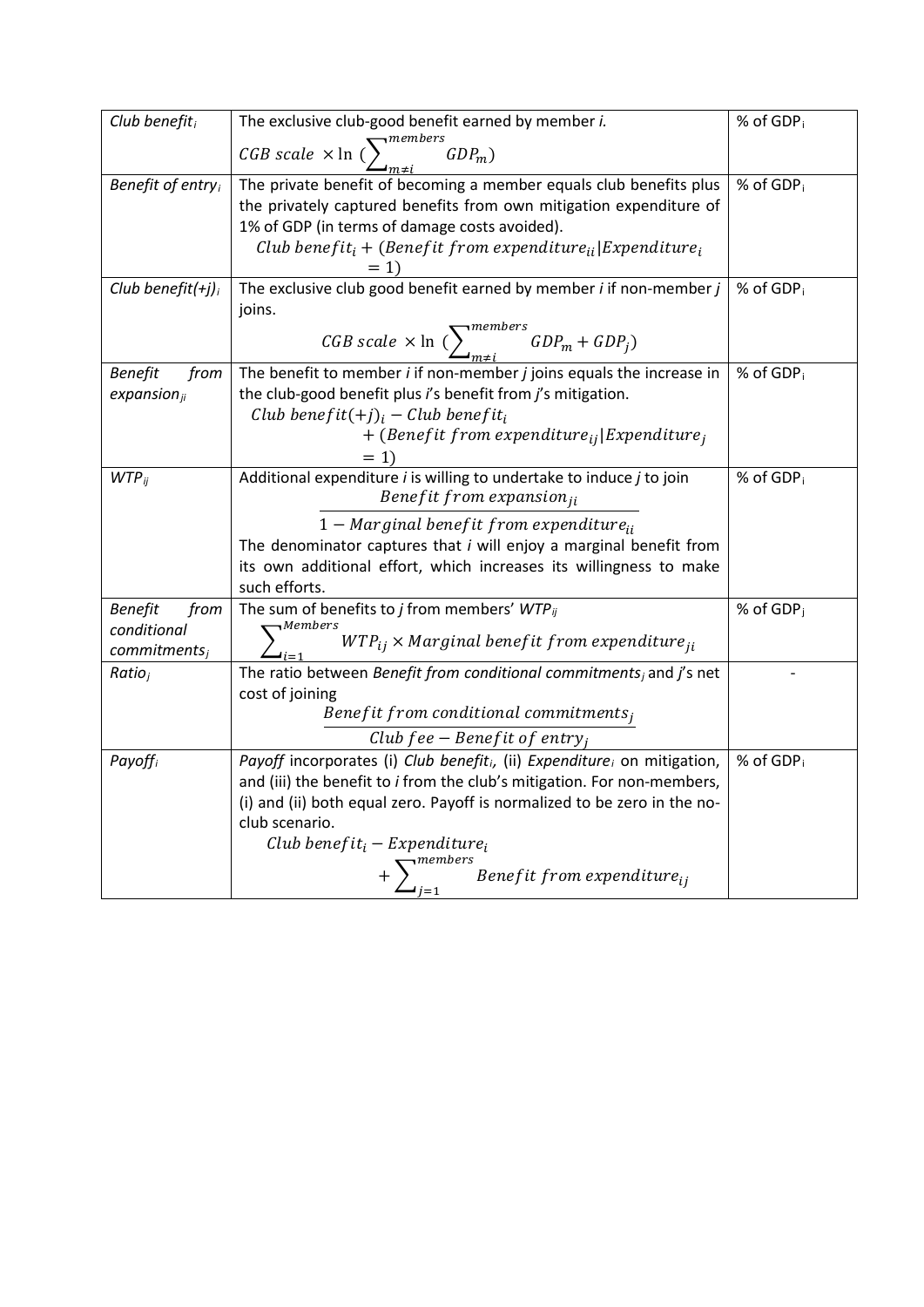# **2. Model pseudocode**

### **Initialization**

Each agent  $i$ : Calculate Vulnerabilityi Calculate Damage  $cost_i$ 

### **Execution**

### **Step 1**

Each enthusiast: Become member Loop: Each non-member i: Calculate Benefit of entryi Agent with greatest Benefit of entry: If Benefit of entry<sub>i</sub>  $\geq$  Club fee: Become member Else: End loop

### **Step 2 (applicable only if conditional commitments are allowed)**

```
Loop:
```

```
Each non-member j:
   Calculate Benefit of entryi
   If Benefit of entry<sub>i</sub> >1</sup>:
      Become member
   Else:
      Ask each member i:
         Calculate \textit{WTP}_{ij}Calculate Ratioj
Non-member with the largest Ratio_i:
   If Ratio_i \geq 1:
      Become member
      Ask other members i:
          Increase Expenditure<sub>i</sub> by 2Else: End loop
```
#### **Step 3**

 $\overline{a}$ 

Loop until no more enthusiasts want to leave the club: Each enthusiast  $i$ : Calculate *Payoff<sub>i</sub>*: If  $Payoff_i \leq 0$ : Become non-member If any enthusiasts left the club: Each reluctant member  $i$ : Calculate Benefit of entryi

<span id="page-55-1"></span><span id="page-55-0"></span> $1$  This inequality could in theory hold when another country has entered because of conditional commitments and hence enlarged the club-good benefit since the last time the country concerned declined to join. <sup>2</sup> The club's additional mitigation is distributed in proportion to *WTPim.* Dividing by *Ratioj* implies that the members undertake the additional effort necessary to make *j*'s net cost of entry zero.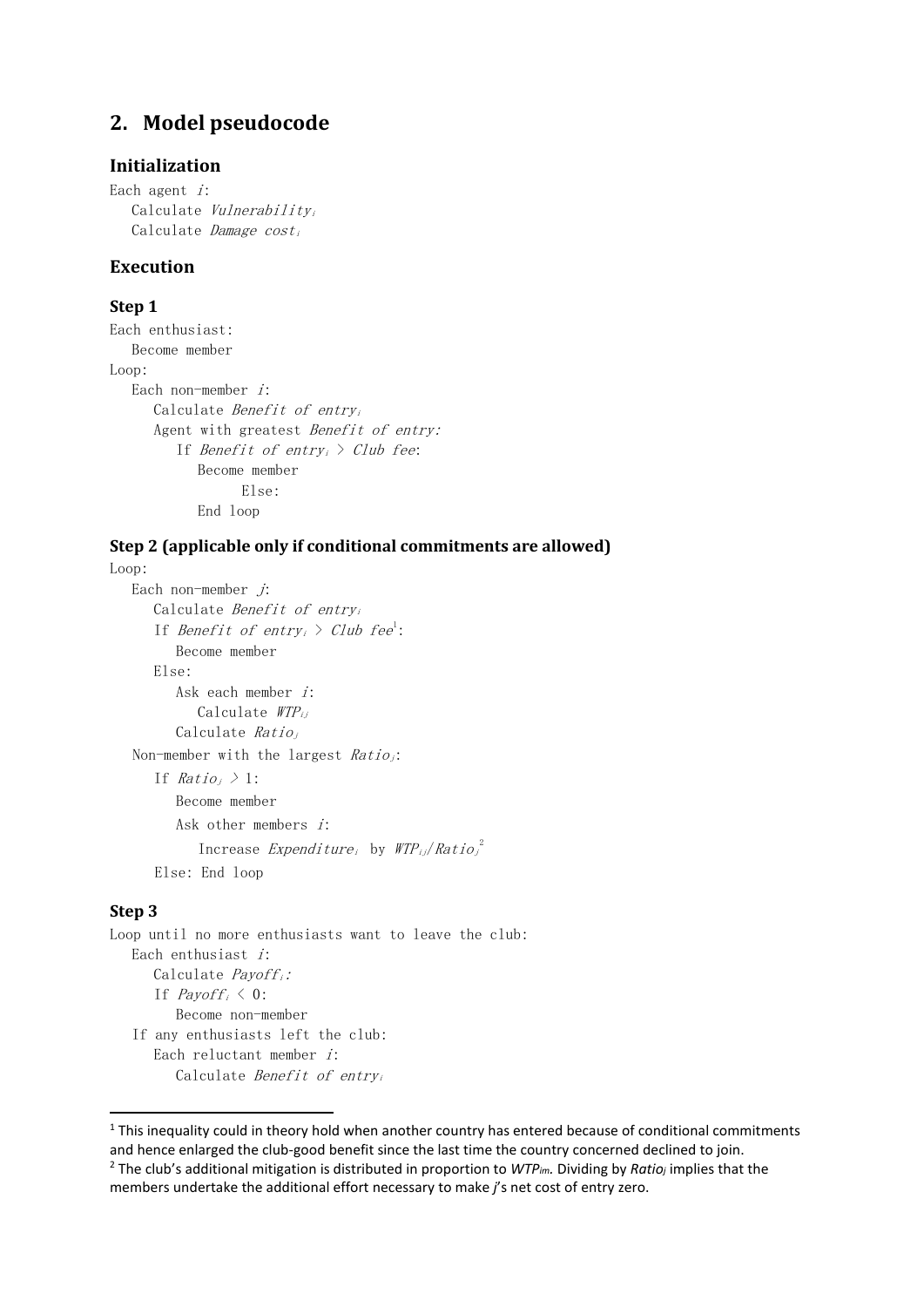```
If Benefit of entry<sub>i</sub> \langle Club fee:
          Become non-member
   Repeat Step 3Else: model stops
```
# **3. On sequencing, stochasticity, and stability**

In agent-based models (ABMs), a command is executed by agents sequentially (i.e., one agent at a time). The default sequence is random order. In this model, the order in which non-members negotiate with the group can affect outcomes. It seems more realistic that the club will prioritize negotiating with the most likely candidate than that it will choose a random candidate. We therefore code negotiations as the following two-step loop: 1) Identify the candidate with the most favorable benefit-cost ratio for membership 2) Negotiate with that candidate. A negotiation round is defined as one such loop. Step 1 is repeated if and only if Step 2 leads to club expansion. The number of negotiation rounds before membership stabilizes is therefore generally equal to the (equilibrium) number of reluctant actors recruited.

The above procedure effectively makes the model deterministic, eliminating the need for multiple runs for each input vector.

# **4. List of vulnerable countries**

**Table A2.** The 30 most vulnerable countries included in the model, according to the Notre Dame Global Adaptation Index 2014 (vulnerability scores for 2012). Listed in descending order of vulnerability, by row.

| Burundi                  | Mali                | Yemen, Rep.      |
|--------------------------|---------------------|------------------|
| Sierra Leone             | Solomon Islands     | Uganda           |
| Afghanistan              | Madagascar          | Rwanda           |
| Central African Republic | Tanzania            | Benin            |
| Togo                     | Haiti               | Angola           |
| Liberia                  | Guinea-Bissau       | Mozambique       |
| Congo, Dem. Rep.         | <b>Burkina Faso</b> | Nigeria          |
| Ethiopia                 | Kenya               | Cote d'Ivoire    |
| Guinea                   | Niger               | Papua New Guinea |
| Chad                     | Sudan               | Cambodia         |

# **5. Sensitivity analysis**

 $\overline{a}$ 

### **Damage cost magnitude and distribution**

Figures A1 and A2 report the sensitivity of our results concerning the magnitude and distribution of damage costs. *Global Damage Costs* are varied by +/- 50% and *Vulnerability weight* is changed from the baseline value of unity to zero (i.e., damages are proportional to GDP as *Vulnerabilityi* equals 1) and 2 (i.e., damage costs are distributed with larger variance, as shown in Figure A1). To keep the number of scenarios manageable, we limit the analysis to four *CGB scale* values (0, 0.1, 0,2, and 0.25).

<span id="page-56-0"></span><sup>&</sup>lt;sup>3</sup> New negotiations start between any remaining members and non-members.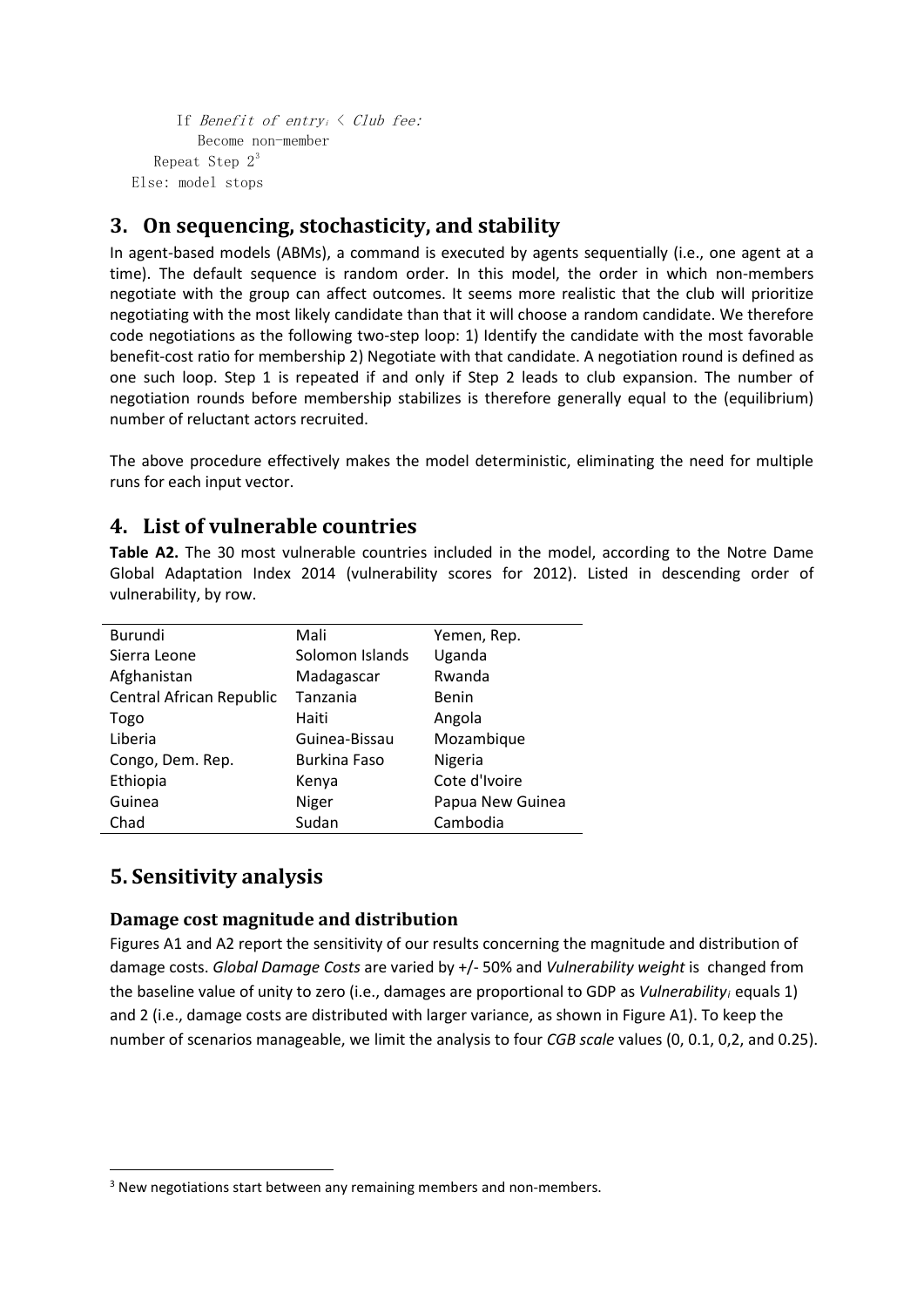**Figure A1.** Histogram of actors' BAU damage costs (% of GDP) when *Vulnerability weight* equals 2 and *Global damage cost* equals 3% of GGP.



Reducing the club's effect on climate damage, so that spending 1% of GGP yields benefits of only 1.5% (rather than 3%) of GGP, entails that no coalition persists for a zero or only a small (0.1) club good, with or without conditional commitments.



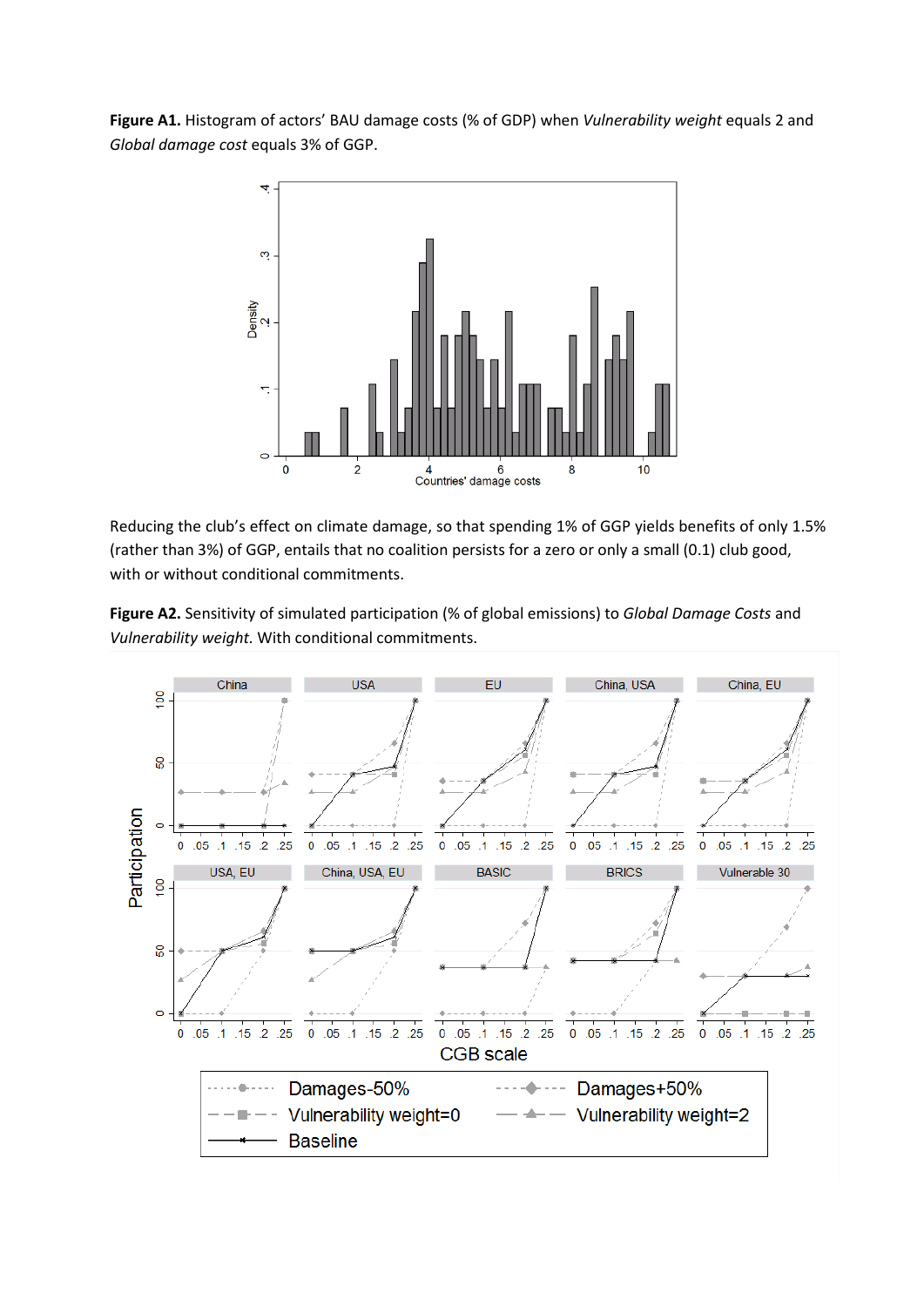**Figure A3**. Sensitivity of simulated participation (% of global emissions) to *Global Damage Costs* and *Vulnerability weight.* With conditional commitments.



With an intermediate club good (0.2), only three coalitions persist absent conditional commitments. Conditional commitments facilitate one additional coalition, while enlarging two that would persist even without conditional commitments.

For the largest club-good size (0.25), the reduction in *Global Damage Costs* has less effect, although it reduces participation in two clubs without conditional commitments and eliminates the club based on the Vulnerable 30 with and without conditional commitments. The Vulnerable 30 coalition is hence unable to initiate a club in any scenario with the reduced environmental benefits. This result is due to China's reduced incentive for mitigation. In sum, when the *Global damage cost* is small (1.5%), a large club-good benefit is often a necessary condition for cooperation.

Conversely, *increasing* the club's potential climatic benefits from 3% to 4.5% of GGP entails three distinct effects. First, participation increases; indeed, one actor (China) now even has a purely selfish incentive for acting *unilaterally*. [4](#page-58-0) Second, the conditional commitments' leverage increases; indeed, they now make a difference in most cases – including all cases with zero club-good benefits. An

 $\overline{a}$ 

<span id="page-58-0"></span><sup>4</sup> This is a rare instance where clubs can emerge absent enthusiasts. With conditional commitments, participation rates reach 47%, 66%, 91%, and 100% under the respective club-good benefit sizes. Without conditional commitments, other countries join only for the largest club-good benefit size, in which case all join.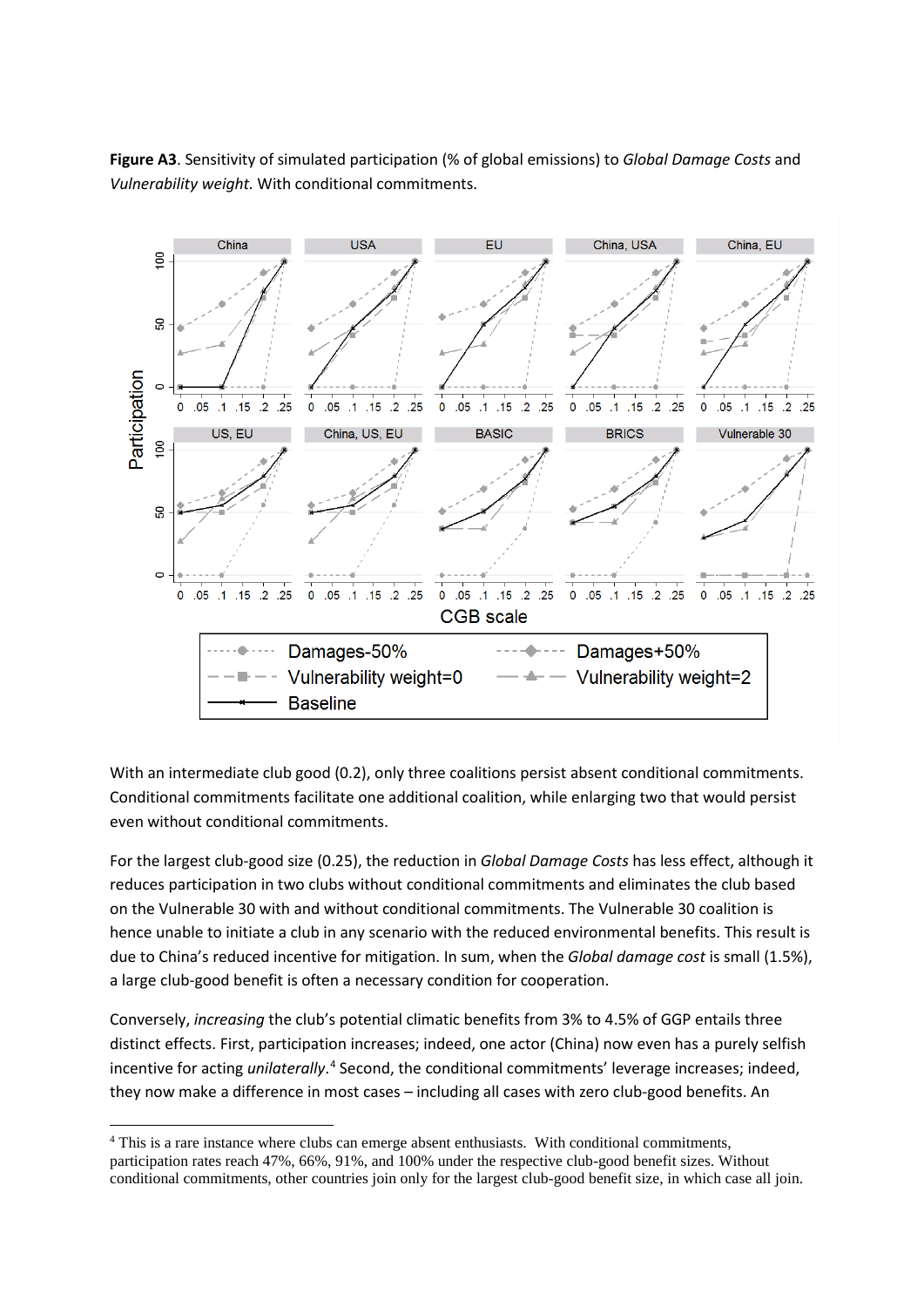exception concerns the most optimistic club-good benefit scale assumed (0.25), which mostly generates universal participation even *without* conditional commitments. Finally, the impact of the club-good benefits declines somewhat. The reason is that the increased environmental benefit ensures considerable participation even with small (or even zero) club-good benefits.

Varying the value of *Vulnerability weight* results in smaller changes than those obtained when varying *Global damage cost*, indicating that for participation rates, the mean damage cost matters more than the variance. Changing *Vulnerability weight* has a non-linear effect on participation and the sign of this effect depends on who the enthusiasts are. If damage costs are assumed to be proportional to GDP (*Vulnerability weight* = 0), the mitigation incentives of the European Union and the United States increase (relative to our baseline scenario), while the mitigation incentives of emerging economies decrease. Stronger mitigation incentives increase reluctant actors' likelihood of joining the club. Assuming a more unequal distribution of vulnerability than in the baseline scenario (*Vulnerability weight* = 2) changes relative incentives in the opposite direction, giving China (once again) an incentive for unilateral action because by spending 1% of its GDP on mitigation, it avoids damages to itself worth more than 1% of its GDP.<sup>[5](#page-59-0)</sup>

Overall, the vulnerability distribution has systematic effects on who participates but not on total participation. The vulnerability distribution shows no systematic interaction with the effectiveness of club-good benefits or of conditional commitments.

### **Trade relations**

To incorporate trade relations among the top 10 emitters, we assume that the benefit to two such actors in a club together is a function of the amount these two countries trade. Because trade data is included for only the top 10 emitters, the benefit of being in a club with any other actor is a function of that actor's GDP, as before.

Let *Mt10* be the set of members that are among the top 10 emitters of GHGs (see Table 2), let *Mr* be the other members, and let *n* be the set of all actors. Subscript *ij* denotes a trade flow between countries *i* and *j.* For  $i \in Mt10$ , Equation 2 is changed to

*Club benefit*<sub>i</sub> = CGB scale × ln 
$$
\left( \frac{\sum_{j=1}^{Mt10} (exports_{ij} + imports_{ij})}{\sum_{j=1}^{n} (exports_{ij} + imports_{ij})} + \sum_{j \neq i}^{Mr} GDP_j \right)
$$

As before, *GDP* is measured as a share of GGP. For  $i \in Mr$ , Equation 2 in the main text remains unchanged.

Data on trade flows involving the European Union have been obtained from the European Commission.<sup>[6](#page-59-1)</sup> All other data are from the OECD.<sup>[7](#page-59-2)</sup> All data are from 2013, with the exception that the most recent data available on Iran is from 2011.

### **Affinity and hostility (conflict)**

 $\overline{a}$ 

<span id="page-59-0"></span><sup>&</sup>lt;sup>5</sup> This is another instance where clubs can emerge absent enthusiasts. With conditional commitments, participation rates reach 27% (China alone), 34%, 77%, and 100% under the respective club-good benefit sizes. Without conditional commitments, only India joins (and it does so only for the largest club-good benefit).

<span id="page-59-1"></span><sup>6</sup> European Commission 2015.

<span id="page-59-2"></span><sup>7</sup> OECD 2015.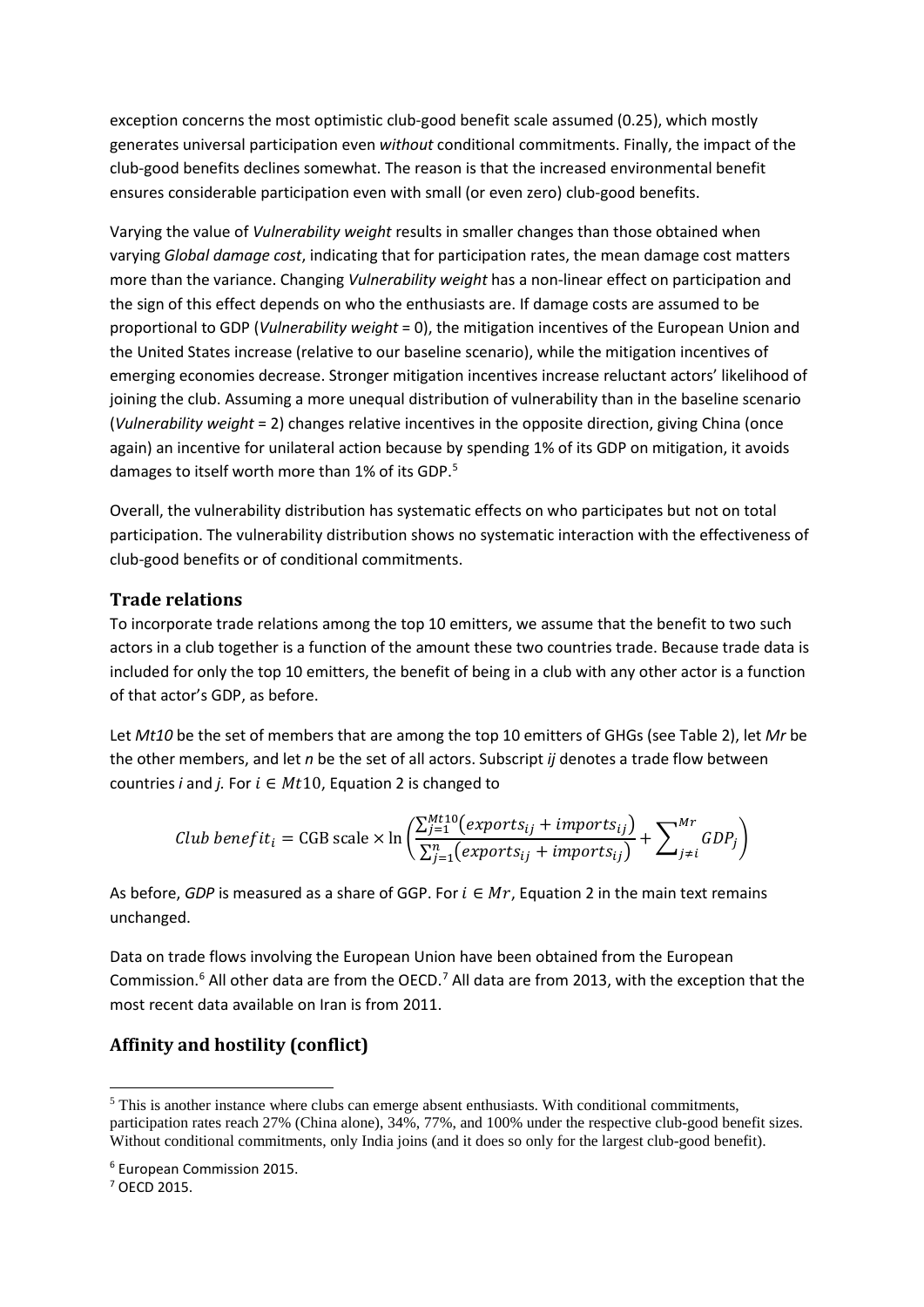The assumption underlying the tests that include affinity and hostility (conflict) is that countries tend to treat friends better than enemies, everything else constant. In a climate club context, this inclination may be expressed in an actor's tolerance of another actor's free riding and/or in its attitude towards differentiation of membership terms. For both dimensions we assume that a country will have a certain zone of indifference, implying that the behavior hypothesized will be found only when affinity/hostility scores *exceed* a certain threshold (see specifications below).

### *Affinity*

 $\overline{a}$ 

To measure affinity, we use Voeten et al.'s UN General Assembly voting similarity index,<sup>[8](#page-60-0)</sup> which is defined as

### total number of votes where both states agree

### total number of joint votes

We use data from the 10 most recent years available (2005–2014), taking the average index scores over this period. Because we treat the European Union as a single actor, and we calculate the (unweighted) average scores across its members. For every actor, we use the average voting similarity with the world (all countries except itself) as a benchmark.

Table A3 lists, for each top 10 emitter, the other top 10 emitters that vote most similarly. For the modelling, we include up to three relations for each actor. We require, as a further criterion for inclusion, that the voting similarity must be at least 10% above the actor's average voting similarity with the world. Relations that fail this criterion are displayed in parentheses. Twenty-one affinity relations are hence included in the analysis. We weight all these relations equally, and assume that there is a political benefit of club membership equal to .1% of GDP per "friend" that is also a member. Hence, *i*'s affinity benefit of being in a club with *j* – denoted *Affinity<sub>ii</sub>* – takes the values zero and .1.

The .1% figure is set somewhat arbitrarily and is difficult to ground truth. We deem the non-material benefits created by affinity to be an order of magnitude smaller than the material costs of reducing emissions that club members must shoulder (1% of GDP).We set the figure at the upper limit of what we find to be plausible values, because the purpose is to test our main results' sensitivity to including affinity relations.

The identified relationships largely mirror the general political divide between the G77 and the OECD countries. Historically, this divide has been very important in climate negotiations.

**Table A3**. High affinity relationships within our sample of main actors, based on United Nations General Assembly (UNGA) voting records

| Main actor $\sqrt{}$ | <b>Highest affinity score</b> | <b>Second highest</b> | <b>Third highest</b> |
|----------------------|-------------------------------|-----------------------|----------------------|
| <b>Brazil</b>        | (Indonesia)                   | (China)               | (Iran)               |
| Canada               | EU                            | Japan                 | US                   |
| China                | Iran                          | Indonesia             | Brazil               |
| EU                   | Japan                         | (Canada)              | (Brazil)             |
| India                | China                         | <b>Iran</b>           | Indonesia            |
| Indonesia            | Iran                          | China                 | Brazil               |
| <b>Iran</b>          | China                         | Indonesia             | <b>Brazil</b>        |
| Japan                | EU                            | (Brazil)              | (Canada)             |

<span id="page-60-0"></span><sup>8</sup> Voeten et al. 2009. We use the version that includes abstention from voting, counting it as half-agreement with a yes or no vote.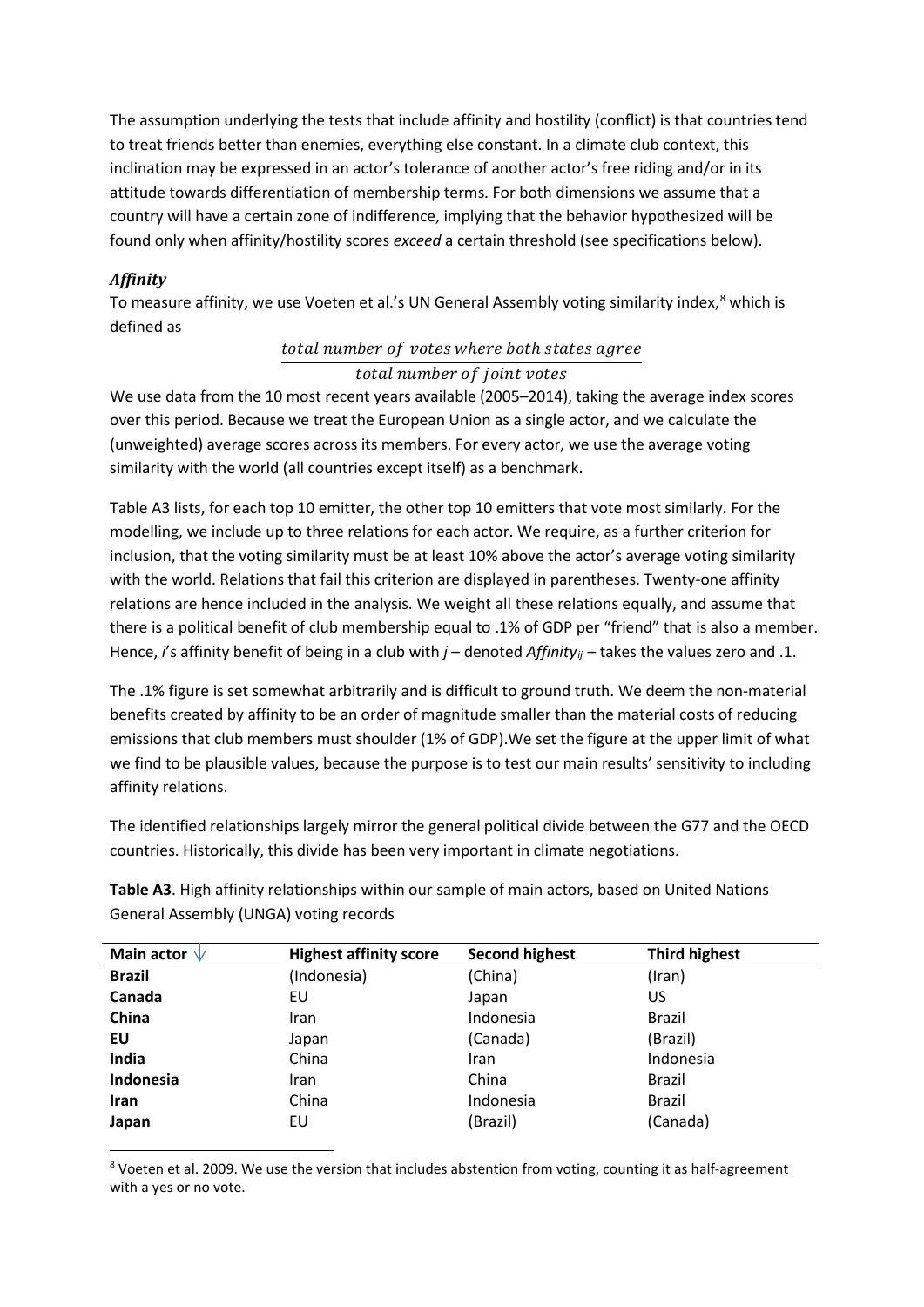| Russia | China  | (Iran) | (Indonesia) |
|--------|--------|--------|-------------|
| ีบร    | Canada |        | Japan       |

*Note:* Parentheses indicate that the score fails to meet the > 10% requirement.

### *Hostility (conflict)*

 $\overline{a}$ 

UNGA voting records are sometimes used to measure hostility or conflict levels as well. Doing so here would, however, have blurred the distinction between divergent voting expressing different overall political alignments and divergence expressing truly severe (bilateral) conflict.<sup>[9](#page-61-0)</sup> Since the latter is the more important potential source of "disturbance" for our analysis, we have based our estimates of hostility levels on data identifying and describing *severe* conflict, at the level of "militarized interstate disputes" (MIDs).<sup>[10](#page-61-1)</sup> To qualify as a conflict for this robustness test, we require that two top 10 emitters have been opponents in at least two MIDs during the period 2001–2010. An overview of such conflicts is displayed in Table 2.

| "Offensive" | Initiator  | Hostility level | Opponent   | Initiator  | Hostility level |
|-------------|------------|-----------------|------------|------------|-----------------|
| actor       | (number of |                 |            | (number of |                 |
|             | disputes)  |                 |            | disputes)  |                 |
| China       |            | 2.7             | Japan      |            | 2.1             |
| China       |            | 2.8             | <b>USA</b> |            | 2.2             |
| Russia      |            | 3.4             | Japan      | 0          | 2.2             |
| <b>USA</b>  | 4          | 3.4             | Iran       | 3          | 2.3             |
| India       |            | 2.3             | China      |            | 1.7             |

**Table A4**. Conflict relationships within our sample of main actors, based on MIDA\_4.01 and MIDB\_4.01

Table A4 shows that some of these conflicts are *asymmetric* in at least two respects: one of the parties stands out as the initiator of the dispute, and one of the parties (usually the initiator) has higher scores on "hostility level" ( $\sim$  militarization) of the dispute.<sup>[11](#page-61-2)</sup> Other things being equal, we may expect a party's offensiveness in a particular MID to reflect (a) its interest in having the opponent change a certain policy or behavior, and (b) a perception of being sufficiently powerful to persuade or coerce the opponent to do so. To the extent that these interests and perceptions "spill over" to international climate change politics, we would expect the asymmetry in MID behavior to be *reflected* in climate club considerations. It may, however, also be *softened* by functional and/or ideological distance between the MID dispute(s) and the climate policy domain.<sup>[12](#page-61-3)</sup> To translate this line of reasoning into a template for differentiating offensiveness scores we have used a two-step procedure:

**Step 1:** Combining initiator role and level of hostility into an index of *"offensiveness"*

Aspect 1: *Initiator* (counting and weighting a party's number of MID initiating roles):

<span id="page-61-0"></span><sup>9</sup> To illustrate, the voting similarity score between the United States and Brazil is almost as low (.25) as that

<span id="page-61-1"></span>between the United States and Iran (.18).<br><sup>10</sup> Palmer et al. 2015. Data available from [http://cow.dss.ucdavis.edu/data-sets/MIDs.](http://cow.dss.ucdavis.edu/data-sets/MIDs) Since the Dyadic MID Data File has not been updated beyond 2001 we have ourselves extracted information about bilateral relations from the MID files referring to "disputes" and "participants."<br><sup>11</sup> Below we refer to the combination of these two dimensions as "offensiveness."

<span id="page-61-2"></span>

<span id="page-61-3"></span><sup>&</sup>lt;sup>12</sup> For illustrative empirical evidence from another setting, see for example, Kohl and Randall 1991.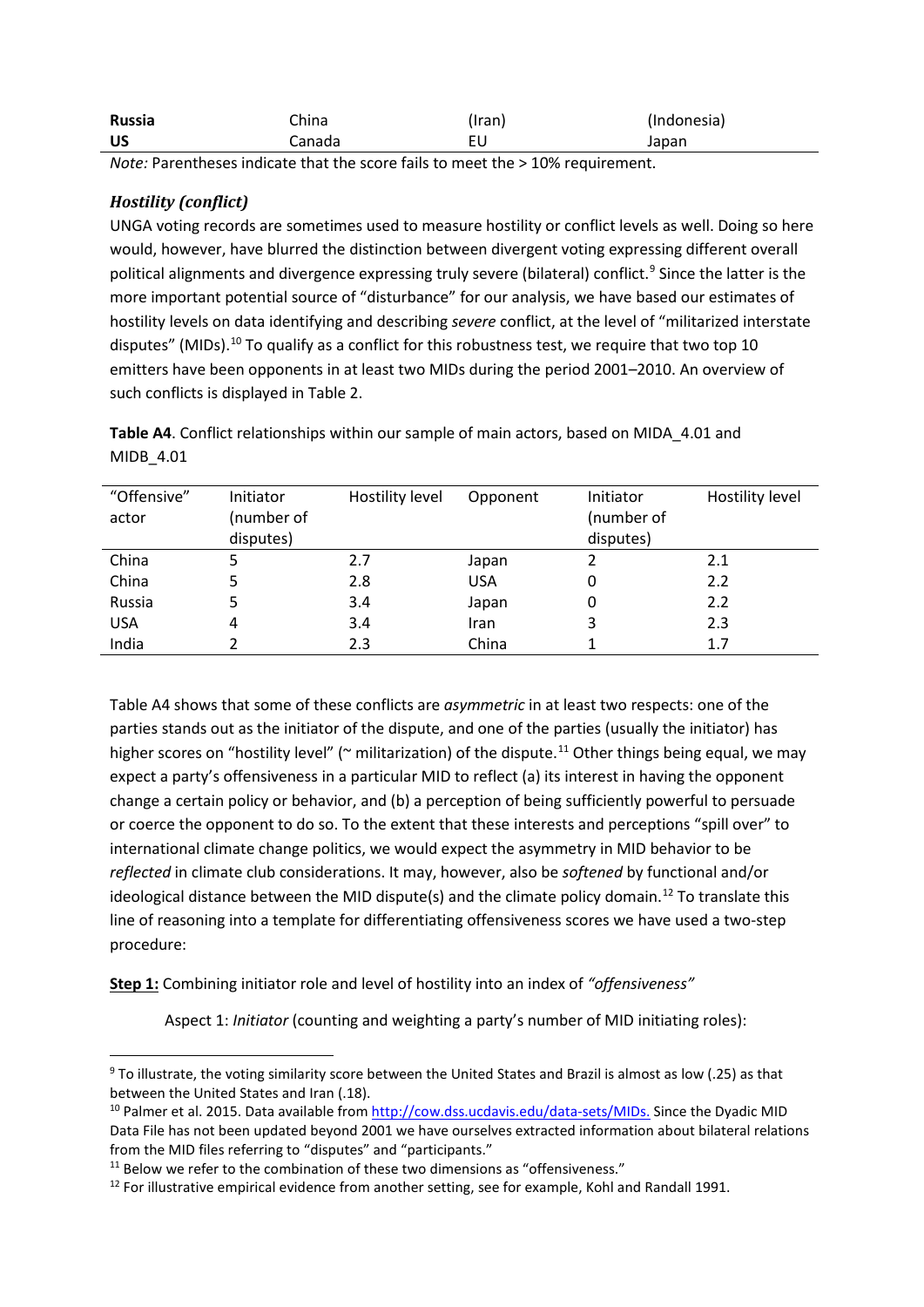$0 = 0$ ;  $1-2 = 1$ ;  $3-4 = 2$ ;  $\ge 5 = 3$ . *+* 

Aspect 2: *Level of hostility* (average for all parties 2001–2010 = 2.8):

≤2.3 = 1; 2.4–3.2 = 2; ≥ 3.3 = 3.

**Step 2:** Specify *likely impact of offensiveness scores on preferences* (expressed in terms of change in our current GDP measures).

Because we have a moderate number of conflicts and actors to consider, we merge offensiveness scores into a dichotomous distinction between a "low" level of conflict (offensive scores 1–3) and a "high" level of conflict (offensive scores  $4-6$ ). In the model runs, "low" = 1 and "high" = 2. Table A5 displays, for each conflict in our sample, the offensiveness score and the conflict level. We assign level 2 conflicts 50% higher weight (importance) than level 1 conflicts. Because we have no basis for assuming that conflict is inherently more important than affinity (or vice versa), and because the two are measured in different terms, we balance the two by requiring that the weighted sums of conflicts and affinities cancel out. This balance is achieved by setting the political cost of co-membership with the opponent of a level 1 (2) conflict to .16% (.24%) GDP. Hence, *i*'s conflict cost of being in a club with *j* – denoted *Conflict<sub>ij</sub>* – takes the values zero, .16, or .24.

While several other approaches might be equally valid, the one outlined here facilitates producing a general impression of the effect of conflict on climate clubs.

**Table A5.** Offensiveness scores and conflict levels of MIDs among the top 10 emitters of greenhouse gases

| Offensive party |                      |                | Opponent (defensive party) |                      |                |
|-----------------|----------------------|----------------|----------------------------|----------------------|----------------|
| Country         | <b>Offensiveness</b> | Conflict level | Country                    | <b>Offensiveness</b> | Conflict level |
| China           |                      |                | Japan                      |                      |                |
| China           |                      |                | USA                        |                      |                |
| Russia          | b                    |                | Japan                      |                      |                |
| <b>USA</b>      |                      |                | Iran                       |                      |                |
| India           |                      |                | China                      |                      |                |

### *Inclusion of affinity and conflict in the model code*

The following modifications are made to equations from Table A1, with new terms in bold:

Benefit of entry<sub>i</sub> = Club benefit<sub>i</sub> + (Benefit from expenditure<sub>ii</sub>|Expenditure<sub>i</sub> =  $(1)$ + $\sum_{j\neq i}^{\textit{members}}$  (Affinity<sub>ij</sub>-Conflict<sub>ij</sub>)

Benefit from expansion<sub>ii</sub> = Club Benefit(+j)<sub>i</sub> – Club Benefit<sub>i</sub> + (*Benefit from expenditure*<sub>ij</sub> [*Expenditure*<sub>i</sub> = 1)+*Affinity***<sub>ii</sub>-Conflict**<sub>ii</sub>

 $Payoff_i = Club benefit_i - Expenditure_i +$  $\Sigma_{j=1}^{members}$  Bene $fit$  from expenditur $e_{ij}$   $+ \Sigma_{j\neq i}^{members}$  (Affinity<sub>ij</sub>-Conflict<sub>ij</sub>)